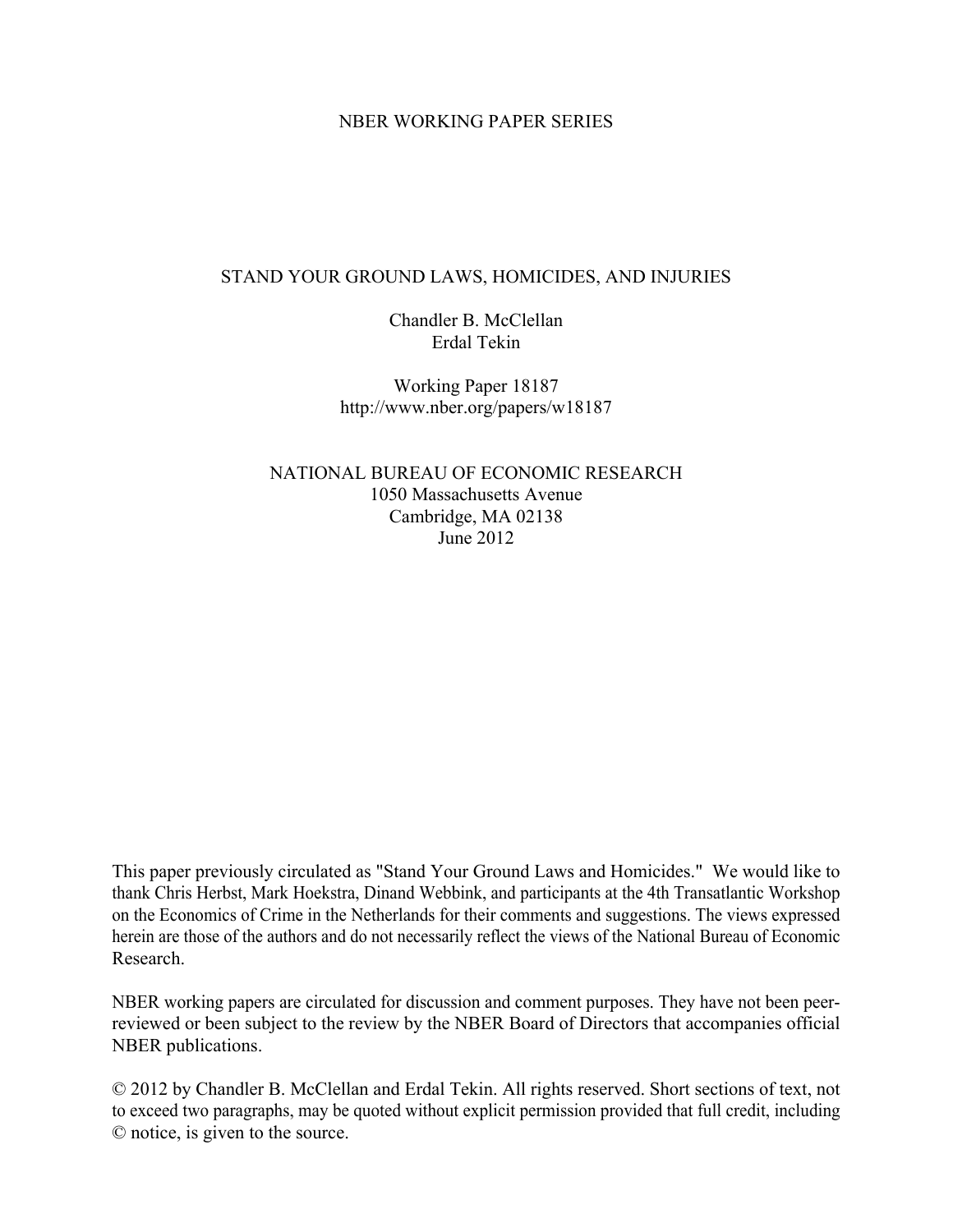Stand Your Ground Laws, Homicides, and Injuries Chandler B. McClellan and Erdal Tekin NBER Working Paper No. 18187 June 2012, Revised October 2012 JEL No. I1,K14,K42

# **ABSTRACT**

The controversies surrounding gun control policies have recently moved to the forefront of public's attention in the United States and elsewhere. Since 2005, eighteen states in the United States have passed laws extending the right to self-defense with no duty to retreat to any place a person has a legal right to be, and several additional states are debating the adoption of similar legislation. Despite the implications that these laws may have for public safety, there has been little empirical investigation of their impact on crime and victimization. In this paper, we use monthly data from the U.S. Vital Statistics to examine how Stand Your Ground laws affect homicides and firearm injuries. We identify the impact of these laws by exploiting variation in the effective date of these laws across states over time. Our results indicate that Stand Your Ground laws are associated with a significant increase in the number of homicides among whites, especially white males. According to our estimates, between 28 and 33 additional white males are killed each month as a result of these laws. We find no consistent evidence to suggest that these laws increase homicides among blacks. Auxiliary analysis using data from the Supplemental Homicide Reports indicates that our results are not driven by the killings of assailants. We also find that the stand your ground laws are not related to non-homicide deaths, which should not respond to gun laws. Finally, we analyze data from the Health Care Utilization Project to show that these laws are also associated with a significant increase in emergency room visits and hospital discharges related to firearm inflicted injuries. Taken together, these findings raise serious doubts against the argument that Stand Your Ground laws make public safer.

Chandler B. McClellan Department of Economics Andrew Young School of Policy Studies Georgia State University P.O. Box 3992 Atlanta, GA 30302 cmcclellan6@student.gsu.edu

Erdal Tekin Department of Economics Andrew Young School of Policy Studies Georgia State University P.O. Box 3992 Atlanta, GA 30302-3992 and NBER tekin@gsu.edu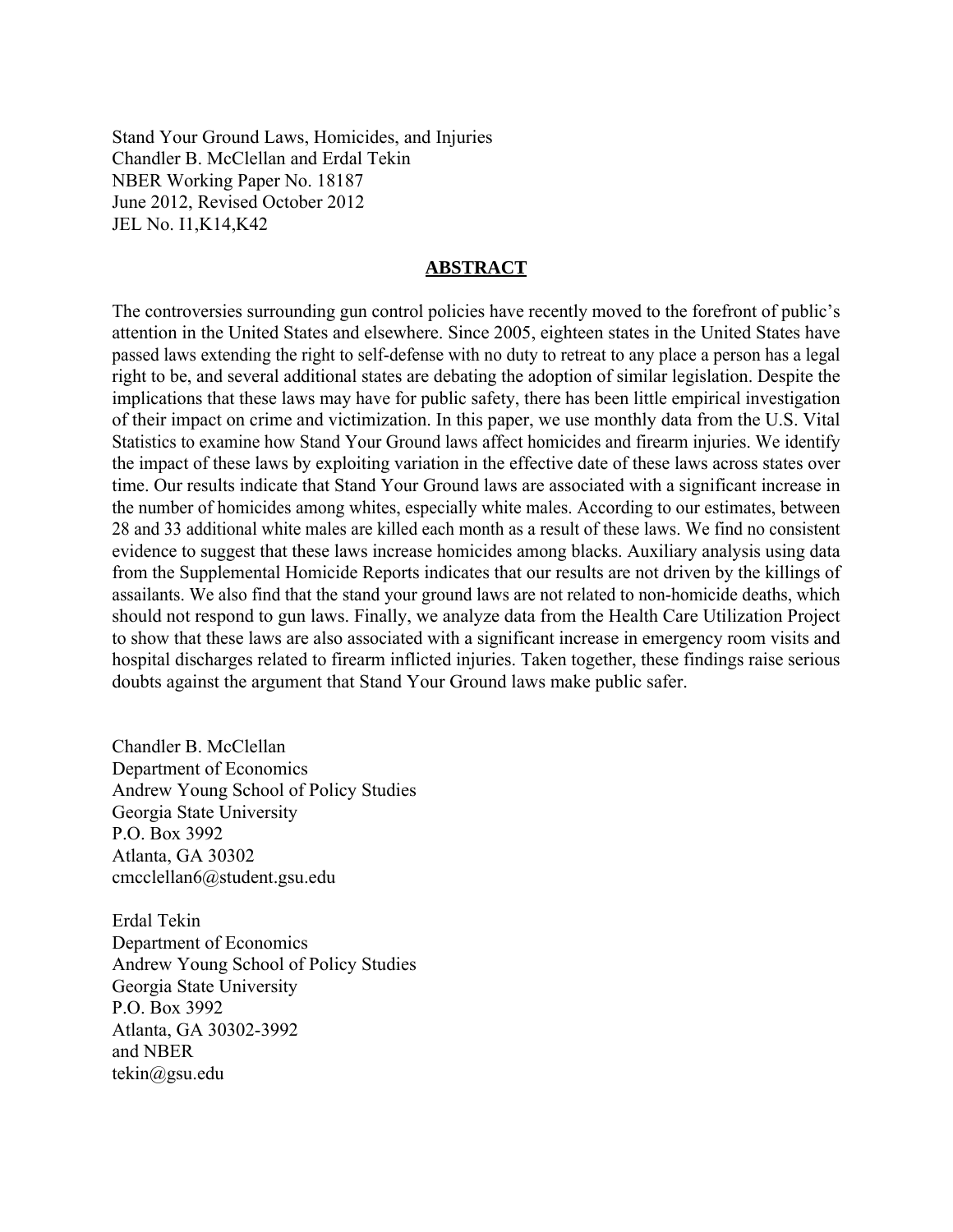# **I. Introduction**

 $\overline{a}$ 

A number of shooting tragedies have reignited the debate on gun rights and gun control policies in the United States and Europe recently. One particular incident occurred on February 26, 2012 when a seventeen year old was fatally shot by a community watch coordinator for a gated community in Sanford, Florida in the United States.<sup>1</sup> Based on preliminary physical evidence and the testimony provided by the teenager's shooter that he had acted in self-defense, the police department did not pursue criminal prosecution against him, at least initially, under the Florida's statute on justifiable use of force.<sup>2</sup> The circumstances that triggered the shooting and the initial decision not to charge Zimmerman have prompted tremendous media coverage and public attention and moved a wave of self-defense statutes recently introduced by states to the forefront of jurisprudence and policy debates. These new statutes, which are also known as Stand Your Ground (SYG) laws, allow individuals to use force, including lethal force, in self-defense when there is reasonable belief of a threat, without having any duty to retreat first.<sup>3</sup>

Historically, the right to defend one's home against intruders without a duty to retreat is well-protected by the principle of "Castle Doctrine" in the United States.

<sup>&</sup>lt;sup>1</sup> Other high profile recent examples include the massacre at the Virginia Polytechnic Institute and State University in the U.S. in 2007 that killed 32 people, the Norway massacre in 2011 that claimed 77 lives, and most recently, the movie theatre shooting in Colorado, United States in 2012, which killed 12 individuals.

 $2$  Although many of the facts surrounding the case are still unknown to the public, at the time of his death Trayvon did not have a weapon, but instead he was carrying a bag of candy and an iced tea back home. George Zimmerman was eventually arrested and charged with second-degree murder and is currently awaiting trial.

 $3$  According to Statute 776.013, which took effect on October 1, 2005, "(3) A person who is not engaged in an unlawful activity and who is attacked in any other place where he or she has a right to be has no duty to retreat and has the right to stand his or her ground and meet force with force, including deadly force if he or she reasonably believes it is necessary to do so to prevent death or great bodily harm to himself or herself or another or to prevent the commission of a forcible felony." See

http://www.leg.state.fl.us/statutes/index.cfm?App\_mode=Display\_Statute&Search\_String=&URL=0700- 0799/0776/Sections/0776.013.html.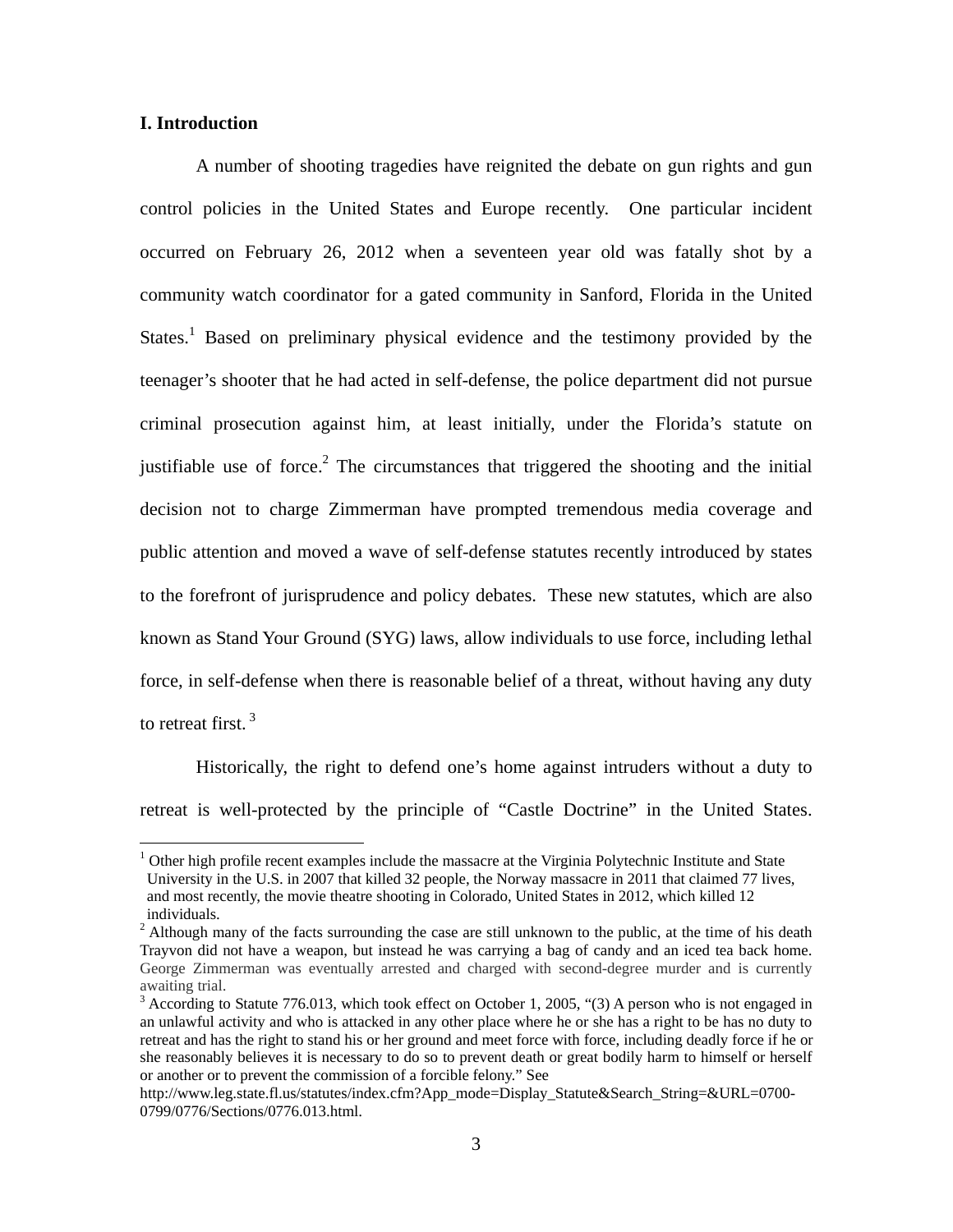Rooted in the notion that "a man's home is his castle", this principle, recognized by common law, held an exception to the duty to retreat first when an individual faced an attack in his home.<sup>4</sup> The key difference in this new wave of laws is that they have extended the Castle Doctrine to apply to places outside the home, such as a vehicle, workplace, or anywhere else an individual has a legal right to be, and thus have diminished or eliminated the long-standing duty to retreat. Since Florida introduced its SYG law in 2005, another seventeen states have passed some version of a SYG law that contains language granting immunity from criminal prosecution to individuals using defensive or deadly force to venues beyond homes.<sup>5</sup>

 With a strong backing by the National Rifle Association (NRA), proponents of the SYG laws argue that they would have a deterrent effect on crime. They also contend that law-abiding citizens must be able to protect themselves from intruders and attackers without having to worry about criminal or civil penalties before taking action in selfdefense. Reflected in this argument is a diminished sense of confidence in the criminal justice system's ability to protect victims and the perceived discrepancy in the judicial system that emphasizes the due process rights of defendants over the rights of victims (Jansen and Nugent-Borakove,  $2007$ ).<sup>6</sup> It has also been suggested that increased concerns about public safety in the aftermath of the terrorist attacks in the U.S. in September 2001

<sup>&</sup>lt;sup>4</sup> See Levin (2010) and Catalfamo (2007) for a summary of the historical origins of the Castle Doctrine.<br><sup>5</sup>These states include Alabama, Arizona, Florida, Georgia, Indiana, Kansas, Kantualzy, Louisiana, Michiel

These states include Alabama, Arizona, Florida, Georgia, Indiana, Kansas, Kentucky, Louisiana, Michigan, Mississippi, Montana, New Hampshire, Oklahoma, South Carolina, South Dakota, Tennessee, Texas, and West Virginia. See Table 1 for more information.

 $6$  Following the passage of Florida's law, the Institute for Legislative Action (ILA) - the lobbying arm of the NRA - wrote "Without doubt, Florida's recently enacted "Castle Doctrine" law is good law, casting a common-sense light onto the debate over the right of self-defense. It reverses the pendulum that for too long has swung in the direction of protecting the rights of criminals over the rights of their victims." (NRA-ILA, 2006).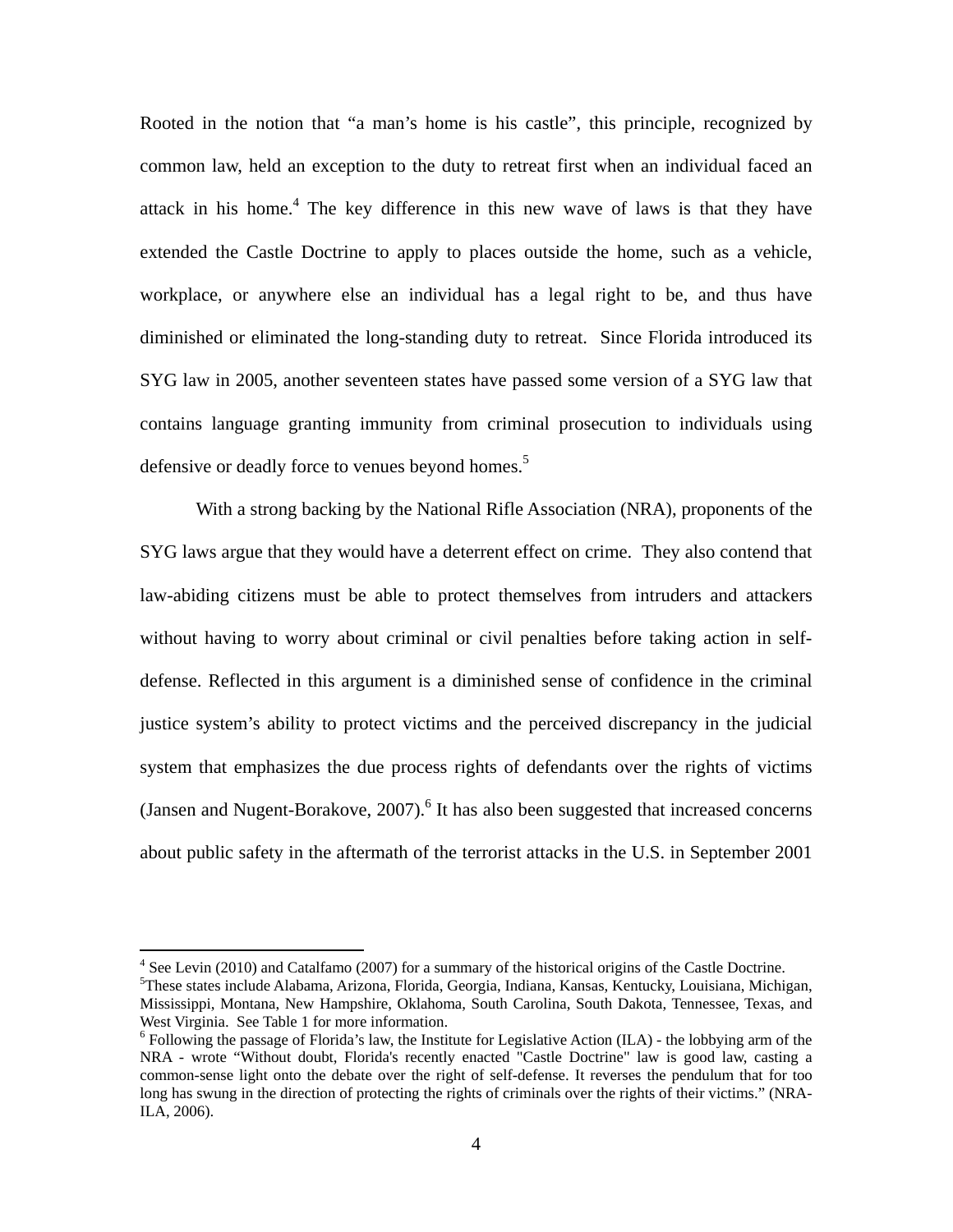and Hurricane Katrina in 2005 have played a role in the spread of SYG laws (Jansen and Nugent-Borakove, 2007).

Opponents, on the other hand, claim that these laws give too much freedom to private citizens to use deadly force, almost making them a license to kill rather than a protective measure (Megale, 2010; Kleindienst, 2005). It has been argued that these laws are open to abuses by those engaged in illegal activities or those with criminal records and may lead to an increased number of people carrying guns and willing to use them (Formby, 2006; Weaver, 2008; Jansen and Nugent-Borakove, 2007). Along similar lines, it has been suggested that these laws could embolden individuals to stand their ground rather than simply walk away and could lead to individuals resorting to the use of deadly weapons even during situations posing no imminent danger (Weaver, 2008; Florida Stand Your Ground Task Force, 2012). Another concern raised by critics over the expansion of the "no duty to retreat" to public areas is the amplified risk to innocent bystanders and public safety personnel and the possibility of increased violence due to retaliation (Jansen and Nugent-Borakove, 2007; Rios, 2012).

In the wake of recent attention received by the SYG laws, a number of state legislatures have reacted by introducing bills to limit the application of these laws, while others are keeping alive bills to pass similar laws. Therefore, there is an immediate need to provide credible evidence on the overall impact of these laws on public safety in order to better inform the current and upcoming legislative debates as well as the public opinion. Our analysis constitutes a significant attempt towards this goal.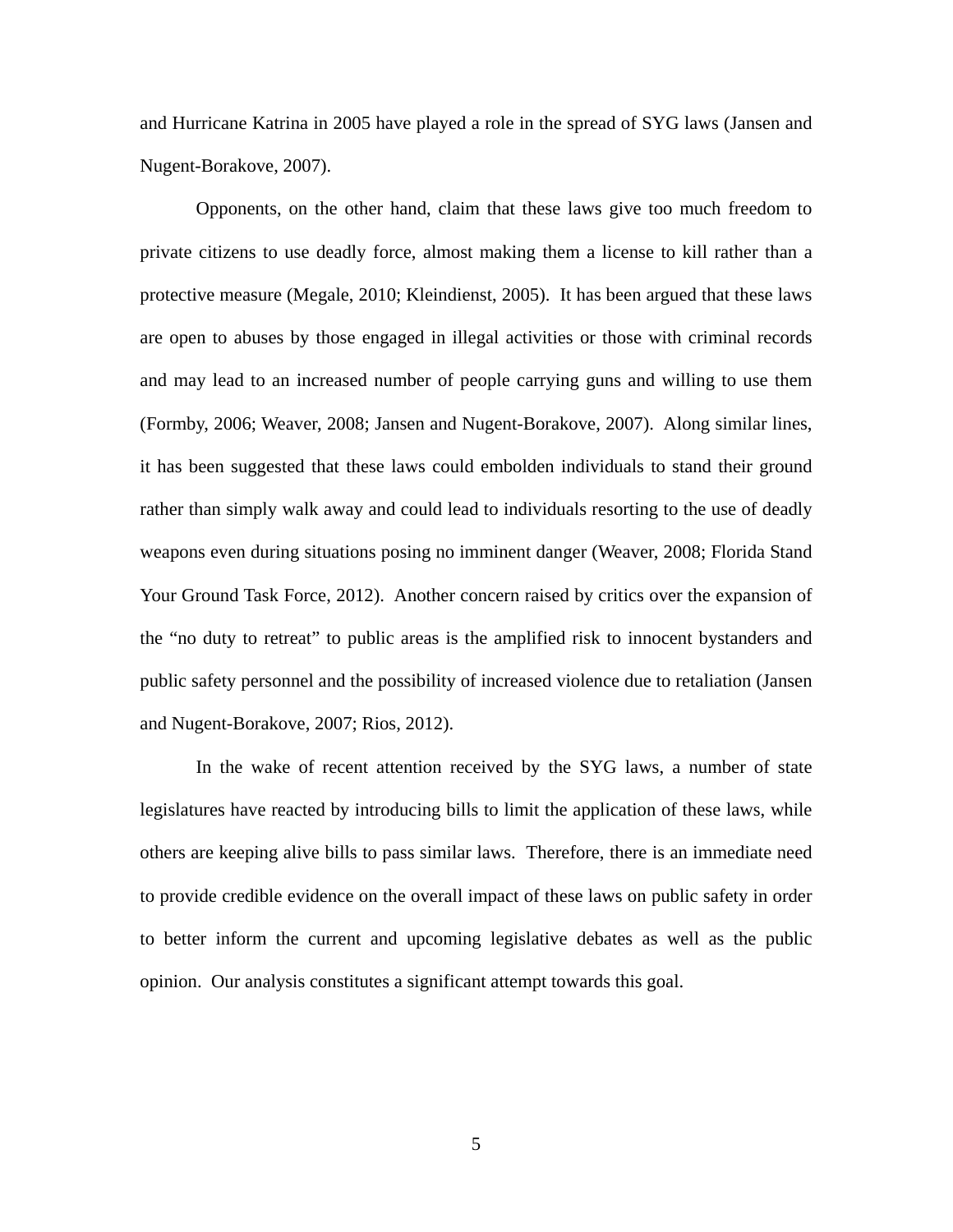Another motivating factor for the need for such analysis is a rise in the number of justified homicides nationally since 2005 (Federal Bureau of Investigation, 2010).<sup>7</sup> According to data from the Uniform Crime Reports, the total number of justifiable homicides has steadily increased from 196 in 2005 to 278 in 2010.<sup>8</sup> This is in contrast to the total number of overall killings, which has continued to decline during the same period. However, it is not straightforward how to interpret the rise in justifiable homicides. On the one hand, it might be that more civilians are killing each other and claiming self-defense (Palazzolo and Barry, 2012). In other words, the increase in justifiable homicide might reflect deaths that would not have occurred otherwise. This might support the concerns raised by the critics over the SYG laws. On the other hand, it might also be a mechanical shift as the new laws now result in more deaths being labeled as justifiable homicides. Nevertheless, the coincidence in trend for justifiable homicides and the expansion of the new SYG laws is suggestive of a possible causal link, which deserves closer investigation. Unfortunately, the official data sources from the Federal Bureau of Investigation do not allow detailed information on the nature of circumstance in each incident. While the Supplemental Homicide Reports provide a breakdown of justifiable and non-justifiable homicides, these data have been shown to be problematic due to underreporting and differences in interpretation and administrative practices in the timing of reporting across jurisdictions (Kleck, 1998). Despite these problems, we will

 $7$  According to the Federal Bureau of Investigation, justifiable homicide is defined as and limited to the killing of a felon by a peace officer in the line of duty or the killing of a felon during commission of a felony by a private citizen.

 $8$  The corresponding figures are 238 for 2006, 257 for 2007, 265 for 2008, and 266 for 2009. It is notable that this upward trend is solely due to an increase in the homicides committed with firearms and not accounted for by other dangerous weapons and knives or cutting instruments.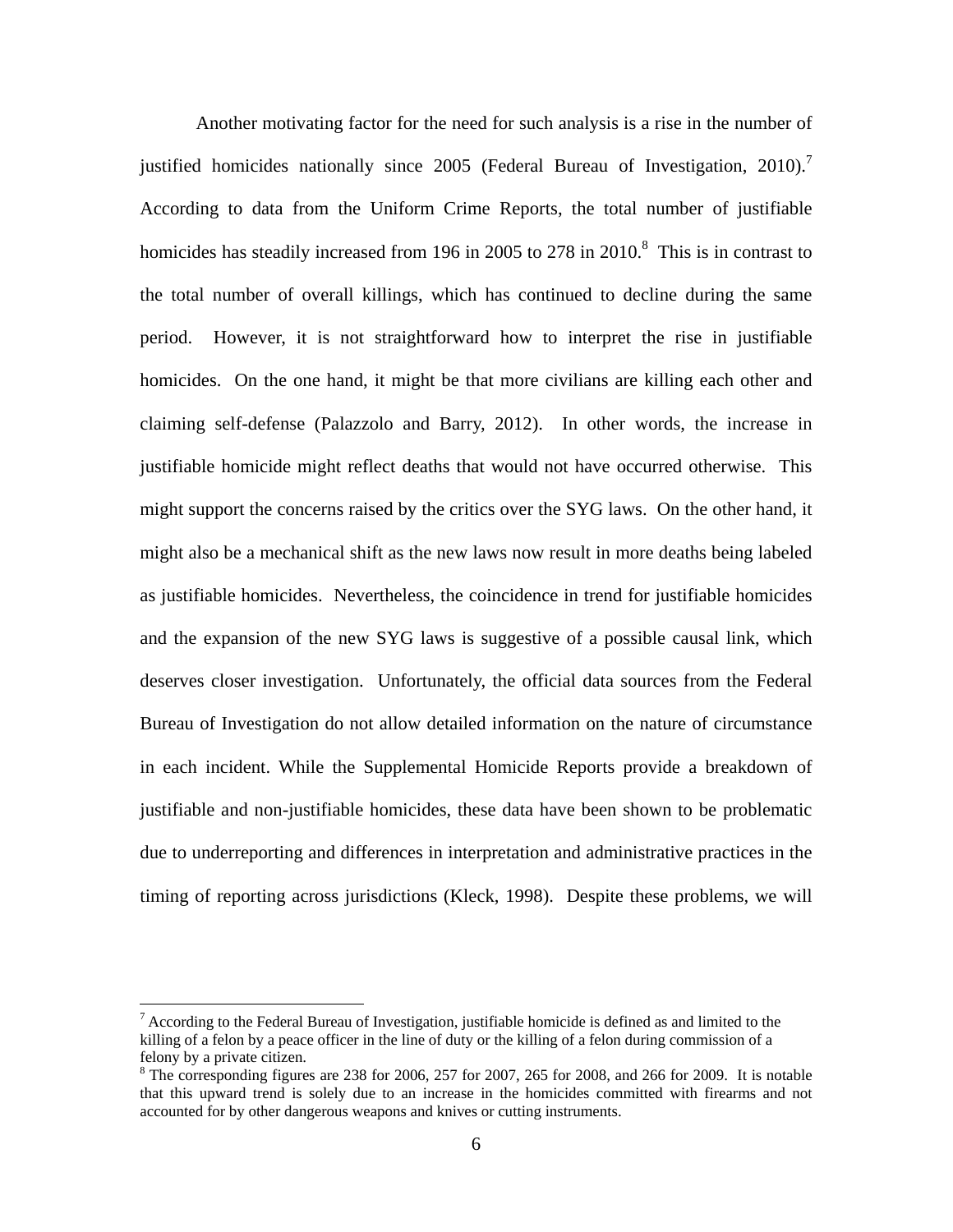show results from auxiliary analyses that examine the extent to which the SYG law is associated with justifiable versus non-justifiable homicides.

In this paper, we examine the impact of the recently introduced SYG laws on homicides due to firearm assaults using data from the U.S. Vital Statistics. In order to identify the causal impact of these laws, we employ a difference-in-difference methodology by exploiting the variation across states over time in the effective date of these laws. It is important to note that our focus is on states that have passed SYG laws with an explicit language extending the right to self-defense with no duty to retreat to any place where a person has a legal right to be. $9$  Since the majority of these new laws were passed in a window of a three year period between 2005 and 2007, it is difficult to leverage variation with annual data to identify the law's impact. Because we use data from the Vital Statistics, which provides data on the date, location, and cause of all deaths in the U.S., we are able to conduct our analysis at the monthly level to leverage additional variation. These data are considered to be the most reliable source of information on homicides. We find that the SYG laws increase firearm related homicides among whites, especially white males. Our results indicate that between 28 and 33 additional white males are killed each month as a result of these laws, accounting for about 8 to 9 percent of all the white male murder victims in 2010. We find no evidence to indicate that these laws cause an increase in homicides among blacks. We also show that the SYG laws are

1

<sup>&</sup>lt;sup>9</sup> There have been a few states that passed versions of SYG laws that did not extend the no duty to retreat principle to apply to public places. These are not included in our treatment states. In our opinion, it is the provision of "no duty to retreat at any place a person has a legal right to be" that is the controversial aspect of these laws and also the one that has received much of the attention recently. In fact, the other provisions like no duty to retreat at home, also known as the Castle Doctrine, have been part of the common law for decades almost everywhere and individuals have rarely been prosecuted for using deadly force in selfdefense in their homes. Nevertheless, we conducted a robustness analysis to determine whether any of our results are confounded by the impact of these other provisions. As discussed later in the paper, our results are not influenced by these other provisions.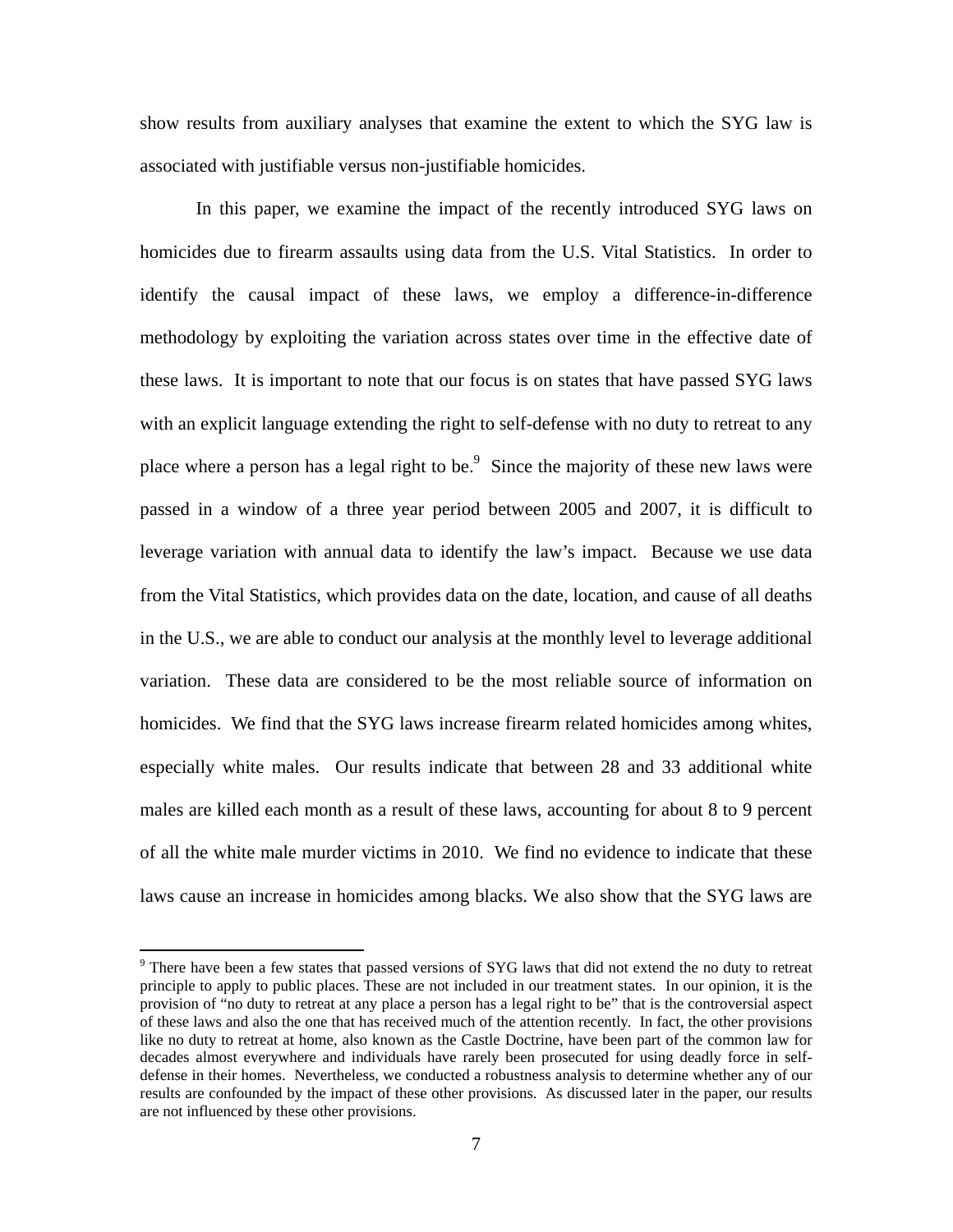associated with an increase in emergency room visits and hospitalizations due to firearm related injuries. Our results further indicate that it is indeed the most controversial aspect of these laws, i.e., the provision that extends no duty to retreat to any place a person has a legal right to be, that causes the increase in homicides. Our results are also robust to a number of specifications and unlikely to be driven entirely by the killings of assailants. Overall, these findings raise serious doubts about the claim that SYG laws make America safer.

The remainder of the paper is organized as follows. Section II provides information on the publicity generated by SYG laws and reviews the existing evidence on the impact of these laws. Section III discusses the data used in the analyses. Section IV describes our empirical approach. Section V presents our main results along with a discussion of robustness analyses, and Section VI offers a set of conclusions.

#### **II. Background**

 $\overline{a}$ 

Despite the tremendous publicity generated by the SYG laws and the significant ramifications that these laws may have on public health and safety, to date there has been little investigation of the potential impact of these laws on outcomes, such as crime rates and victimization. Most of what is currently known on the potential consequences of these laws are descriptive and come from media reports. For example, according to the *Tampa Bay Times*, "justifiable homicides" in Florida steadily increased from an annual average of 34 during the first half of the 2000s to 105 in 2009 (Montgomery and Jenkins, 2010).10 In fact, the *Tampa Bay Times* has identified about 200 SYG cases and their outcomes through media reports, court records and interviews with prosecutors and

<sup>&</sup>lt;sup>10</sup> The figures stood at 31, 43, 33, 102, 93, and 105 in years from 2004 to 2009, respectively.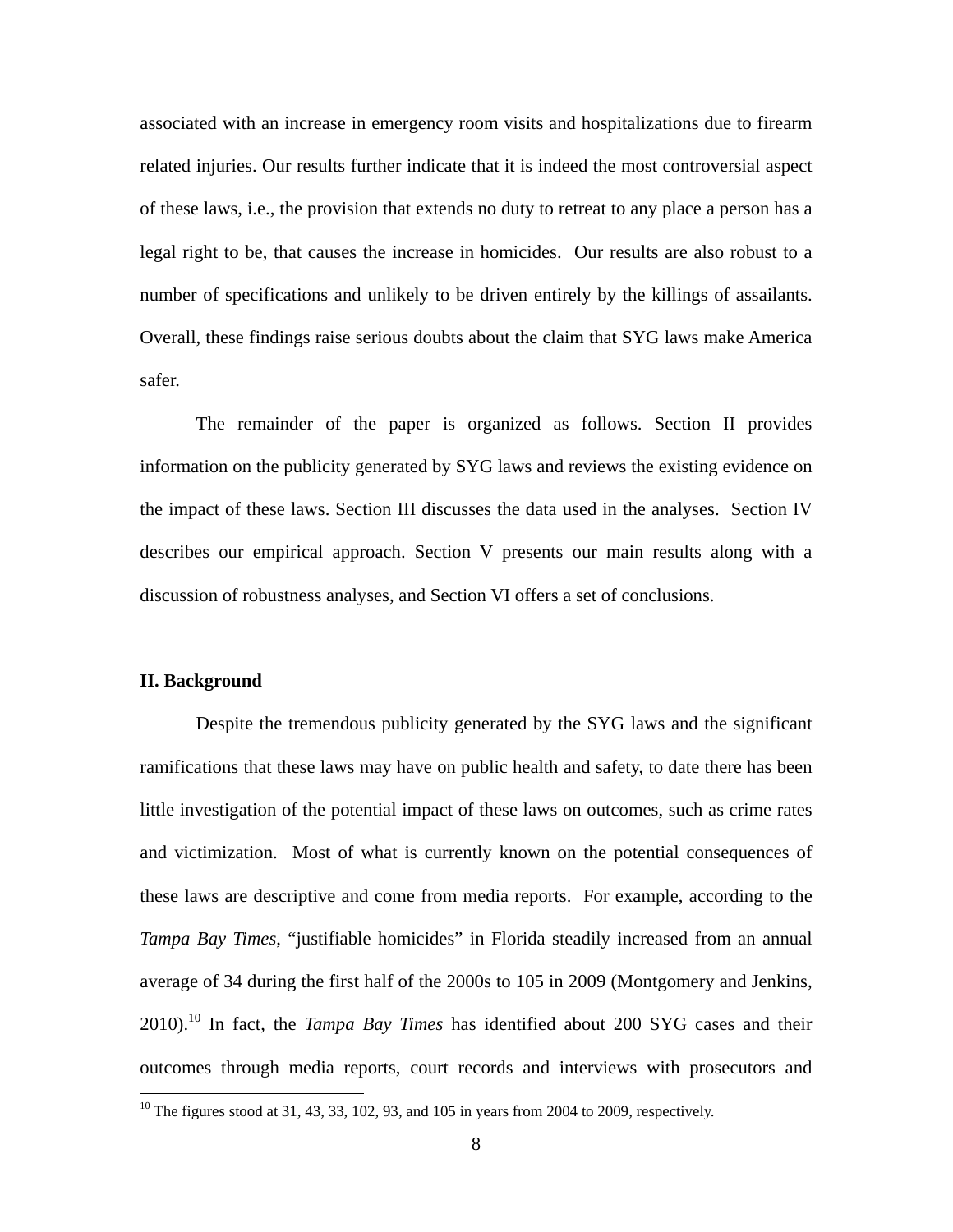defense attorneys in Florida (Hundley et al., 2012). The newspaper's report of the investigation of these cases indicates that in about 70 percent of the cases where the SYG law was invoked to avoid prosecution, individuals have gone free. The report also cites numerous examples which support the perception that these laws encourage individuals to be aggressive even in situations where retreat is possible.<sup>11</sup> Furthermore, an independent review panel, which examined Florida's SYG law, cites documentation of the law's application to excuse killings in neighborhoods, bar brawls, gang shootouts, and road-rage incidents (Florida Stand Your Ground Task Force, 2012).

Contrary to these concerns, there are also others who argue that the colorful examples highlighted in the media draw a misleading picture of the actual impact of these laws and that the laws have largely been successful in protecting citizens against wrongful attacks and intrusions.<sup>12</sup>

While there is an abundance of anecdotal evidence on the impact of the SYG law on crime, there is very little credible investigation of the subject to determine whether these laws represent good policy for public safety.<sup>13</sup> One exception is a recent working paper by Cheng and Hoekstra (2012), which examines the impact of the recent wave of

<sup>&</sup>lt;sup>11</sup> For example, the report states that "During an argument at a 2009 party in Fort Myers, Omar Bonilla fired his gun into the ground and beat Demarro Battle, then went inside and gave the gun to a friend. If Battle feared for his life, he had time to flee. Instead, he got a gun from his car and returned to shoot Bonilla three times, including once in the back. Battle was not charged in the slaying."

<sup>&</sup>lt;sup>12</sup> There have also been examples cited in support of the desirable impact of these laws. For example, a woman with a known history of prostitution killed a client with his own gun when he had threatened to kill her. The murder charge against the woman, who could have been prosecuted under the old law, was dropped because of Florida's newly enacted SYG law (Lake, 2006).

 $<sup>13</sup>$  Although there has been little empirical investigation of the SYG laws, there is a wealth of research</sup> examining the effects of prevalence of gun ownership and gun laws on crime and victimization. The findings from this research are mixed. On the one hand, a large number of studies find evidence to support that gun prevalence to increase crime and victimization (Cook and Ludwig, 2003, 2006; Duggan, 2001; Mocan and Tekin, 2006; Wells and Horney, 2002; MacDonald and Parker, 2001). On the other hand, there are also a number of studies documenting that gun ownership and less restrictive regulations lead to less crime and victimization through deterrence (Lott and Mustard, 1997; Lott, 2000; Lott and Whitley, 2001; and Mustard, 2001).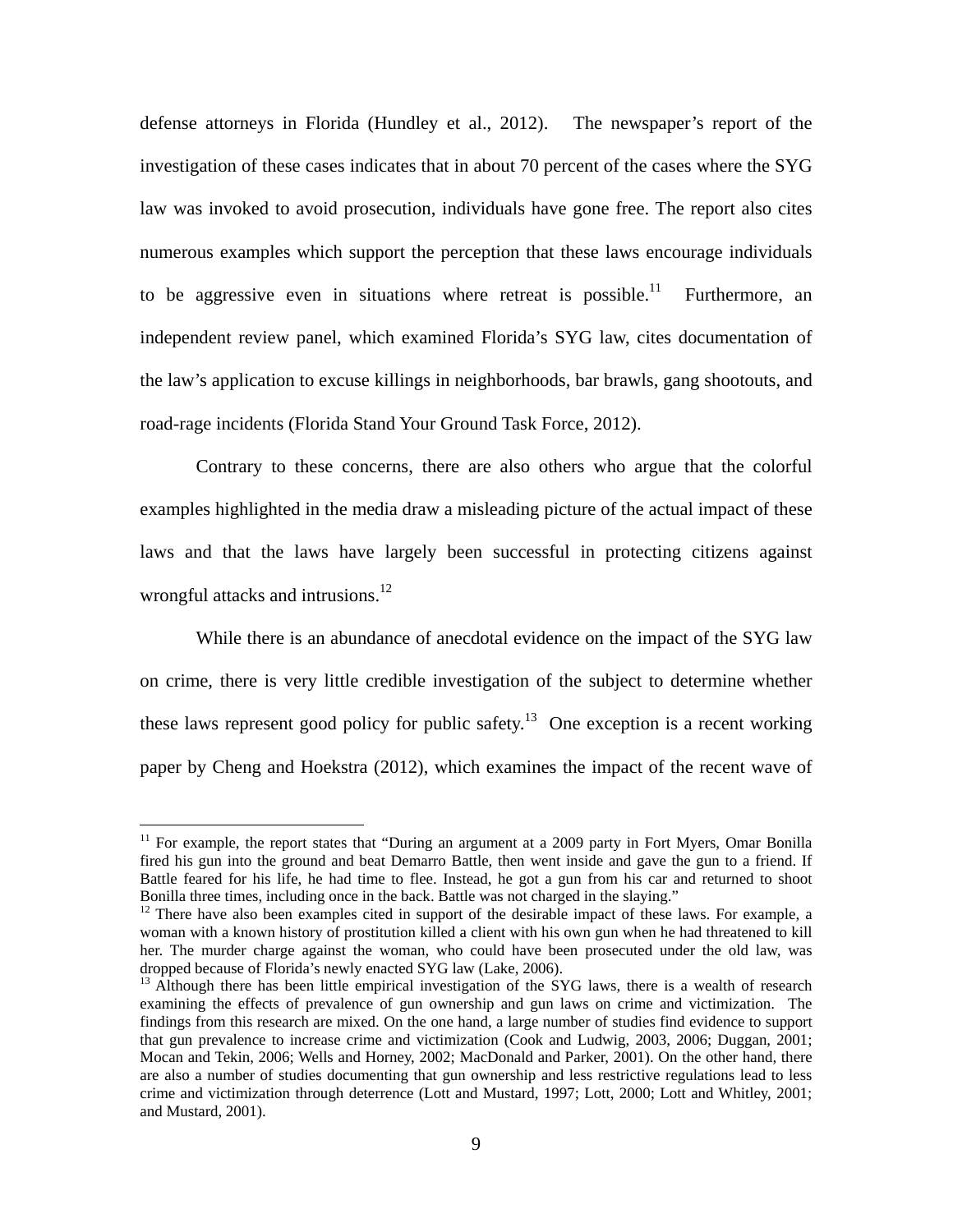self-defense laws on crime and homicides using data from the FBI Uniform Crime Reports (UCR). The study finds no evidence that these laws have any deterrence effect on crimes such as burglary, robbery, and aggravated assault, but increase murder. While Cheng and Hoekstra (2012) is a useful attempt to shed light into the impact of selfdefense laws on crime and victimization, our study differs from that in a number of important ways. First, we focus on the impact of SYG laws that extended the right to self-defense with no-duty to retreat in venues outside homes, while the primary focus of Cheng and Hoekstra (2012) is the self-defense laws with a broader scope. Second, we examine the impact of the SYG laws separately by gender and race. On the one hand, there is evidence to suggest that the application of these laws may have a disproportionally larger impact on minorities (Hundley et al, 2012; Jansen and Nugent-Borakove, 2007). On the other hand, the proportion of whites owning guns is substantially larger than those of blacks, suggesting that the laws may also have a larger impact on whites (Project America, 2008). As it turns out, race and gender specific heterogeneity in the impact of SYG laws is in fact highly important and ignoring it would produce an incomplete picture of the consequences of the SYG laws. Third, we use data on firearm related homicides from the U.S. Vital Statistics in our main analysis, while Cheng and Hoekstra (2012) use data from the UCR. The discrepancies in homicides between the UCR and the Vital Statistics are well-documented (Harris et al., 2002; Loftin et al., 2008; Wiersema et al. 2000; Decker and Pyrooz, 2010). For example, Loftin et al. (2008) find large differences between the UCR data and Vital Statistics data, with substantial undercount in the UCR estimates of the number of homicides. Note that undercounting may particularly be an important issue if the extent of it differs between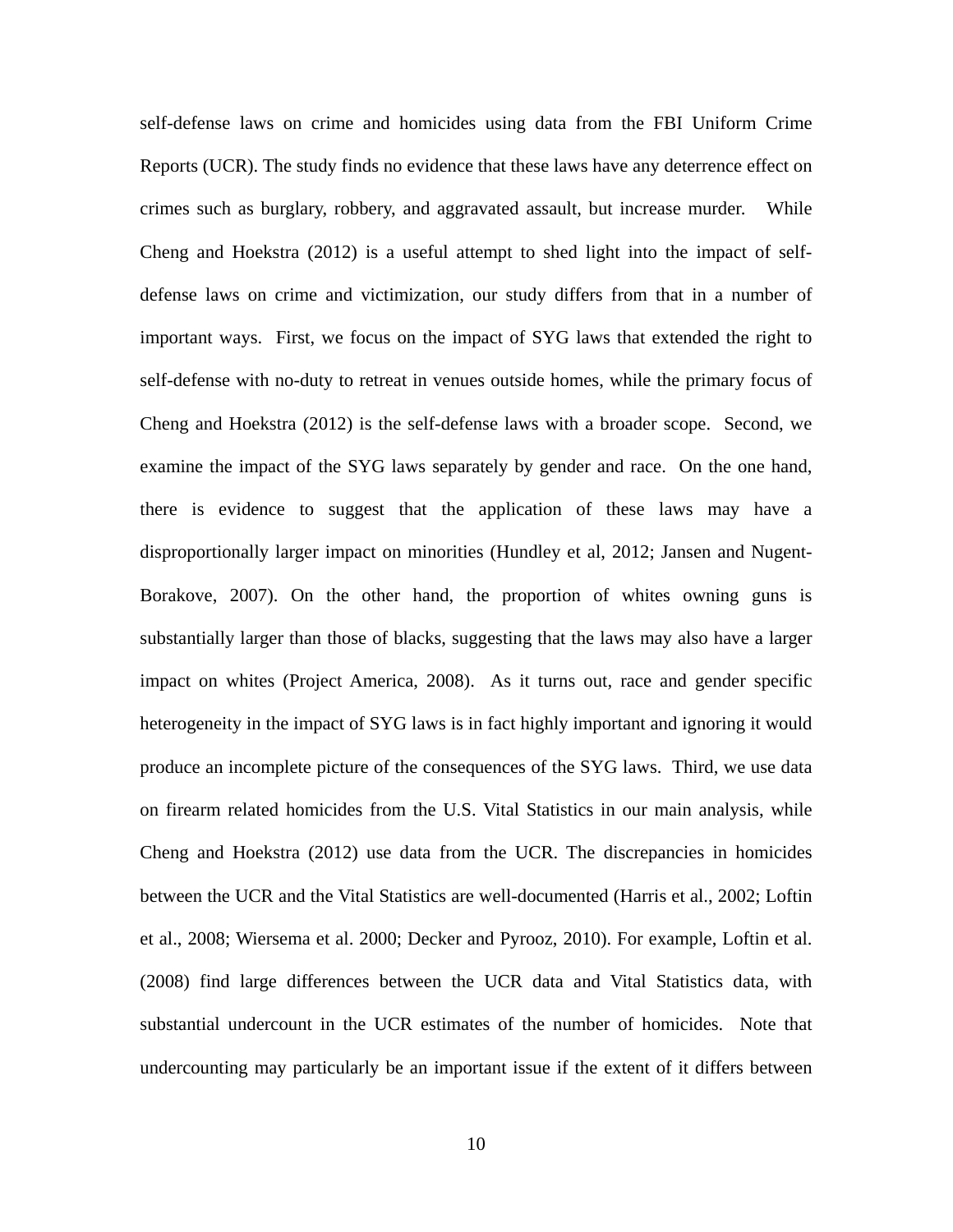states with SYG laws and those that do not have these laws. Vital Statistics is often considered the gold standard of U.S. mortality measurement (Harris et al., 2002). Fourth, we employ data on hospitalizations and emergency room visits to consider the effect of the SYG law on injuries. This analysis is highly complementary to the analysis of homicides because for every homicide, there are many more injuries that show up in emergency rooms and result in hospitalizations. Fifth, we focus on monthly homicides while Cheng and Hoekstra (2012) use annual data in their analysis. It makes sense that Cheng and Hoekstra (2012) conduct their analyses with annual data since the monthly data from the UCR records are particularly problematic. For example, incomplete reporting is a major problem with the UCR at the monthly level. A large fraction of jurisdictions does not reliably provide data on a monthly basis, but rather most jurisdictions provide aggregates in one particular month, typically December. The records of justifiable killings provided by the UCR may also be problematic. Kleck (1988) discusses a number of reasons why the FBI's total counts of justifiable homicides represent only a minority of all civilian defensive homicides. For instance, there are examples of cases labeled by police as justifiable homicides, but they are not reported as such to the FBI because of the unwillingness by the police to spend much time recording homicides where the prosecution of the murderer was not expected to be pursued.<sup>14</sup>

An analysis with annual data is not the most ideal in this case because, with the exception of three states, all Castle Doctrine laws were passed in a period of three years between 2006 and 2008. In particular, 12 states passed these laws in 2006 and two states

<sup>&</sup>lt;sup>14</sup> Another limitation of the UCR data is that federal law enforcement agencies in certain jurisdictions do not participate in the UCR program. Thus, homicides occurring in places like prisons, national parks and Indian reservations, which are not reported by state or local law enforcement agencies, will not show up in the UCR system (Rokaw et al., 1990), but will appear in the Vital Statistics.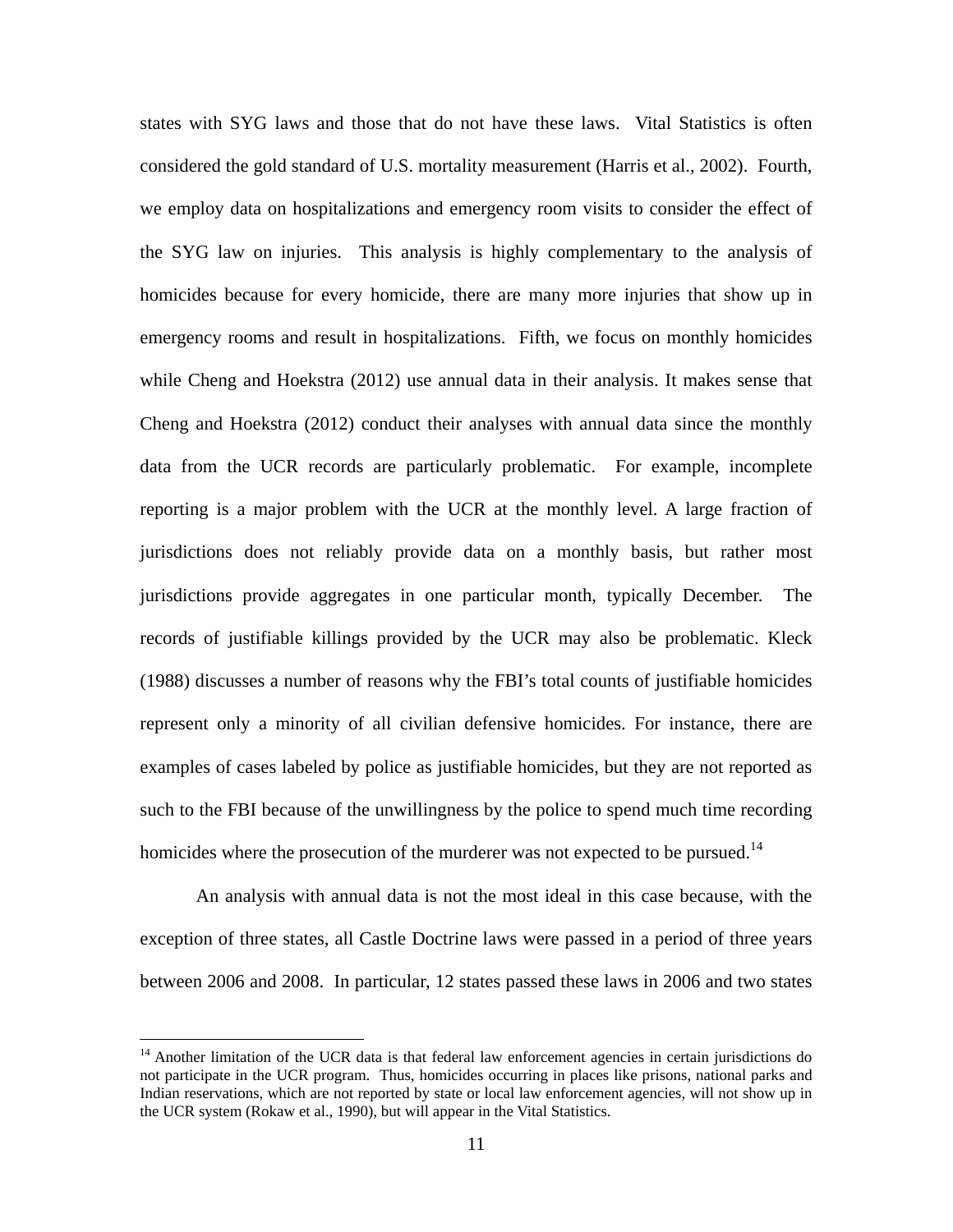passed them in 2007. The number of states that passed a SYG law in 2005 and 2008 is only one. Clustering of laws around such a narrow time window would reduce variation over time in the spread of these laws, which can be important for identification in a difference-in-difference framework. Given monthly frequency of our data, we are able to utilize variation in homicides across months within a year. This also helps us capture seasonality in the homicides.

# **III. Data**

 $\overline{a}$ 

Our primary data source is firearm related homicide victimization between 2000 and 2010 drawn from the U.S. Vital Statistics. These data are made available from the National Center for Health Statistics (NCHS) through a contractual agreement. The Vital Statistics records each instance of death based on information from death certificates filed with the vital statistics offices of each state and the District of Columbia. Each record contains pertinent demographic information as well as the locality, date, and cause of death. The cause of death is then recoded by the NCHS based on the Tenth Revision of the International Classification of Disease (ICD-10). For our purposes, we focus on firearm related homicides committed by private citizens.<sup>15</sup> The individual records are aggregated to the state and month in which they occur. In order to construct homicide rates, we obtained population data from the U.S. Census' Intercensus County Population Estimates for each state and each year.

Our main explanatory variable is SYG defined as a binary variable that takes on the value of one if a state has a SYG law in effect in a particular month of the year and

<sup>&</sup>lt;sup>15</sup> We exclude justifiable killings committed by police or other law enforcement officers and suicides by firearms from our analysis.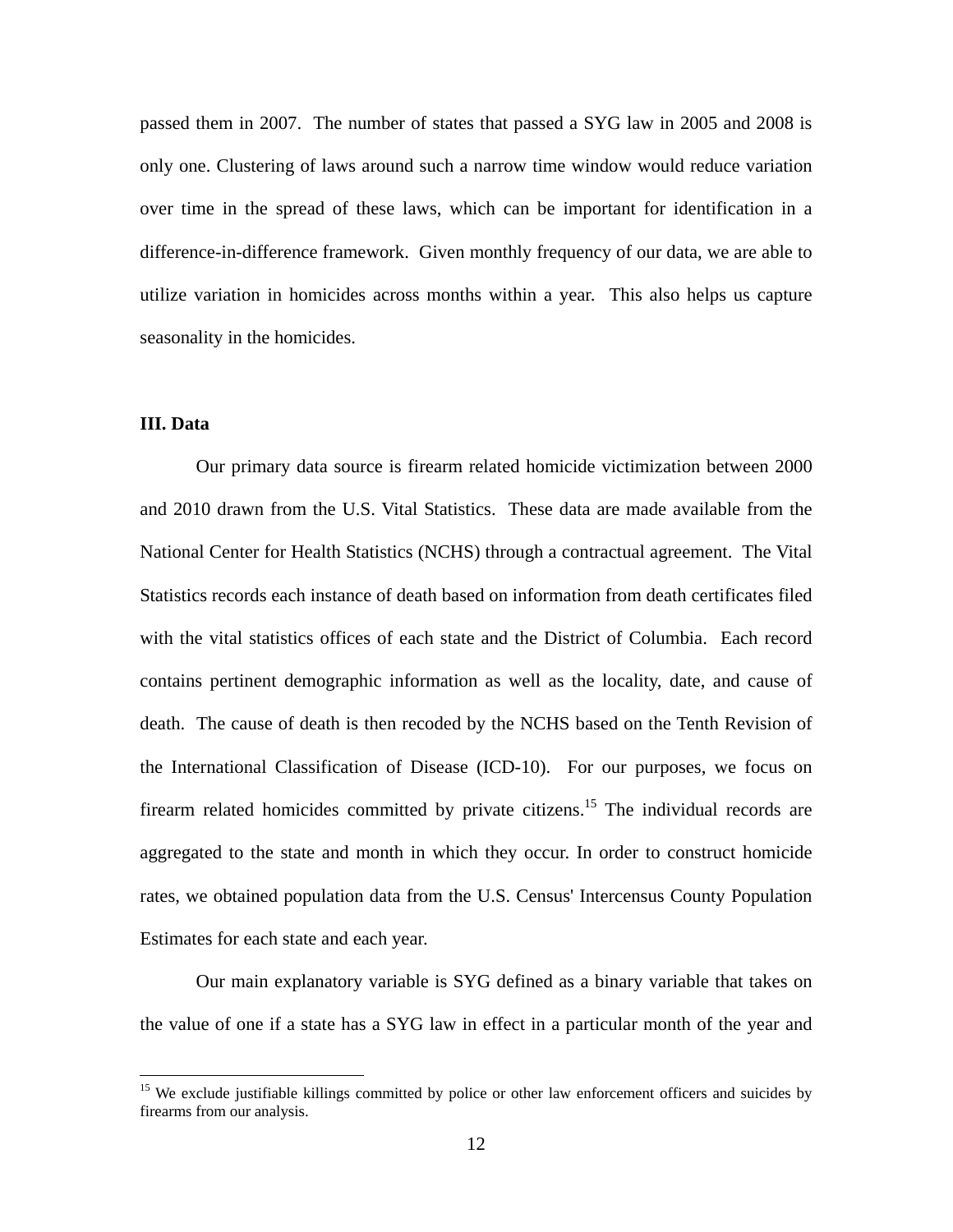zero otherwise. The month the SYG law has become effective is determined by information provided by the state legislature of each state in which a SYG law has been enacted.<sup>16</sup> In the month the law became effective, we coded the SYG as the proportion of days within the particular month in which the law was in effect as the treatment variable.<sup>17</sup> The first state to pass a SYG law that has extended the right to self-defense with no-duty to retreat in venues outside homes is Florida. By the end of 2010, a total of 18 states had similar laws in their criminal code. Figure 1 displays the rapid increase in the spread of these laws during the second half of the  $2000s$ <sup>18</sup> A complete list of these states and the exact dates that their SYG laws have become effective are listed in Table  $1<sup>19</sup>$  Note that a number of states have expanded their Castle Doctrine laws without extending the no duty to retreat to public places.<sup>20</sup> These states are listed in column 3 of Table 1. In our interpretation, the expansion of no duty to retreat in public venues is the most dramatic aspect of these laws with the most significant ramifications. However, we also recognize that these other provisions may confound our findings if they have significant impacts on homicides. In the results section, we present evidence from a

<sup>&</sup>lt;sup>16</sup> For some states, the effective date is the day the legislation is signed into law by the governor, while for others, it is stipulated in the text of the legislation or set as a specific day of the year on which all passed laws become effective.

<sup>&</sup>lt;sup>17</sup> We tested the robustness of our results to alternative ways of constructing the treatment variable. For example, we coded SYG as 1 and then 0 in the month it became effective and our results remained the same in each case.

<sup>&</sup>lt;sup>18</sup> Utah had a law that allowed the right of self-defense outside the home since 1994.

<sup>&</sup>lt;sup>19</sup> We interpret Indiana's SYG law as one that removes duty to retreat in any place someone has a legal right to be. Note that this differs from the interpretation in Cheng and Hoekstra (2012). Indiana's law states that "if the person reasonably believes that force is necessary to prevent serious bodily injury to the person or a third person or the commission of a forcible felony. No person in this state shall be placed in legal jeopardy of any kind whatsoever for protecting the person or a third person by reasonable means necessary." (see http://www.in.gov/legislative/bills/2006/PDF/HE/HE1028.1.pdf). There are no limits as to where the forcible felony should occur and presumably can be construed to mean anywhere. Given the uncertainty about the language in Indiana's law, we estimated our models after recodifying Indiana as a non-SYG state. Our results remained very similar. These results are available from the authors upon request.

<sup>&</sup>lt;sup>20</sup> These expansions typically curtail civil liabilities for justified killings or establish a presumption of reasonableness.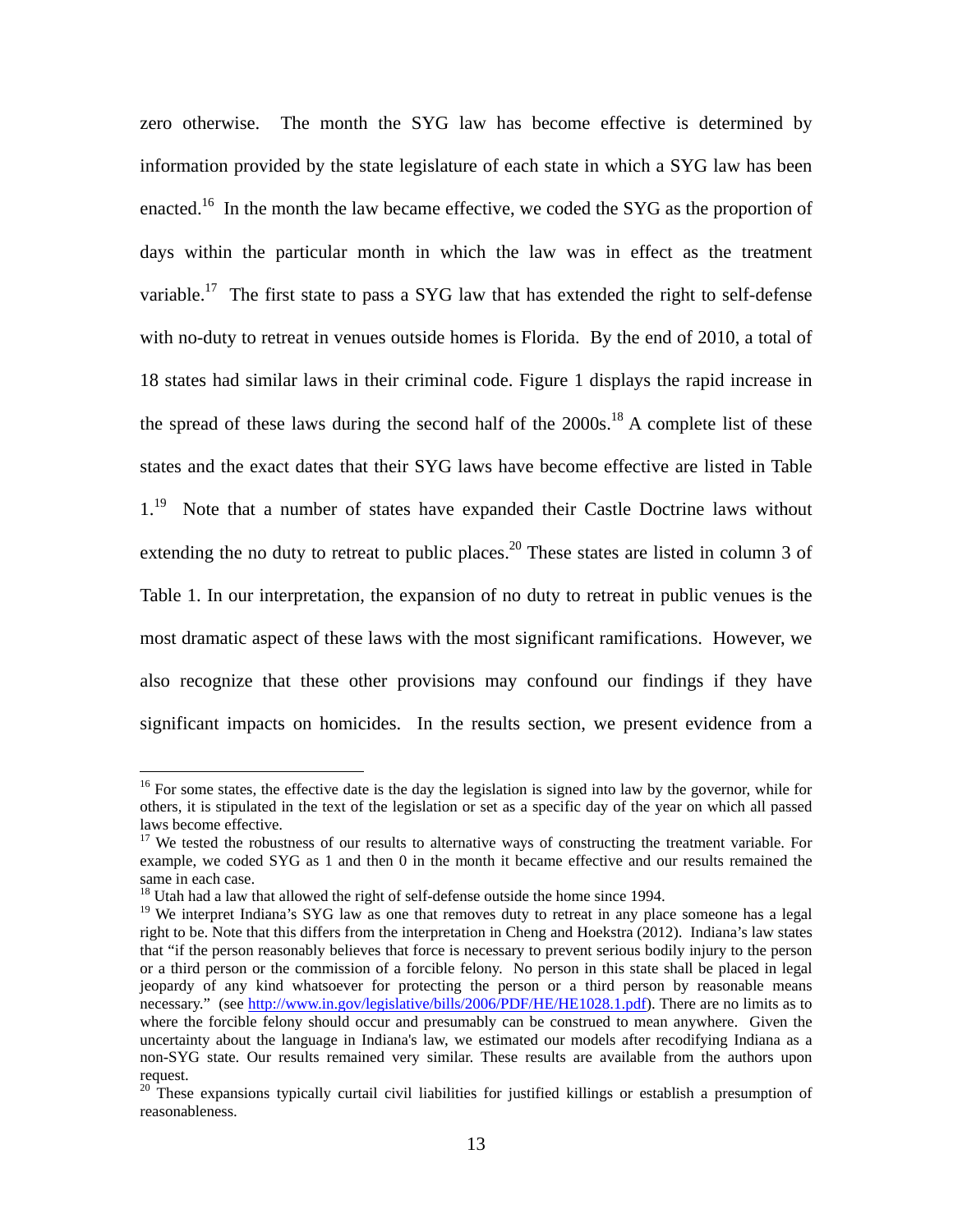robustness analysis, which indicates that our results are not influenced by the presence of these other provisions and in fact it is the SYG provision that is driving our findings.

We control for several characteristics of states in our analysis. These include the racial composition of state (i.e., percentage black, white, and Hispanic), the age distribution of state population (i.e., percentage aged 15-19, 20-24, 25-34), and the proportion of state population living in urban areas. Data on age distribution of state population, racial and ethnic composition, and urbanization are obtained from the Bureau of the Census. Next, we supplement our models with data on the number of law enforcement agencies and the number of state prisoners obtained from the annual Justice Expenditure and Employment Abstract of the Bureau of Justice statistics. Finally, we control for the state's unemployment rate, the poverty rate, and the political party that controls the governorship in the state. These measures are compiled from the University of Kentucky's Center for Poverty Research.

Table 2 shows the means and standard deviations for our control variables. The first column shows the descriptive statistics for the full sample. The descriptive statistics for the subsample of states that has never passed a SYG law are shown in column 2 and for those states that have passed a SYG law at some point during the analysis period are shown in column 3. Finally, columns 4 and 5 show descriptive statistics for all statemonth-year observations without a SYG law and with a SYG law in effect, respectively. The average monthly homicide counts are 16.8 in non-SYG states and 24.2 in SYG states. The homicide rate is also higher among SYG states with 0.375 deaths per month per 100,000 residents deaths compared to non-SYG states, which have an average homicide rate of 0.292 per month per 100,000 residents. Of the 6,732 state-month-year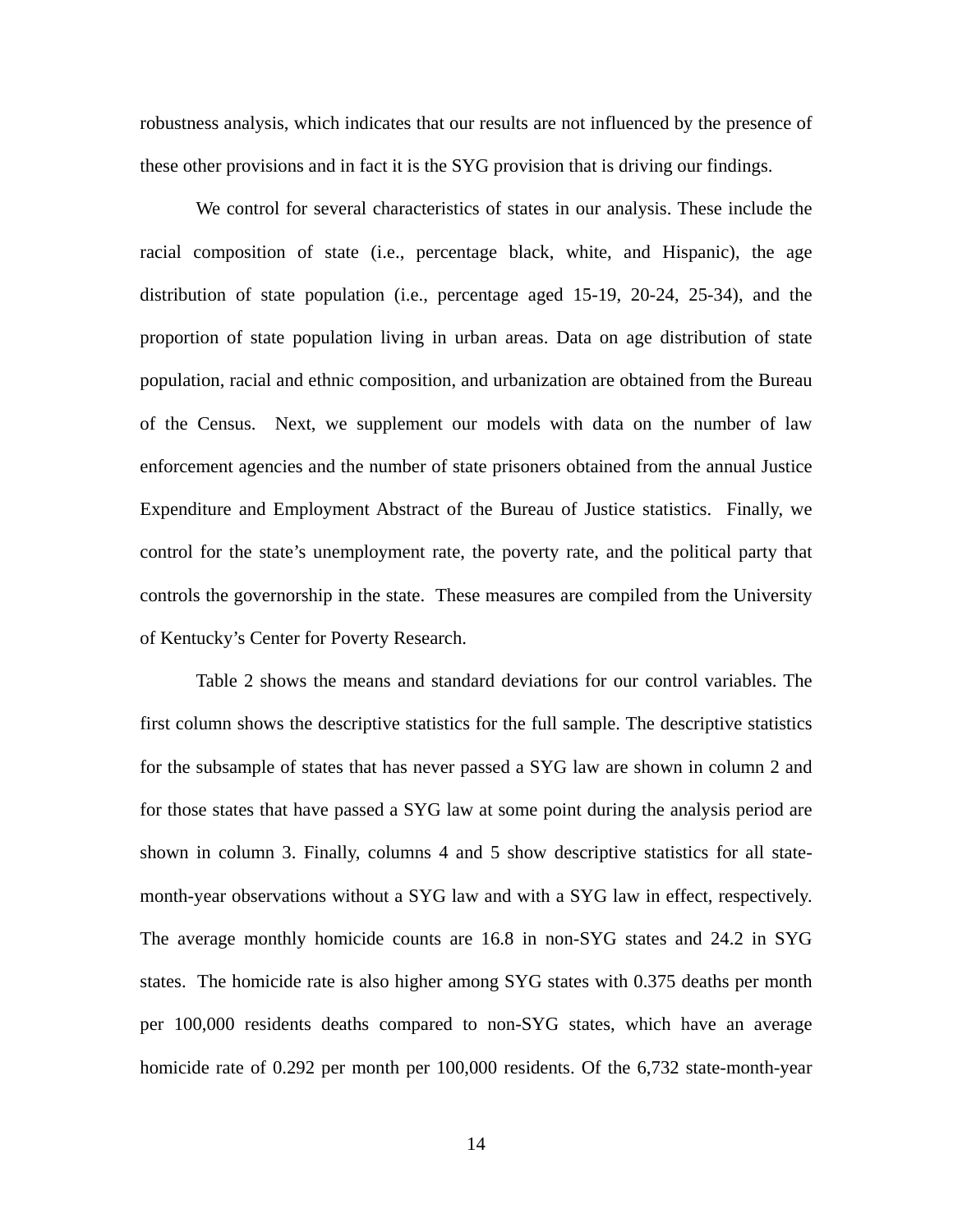observations, 729 (10.8 percent) are zeros due to no homicides committed during those months. The largest homicide count is observed in California, a non-SYG state, with 198 deaths in September 2002. The largest number of homicides among our SYG states was observed in Texas in May 2009 with 106 homicides. If we consider homicide rates per population rather than homicide counts, then the largest homicide rate was observed in District of Columbia, again a non-SYG state, in July 2002 with 2.27 homicides per 100,000 residents. Among the SYG states, the largest homicide rate was in Louisiana in July 2009 with 0.66 homicides per 100,000 residents. Table 2 also shows that SYG and non-SYG states differ in several observable characteristics. In particular, SYG states have a higher percentage of black population, more likely to have a Republican governor, a higher incarceration rate and a larger number of law enforcement agents. These states also tend to be more urban, and have a higher poverty rate. $^{21}$ 

#### **IV. Empirical Strategy**

 $\overline{a}$ 

We are interested in examining the impact of the SYG law on homicides due to gun assaults. The key empirical challenge in answering this question stems from the fact there may be a myriad of other factors that might be correlated with the passage of these laws and independently affect homicides due to gun assaults. Therefore, a simple beforeand-after approach would fail to identify the effect of SYG laws unless the spread of these laws across states was effectively random with respect to both observable and unobservable characteristics of those states. However, this assumption is unlikely. For example, if the law enforcement officers anticipate that these laws may lead to a rise in

 $21$  A similar picture is obtained if we rather focus on the differences between state-month-year observations with SYG law in effect and without a SYG law as presented in columns 4 and 5 of Table 2.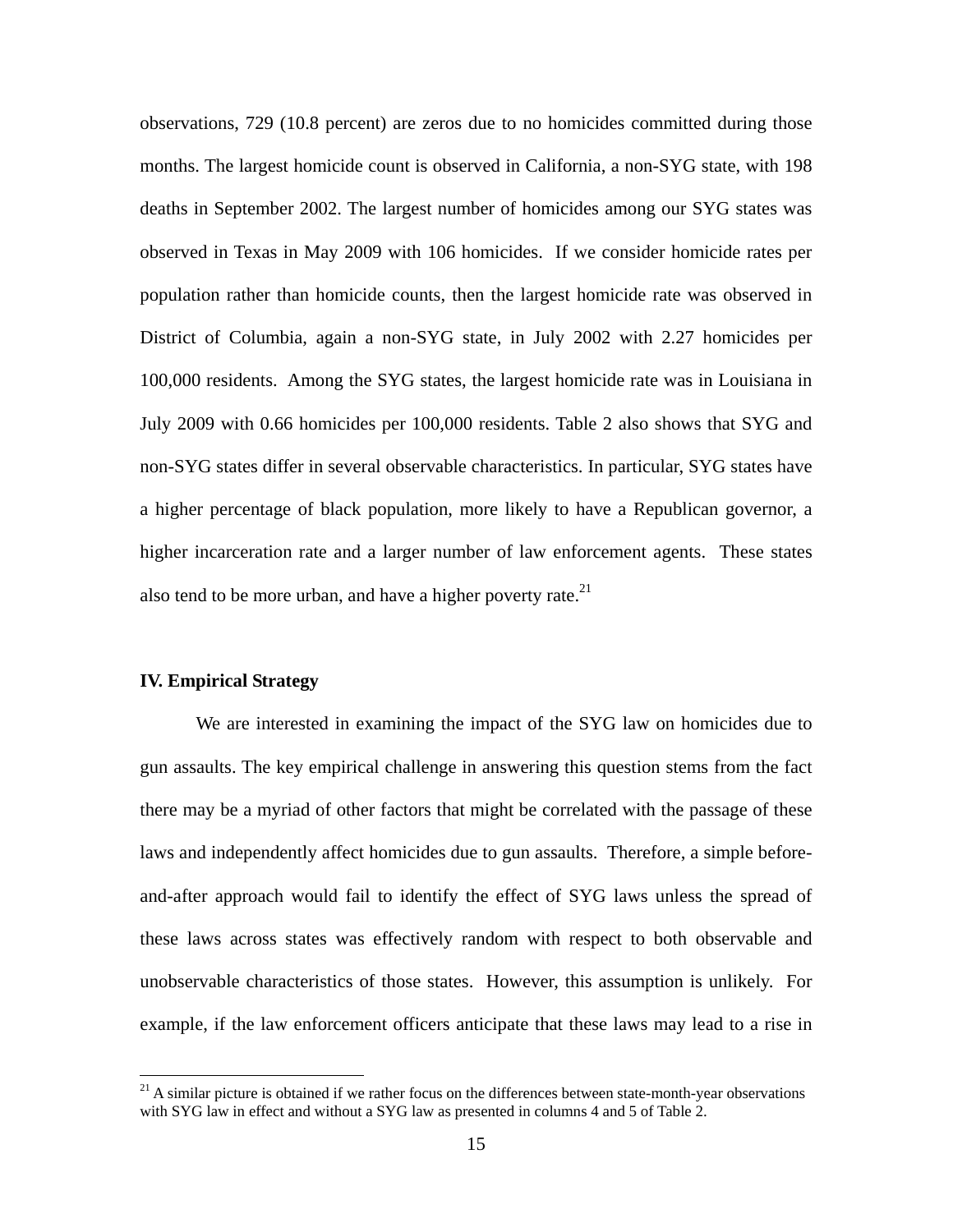gun prevalence and escalation of violent conflicts, then they may react by intensifying their policing efforts. Alternatively, if the new laws result in an increase in the number of regular citizens taking up arms, for example, to serve as community watch volunteers, then the law enforcement officers may actually reduce their patrolling activities in some neighborhoods. Furthermore, the states that pass the SYG laws are different than other states in many ways. For example, in a study examining the evolution of these laws, Boots et al. (2009) show Republicans are more likely to initiate and sign a SYG bill into law than Democrats. With respect to the geographic representation, as indicated by Table 1, southern states are more likely to have a SYG law. These also tend to be the states with widespread support for gun rights and a strong presence of pro-gun organizations like the NRA. If cultural or socio-economic differences across states are correlated with both the passage of these laws and homicides, then failing to control for them would lead to a bias in the estimated impact of SYG laws on homicides.

 To address these problems, we employ a difference-in-difference strategy, exploiting the variation in the timing of these laws across states. A key identification assumption in this strategy is that, in the absence of the SYG laws, homicide rates would have trended similarly between states which had enacted these laws and those which had not. One potential threat to this is that the decision to pass a SYG law may reflect policy endogeneity. While pro-gun activists have intensified their campaigns both at the legislative and grassroots levels in the last decade, it is not exactly clear what specifically prompted these particular states to extend the Castle Doctrine in such a controversial way. As Jansen and Nugent-Borakove (2007) point out, there are many unanswered questions about the impact of these Castle Doctrine expansion policies, particularly because there is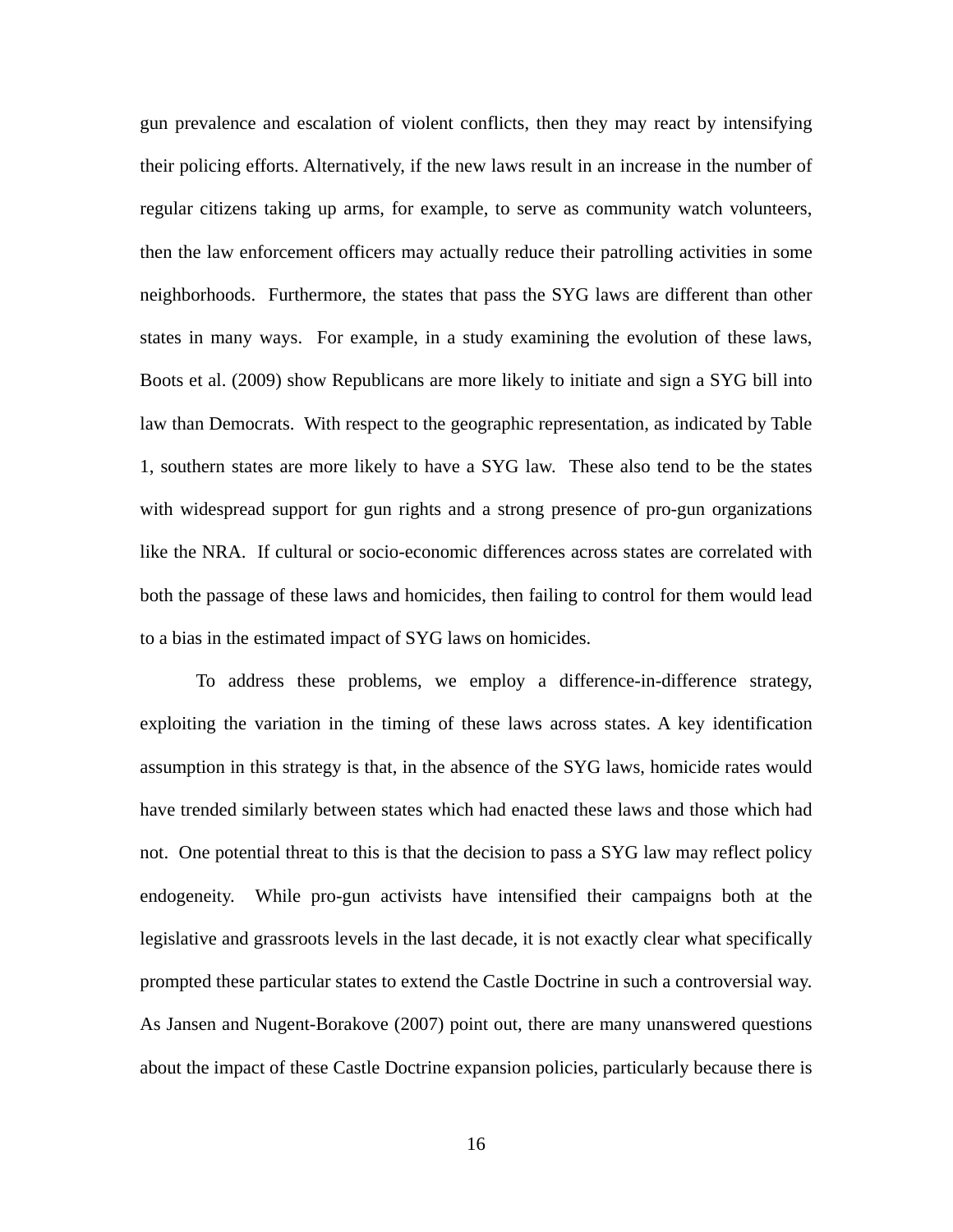no evidence to determine why these specific expansions were proposed in the first place.<sup>22</sup> However, one thing that is clear is that these laws could not have been introduced as a reaction to a wave of crime epidemic in the states that have passed these laws. On the contrary, crime rates have been on the decline virtually everywhere in the U.S. during this period. Furthermore, as illustrated in Figure 2, trends in homicide rates are fairly similar across states that passed SYG laws and those that did not prior to passage of these laws. The line with solid circles reflects the smoothed average homicide rate in a given month and a year among the treatment states, i.e., the states that passed a SYG law since 2005. The vertical line presents the month and the year in which the SYG law became effective in each of the treatment states. Since these laws became effective at different points in time, the graph is centered in the month and year the SYG law became effective in each of the SYG states (time 0) and tracks homicide rates in the months leading up to and after this period for 18 months (e.g., time 0 is 10/2005 for Florida and 6/2006 for Georgia). The line with solid diamonds in Figure 2 displays the smoothed average homicide rate across states that fall into the control group, i.e., those states that did not pass a SYG law.<sup>23</sup>

As shown in Figure 2, the homicide rates are higher in treatment states than the control states prior to the effective dates of SYG laws. Note that the differences in levels of homicide between the two types of states are not a concern for our identification

 $22$  Some suggest that increased concerns about public safety in the aftermath of the terrorist attacks in 2001 and Hurricane Katrina in 2005 have played a role in the spread of SYG laws (Jansen and Nugent-Borakove, 2007).

 $23$  To illustrate, assume we have three states with the SYG laws, which became effective on 10/2005,  $6/2006$ , and  $12/2007$ , and three control states  $(X, Y, \text{ and } Z)$  that did not pass a SYG law during the analysis period. Then the average homicide rate among the control states in time 0 is based on the homicide rates in states X, Y, and Z in 10/2005, 6/2006, and 12/2007. Similarly, the homicide rates in control states in time 1 is constructed as the average of homicide rates in states X, Y, and Z in 11/2005, 7/2006, and 1/2008. The average homicide rates for the months prior to time 0 are constructed in a similar fashion.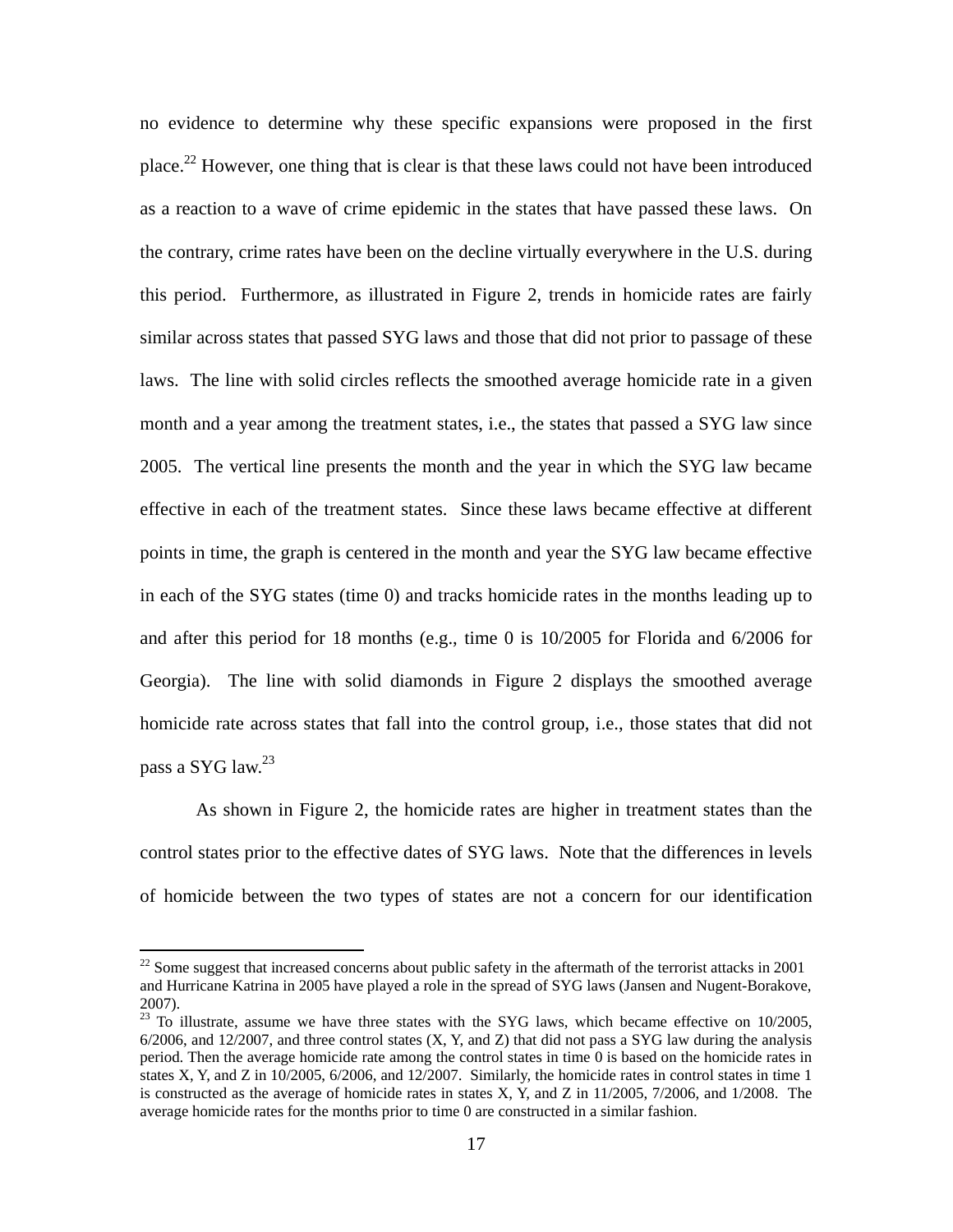because we condition on state and month\*year fixed effects. However, the SYG and non-SYG states follow a generally similar trend in homicide rate prior to the SYG laws, suggesting little evidence of systematic differences between the two groups of states other than differences in levels. Note that when we focus on the combinations of gender and race, the picture becomes more blurred, especially for the homicides among the treatment states, because of volatility in the monthly rates of homicides.<sup>24</sup> Following the enactment of SYG laws, the homicide rates start trending upwards in the treatment states, especially for white males. Control states, on the other hand, exhibit no such trend in an apparent way. Moreover, we control for state specific trends in our analysis, which allows the homicide rate to trend differently between the SYG and non-SYS states. This picture provides suggestive evidence that in the absence of SYG laws, the treatment states might have followed a similarly flat or downward trend. The difference-indifference method can be formalized in a regression framework as follows:

$$
H_{\rm smy} = \alpha \, SYG_{\rm smy} + \mathbf{X}_{\rm smy}\beta + \mu_{\rm s} + \lambda_{\rm my} + \varepsilon_{\rm smy},\tag{1}
$$

where  $H_{\text{smy}}$  is the rate of homicides in state *s* in month *m* in calendar year *y*. SYG<sub>smy</sub> is our key explanatory variable, which equals one if state *s* has a SYG law effective in month *m* in calendar year *y*, and 0 otherwise. The  $\mathbf{X}_{\text{smy}}$  is a vector of exogenous determinants of crime described above. The  $\mu_s$  are state fixed effects and would capture any time invariant, state specific factors, which may influence homicides. The  $\lambda_{\text{my}}$  are month\*year fixed effects that would account any seasonality-related trends as well as

1

<sup>&</sup>lt;sup>24</sup> Note that the volatility in homicides in SYG states is particularly higher because the number of states with a SYG law in effect decreases as one moves away from time 0. In other words, the homicide rate is averaged over a decreasing number of states as one deviate from time 0.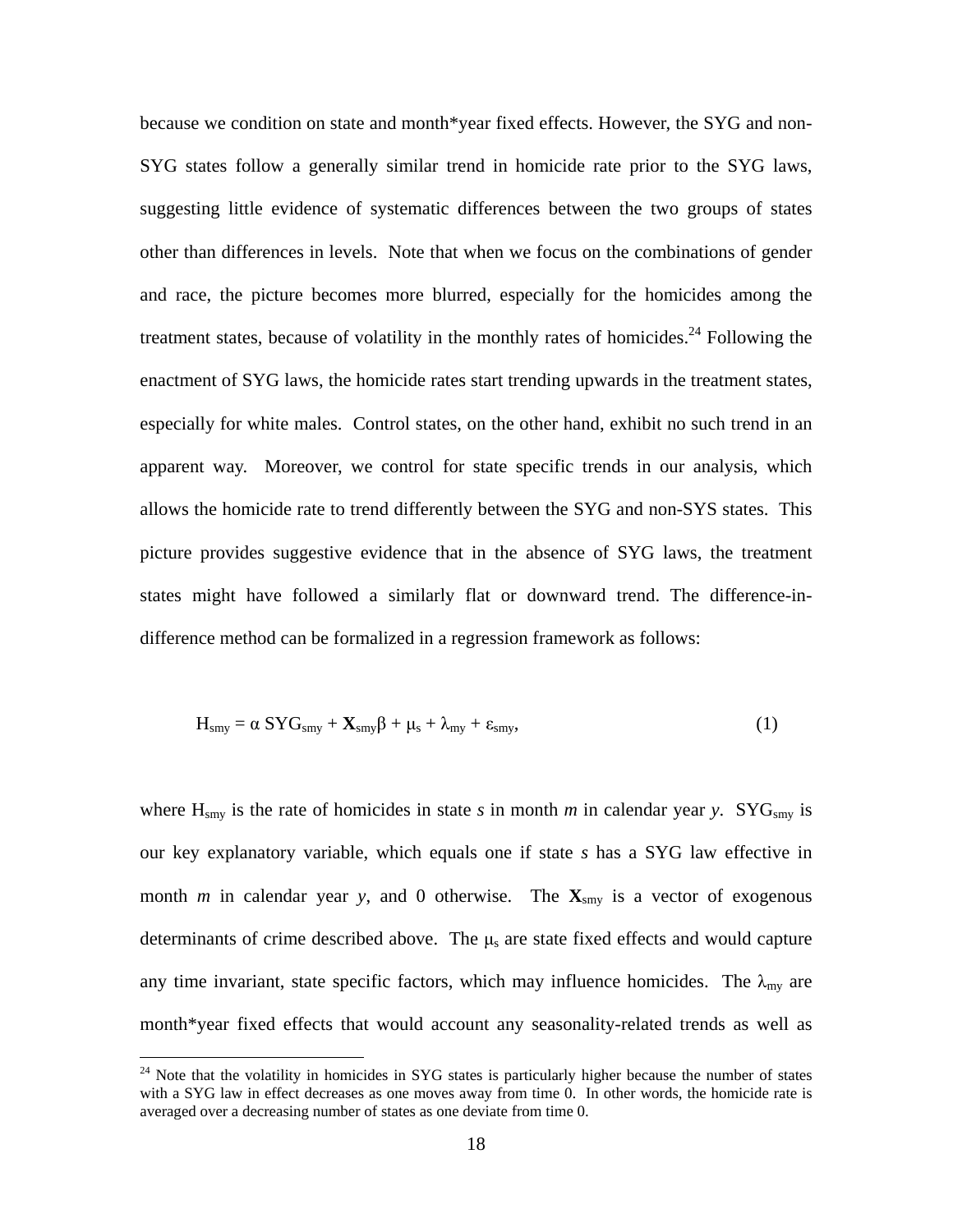national changes in homicides that are common to all states. The  $\varepsilon_{\rm smy}$  is the usual error term. Note that our unit of observation is by state, year, and month. The coefficient of interest is  $\alpha$ , the impact of SYG laws on homicides. The standard errors are clustered at the state level to account for serial correlation (Bertrand et al., 2004).

Although the evidence illustrated in Figure 2 suggests that there is little evidence of policy endogeneity or systematic pre-existing trends that differ between the treatment and control states, we extend our baseline specification in equation (1) by including statespecific linear trends in addition to state and month\*year fixed effects. These additional controls would account for any unobserved factors that trend over time within a state and are correlated with homicides. $25$ 

We begin our empirical analysis with OLS models estimated in the logarithm of homicide rates per 100,000 state residents.<sup>26</sup> However, estimating a proportional effects model is not straightforward in our case because of zero homicides observed in some states in certain months. To overcome this complication, we replaced zeros with ones, and estimated log-linear models with the resulting data.<sup>27</sup> Next, we present results from fixed-effects Poisson models.28 These models are particularly well-suited for our purpose given the count nature of our data and the fact that homicides are rare events, especially

<sup>&</sup>lt;sup>25</sup> We also experiment with specifications that control for state-specific quadratic trends as well as region\*year fixed effects. These results did not cause any appreciable changes to the results presented here.  $26$  The regressions are weighted by state population for the relevant demographic group. Our results are similar when we estimate these models using rates of homicide instead. These results are presented in Appendix Table 1. For example, the effect of 0.049 additional deaths per 100,000 white males reported Appendix Table 1 is very close to the corresponding figure of 0.062 obtained from Table 3A.

 $27$  Our results do not change when we only use the non-zero observations. These results are available from the authors upon request.

 $28$  One advantage of Poisson models is that, observed homicide rates of zero present no problem since Poisson regression does not require taking the logarithm of the dependent variable. However, one limitation of these models is the assumption that variance equals the mean. We use the robust option to obtain robust standard errors as recommended by Cameron and Trivedi (2010), which should mitigate concerns over the equivariance assumption. The violation of the equivariance assumption still produces consistent estimates but standard errors could be biased towards zero. Using Poisson regression also allows us to cluster standard errors at the state level.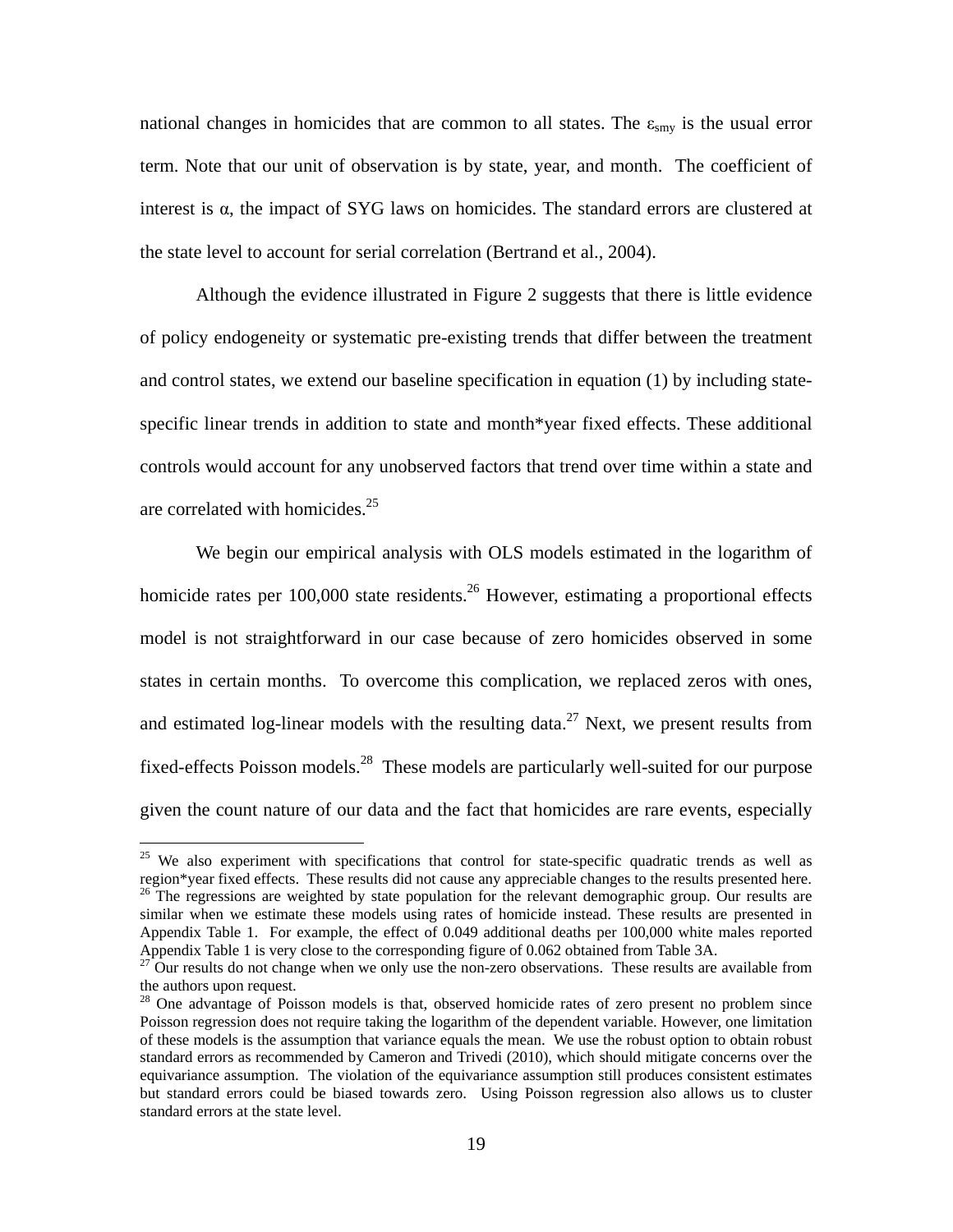at the monthly level and in some smaller states, and are widely used in the crime literature (e.g., Sampson, Raudenbush, and Earls, 1997; Osgood, 2000; Weiner, Lutz, and Ludwig, 2009).<sup>29</sup> In fixed effects Poisson models, we control for the logarithm of state population for the relevant race and gender group.<sup>30</sup>

# **V. Results**

1

 Table 3A presents OLS estimates of the impact of the SYG laws on logarithm of the homicides per 100,000 residents. Each cell in the table presents the coefficient on the indicator for SYG law and its standard error (adjusted for clustering at the state level). We present results for the full sample in Panel A, and then separately by race and by combinations of race and gender in Panels B through G. In each panel, column (1) shows the SYG estimates from a specification expressed in equation (1) that controls for state, month, and year fixed effects; column (2) displays the estimates from the specification that adds state specific annual time trends.

 As shown in Panel A of Table 3A, the estimates are positive and significant in both specifications, suggesting that SYG laws increase the rate of homicides. The estimate in the second column indicates that having a SYG law is associated with a 6.8 percent increase in the homicide rate. When we consider the impact of SYG laws on homicides separately by race, an interesting picture emerges, suggesting that the positive impact of these laws only applies to whites, while the estimates for blacks are negative but not statistically significant. The point estimate on the specification in column (2)

<sup>&</sup>lt;sup>29</sup> In addition to fixed effects Poisson models, we estimated fixed effects Negative Binomial models to account for potential overdispersion in the data. The Negative Binomial results are not appreciably different<br>from the Poisson or OLS results presented here and are available from the authors upon request.

<sup>&</sup>lt;sup>30</sup> By adding the logarithm of state population, Poisson regression becomes an analysis of rates of homicides per population, rather than an analysis of counts of homicides.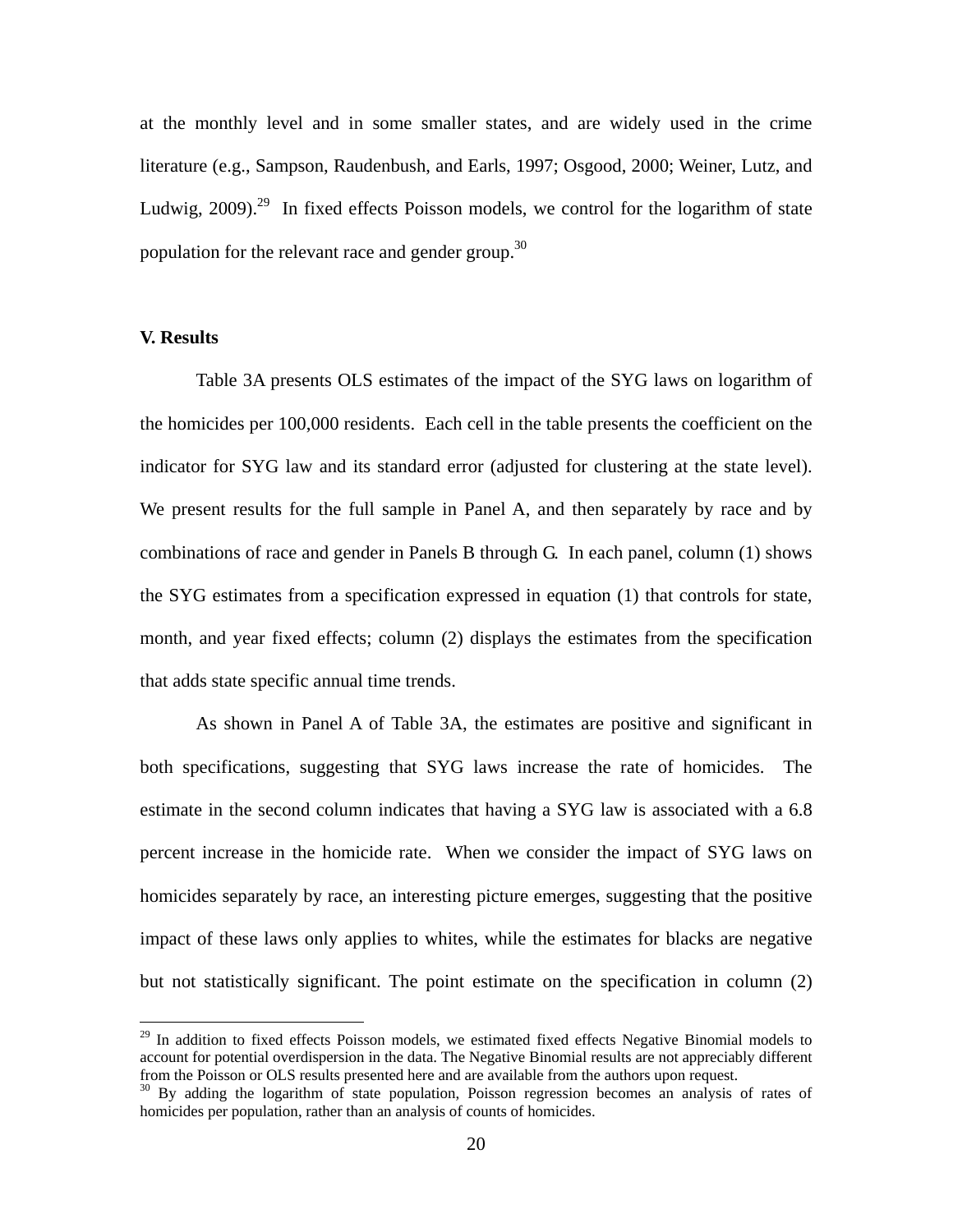indicates that the SYG law increases firearm related homicide rate among whites by 11.6 percent. Given that the SYG states had an average of 0.21 white homicides per 100,000 persons in the month prior to SYG law, the estimate implies that these laws result in about 0.024 additional white individuals per 100,000 getting killed in each state each month. With a white population of 91.5 million in the SYG states, this is equal to an additional 22 deaths per month.

Next, we turn our attention to the SYG estimates separately by race and gender. These results, presented in Panels D through G of Table 3A, reveal that the positive effect of SYG laws among whites is primarily driven by homicides of white males, while the impact among white females is not significant. With an average homicide rate of 0.425 per 100,000 for white males in the month prior to the SYG laws, the SYG estimate of 0.147 translates into an approximately 0.062 additional homicides per 100,000 per month among white males. Given a white male population of 45.4 million in these states, this would indicate an additional 28 deaths per month among this demographic group. The fact that this figure is close to the estimate in Panel B is not surprising given the smaller and imprecisely estimated coefficient for white females as well as the lower homicide rate among white females. Consistent with the results presented in Panel C, the estimates on blacks are small in size and statistically insignificant for both males and females.

The results from the fixed effects Poisson models are presented in Table 3B and are largely consistent with those from the OLS. The point estimate in column (2) of Panel D is 0.158 indicating that the SYG laws result in an increase in the homicide rate among white males by 17.1 percent ( $e^{0.158} - 1$ ). This translates into an additional 0.07 homicides per 100,000 residents per month per state among this group or 33 homicides per month.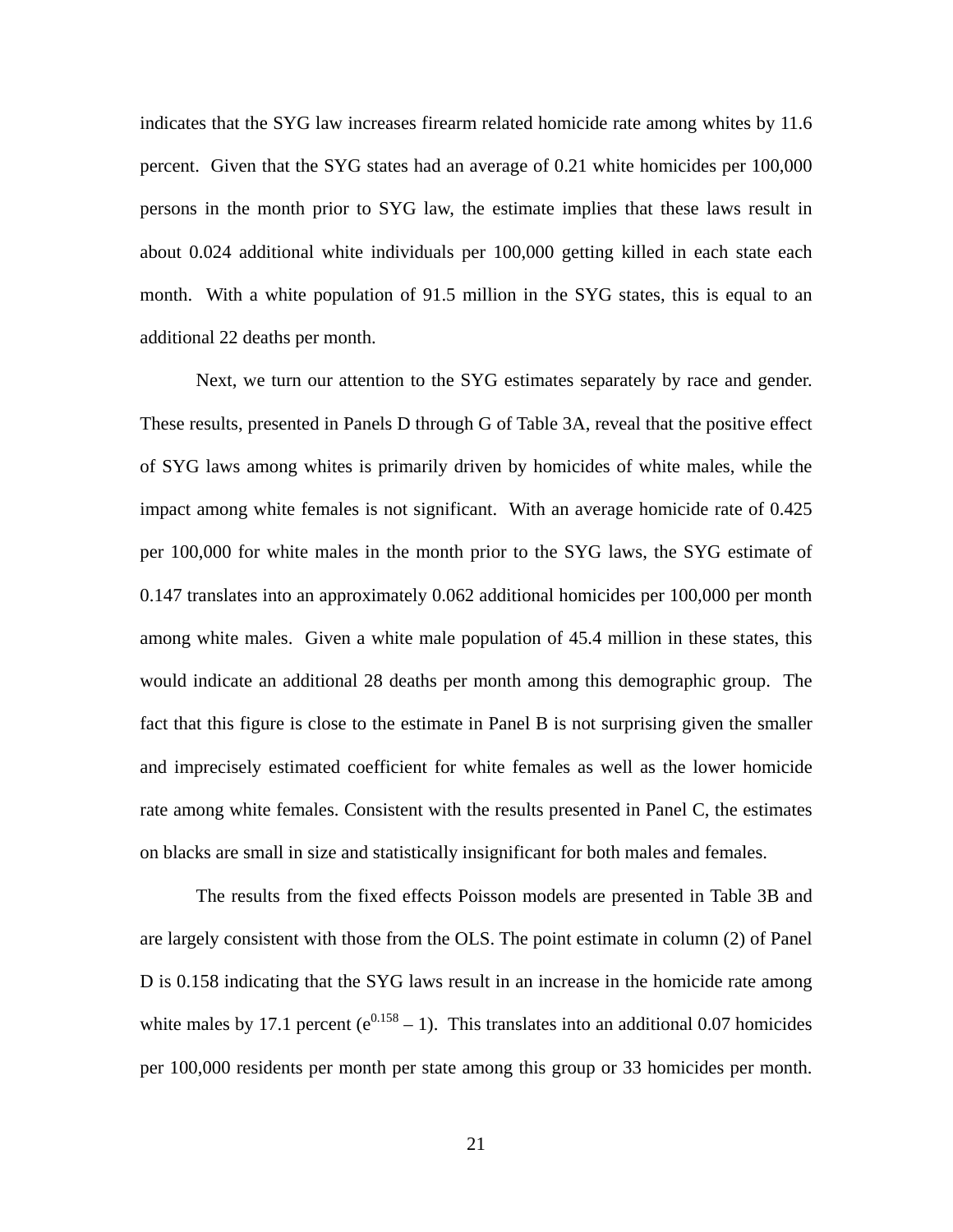Focusing on the estimates for blacks displayed in Panels F and G, we see that the estimates are again small in magnitude and imprecisely estimated, indicating that the SYG laws are not causing any effect in homicides among blacks.

 The results presented so far refer to the impact of SYG laws that have explicit language extending no duty to retreat to places an individual has a legal right to be. However, some states have passed narrower versions of self-defense laws that limit the no duty to treat only to an individual's home, business, or vehicle, include provisions that create a presumption of reasonableness, or remove civil liability for individuals using deadly force in self-defense. Note that it is the provision of "no duty to retreat in any place an individual has a legal right to be" that is the most controversial aspect of the new SYG laws and it has been this provision that has been at the center of recent debates. In fact, the other provision providing "no duty to retreat at one's home" has been the part of common law for many decades and individuals have rarely been prosecuted for using force, including deadly force, against intruders. Nevertheless, we conducted a robustness analysis to determine the extent to which our results are confounded by these other provisions. To do this, we created an additional indicator to reflect whether a state has passed some type of Castle Doctrine law during the analysis period, but one without removing duty to retreat in any place a person has a legal right to be. We call this indicator "Other Self-Defense Provisions." Then we estimate all our models with these two variables. The omitted category in our models is states that did not pass any selfdefense laws during this period.

As shown in Table 4A, the OLS results from this analysis barely change from the results reported in Table 3A. The estimates on SYG indicator continue to point to a

22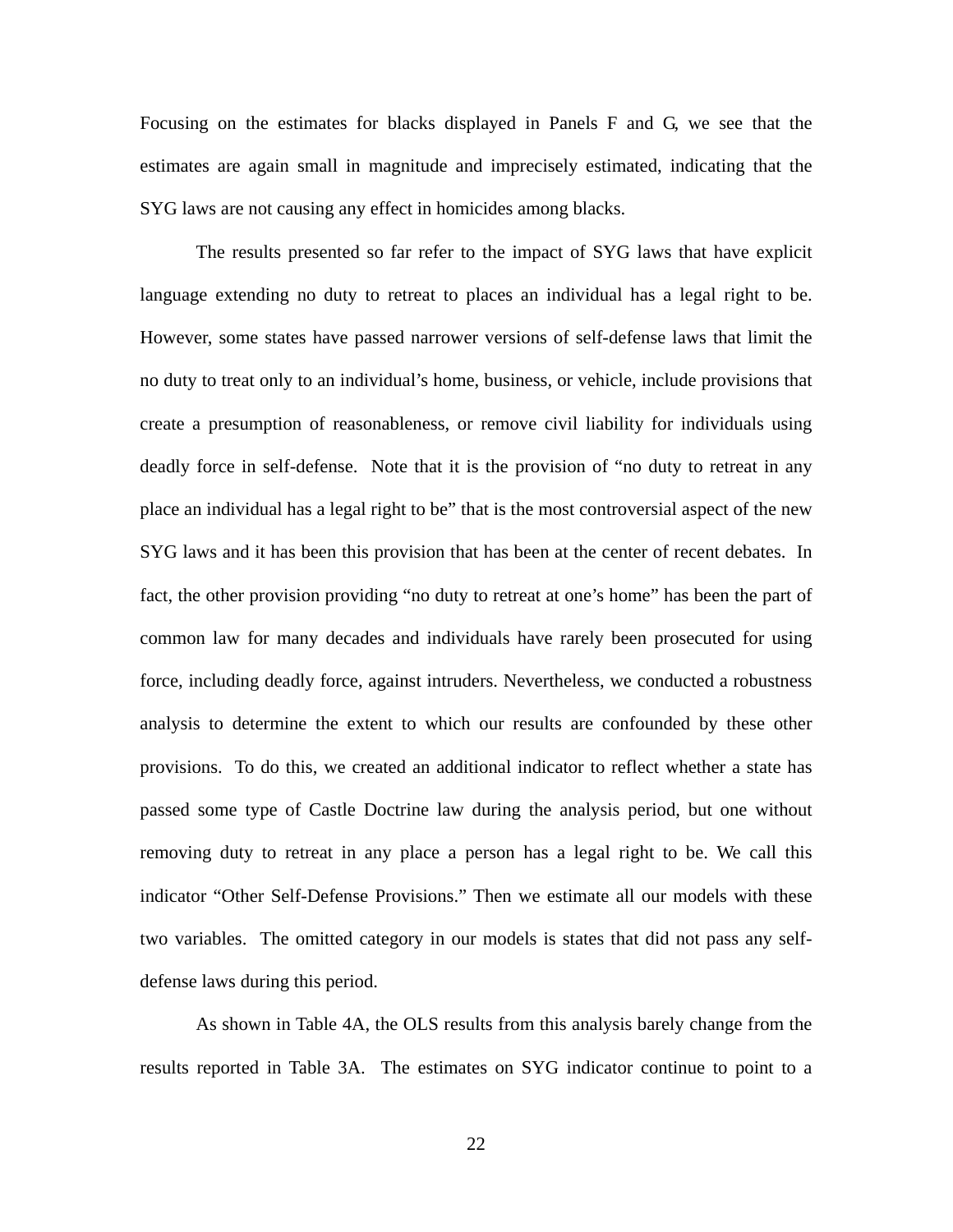robust impact of SYG laws on homicides among white males. In particular, the estimate of 0.141 for white males translates into about 27  $(0.141*0.425*45.4 \text{ million}/100,000)$ additional deaths per month, which is similar to the one in Table 3A. Moreover, the estimates on blacks are still negative in sign, small in size, and statistically insignificant. Regarding the coefficients on the indicator for other self-defense provisions, they are estimated with precision only significant for white males. Surprisingly, however, the estimates are opposite in sign, suggesting that these other provisions are associated with a decrease in the homicide rate among this group.

The estimates from the fixed effects Poisson results are presented in Table 4B. Similarly, these results are nearly indistinguishable from those shown in Table 3B. We interpret this as strong evidence to confirm that the estimated SYG law impacts obtained earlier are not confounded by these other provisions. Focusing on gender and race specific estimates in Panels B through G, we see that the impact of SYG laws on the homicide rate among white males is 16.5 percent, almost identical to the estimate in Table 3B. Furthermore, all of the SYG estimates on blacks are small in size and none are statistically significant. Regarding the estimates on the indicator for other self-defense provisions, we obtain negative and statistically significant impacts for white males, while the estimate on white females is positive and significant.<sup>31</sup>

 In sum, the results presented in Tables 3A, 3B, 4A, and 4B provide no evidence, unlike the advocates of these laws have argued, that the SYG laws would result in a

 $31$  It is not surprising that the estimates on the other self-defense provisions are not consistent across specifications and demographic groups. This is likely because there is a wide variation in the scope of these other provisions across states. For example, some states only created a presumption of reasonableness for those using deadly force in self-defense situations, while others only removed civil liability for those justified under the self-defense law. Thus, bundling multiple laws into one single category like the one implemented here may fail to capture their overall impact properly.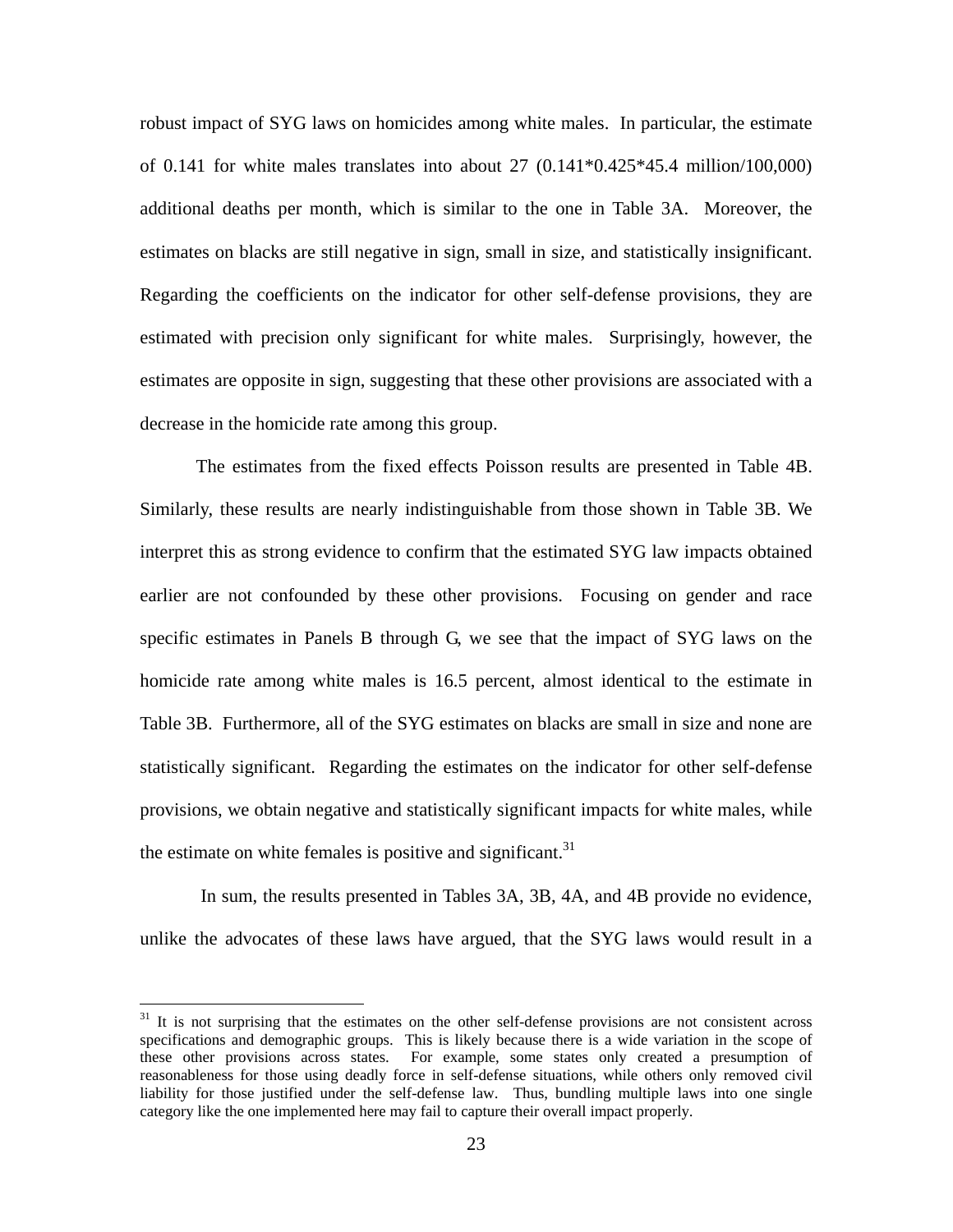reduced number of deaths among citizens in the states that have introduced such laws. On the contrary, these results indicate that the number of firearm related homicides among white males increase significantly as a result of these laws.

#### *Justifiable versus Non-Justifiable Homicides*

 $\overline{a}$ 

It may be argued that the increase in homicides might largely be driven by killings that are justified by the SYG laws, i.e., deaths that occur while law-abiding citizens are protecting themselves from intruders or attackers, and that this should not be viewed as a negative outcome.<sup>32</sup> It is indeed possible that additional homicides associated with the SYG law may partly be driven by the killings of assailants. However, note that the net rise in homicides cannot be accounted by a one-to-one substitution between the killings of assailants and the killings of victims unless multiple assailants are killed in some instances (Cheng and Hoekstra, 2012). If at least some of the additional homicides are due to individuals resorting to the use of deadly force against each other in situations where the threat of death or serious bodily injury is not imminent to either party, this could indicate that these laws impose serious costs not only on criminals both also private citizens as well. It is also possible that potential intruders and attackers, who, in the absence of SYG laws, could have committed their crimes without killing anyone, are now being killed as a result of these laws. Whether or not these killings should be considered justifiable in this case is beyond the purpose of this paper. However, it cannot be argued in that case that the SYG laws are saving the lives of innocent people as these individuals would not have been killed in the first place.

 $32$  Note that justifiable killings by police or other law enforcement officers are already excluded from our analyses.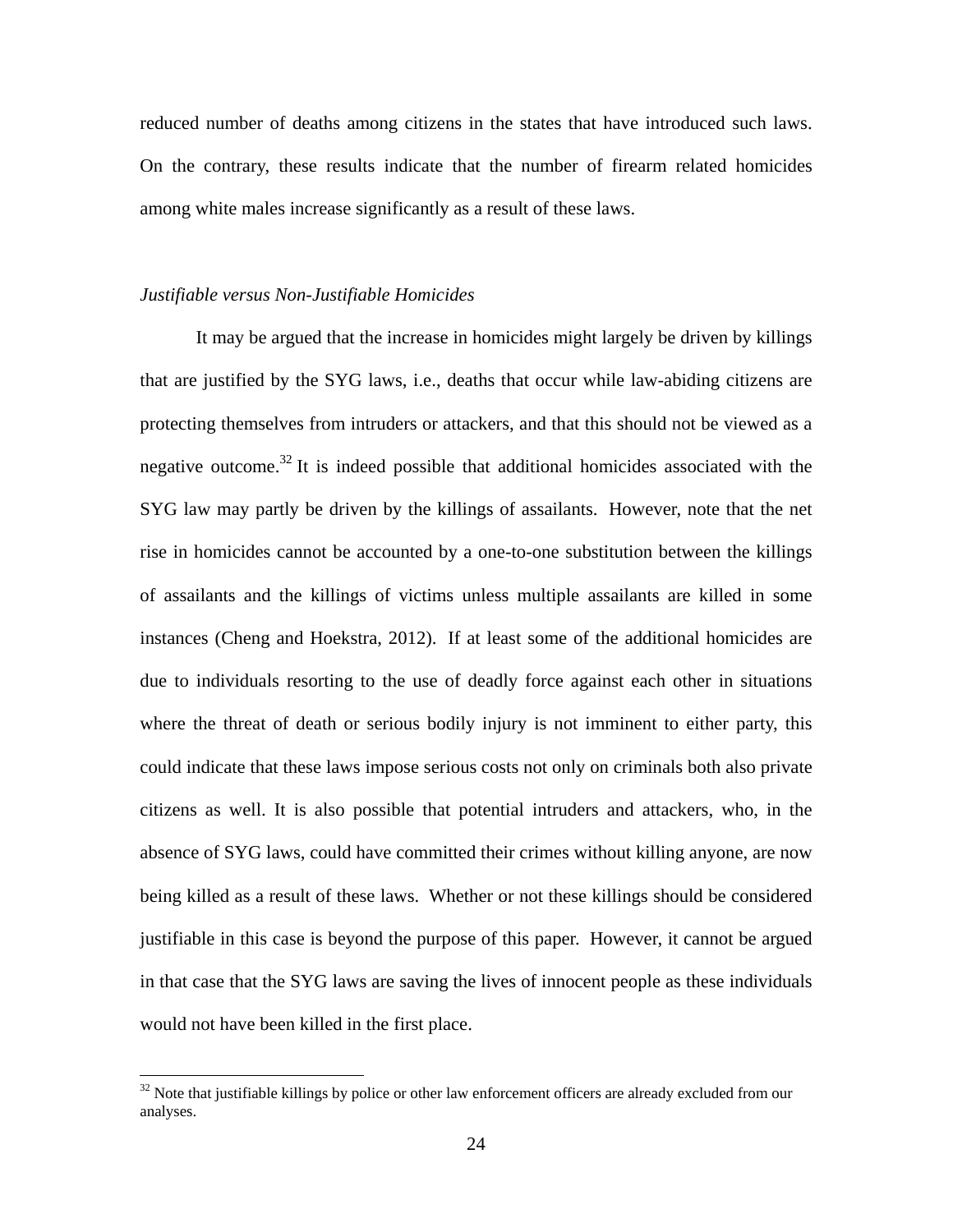While the U.S. Vital Statistics is the most reliable source of information on homicides, it does not provide any information about whether the deaths fall under the category of justifiable or non-justifiable homicides. In fact, the only nationally representative source of information on justifiable and non-justifiable homicides comes from the FBI's Supplemental Homicide Reports (SHR). Despite the previously mentioned problems related to the reliability of the SHR data, especially with its breakdown of justifiable and non-justifiable homicides, we believe that an analysis with the SHR still has the potential to provide useful insights into the relationship between SYG laws and justifiable versus non-justifiable homicides.

To implement this analysis, we gathered data from the SHR between 2000 and 2009. The means for homicide counts in SHR are shown in Appendix Table 2. Consistent with the earlier discussion, the homicide numbers in the SHR data are an undercount of the total number of homicides.<sup>33</sup> As expected, the overwhelming majority of homicides are classified as non-justifiable. For example, there are only 4.1 justifiable homicides compared to 201.1 non-justifiable homicides in our full sample. The number of justifiable homicides is 2.6 for the non-SYG states and 6.6 and for the SYG states, while the corresponding figures for non-justifiable homicides are 171.5 and 251.

Next, we run separate regressions for non-justifiable and justifiable homicides aggregated at the annual level using data from the SHR between 2000 and  $2009$ .<sup>34</sup> In Tables 5A and 5B, we report the SYG estimates for the models of justifiable homicides

<u>.</u>

 $33$  Note that we excluded fatal shootings committed by police officers from the count of justifiable homicides.

<sup>&</sup>lt;sup>34</sup> We conducted the analysis with the SHR data both at the annual and monthly levels. To economize on space, we only present results from the annual level analysis. Furthermore, the monthly counts are especially noisy because of the reasons mentioned previously. Despite these problems, the results from the analyses conducted at the monthly and the annual levels point to a similar conclusion. These results from the monthly analysis are available from the authors upon request.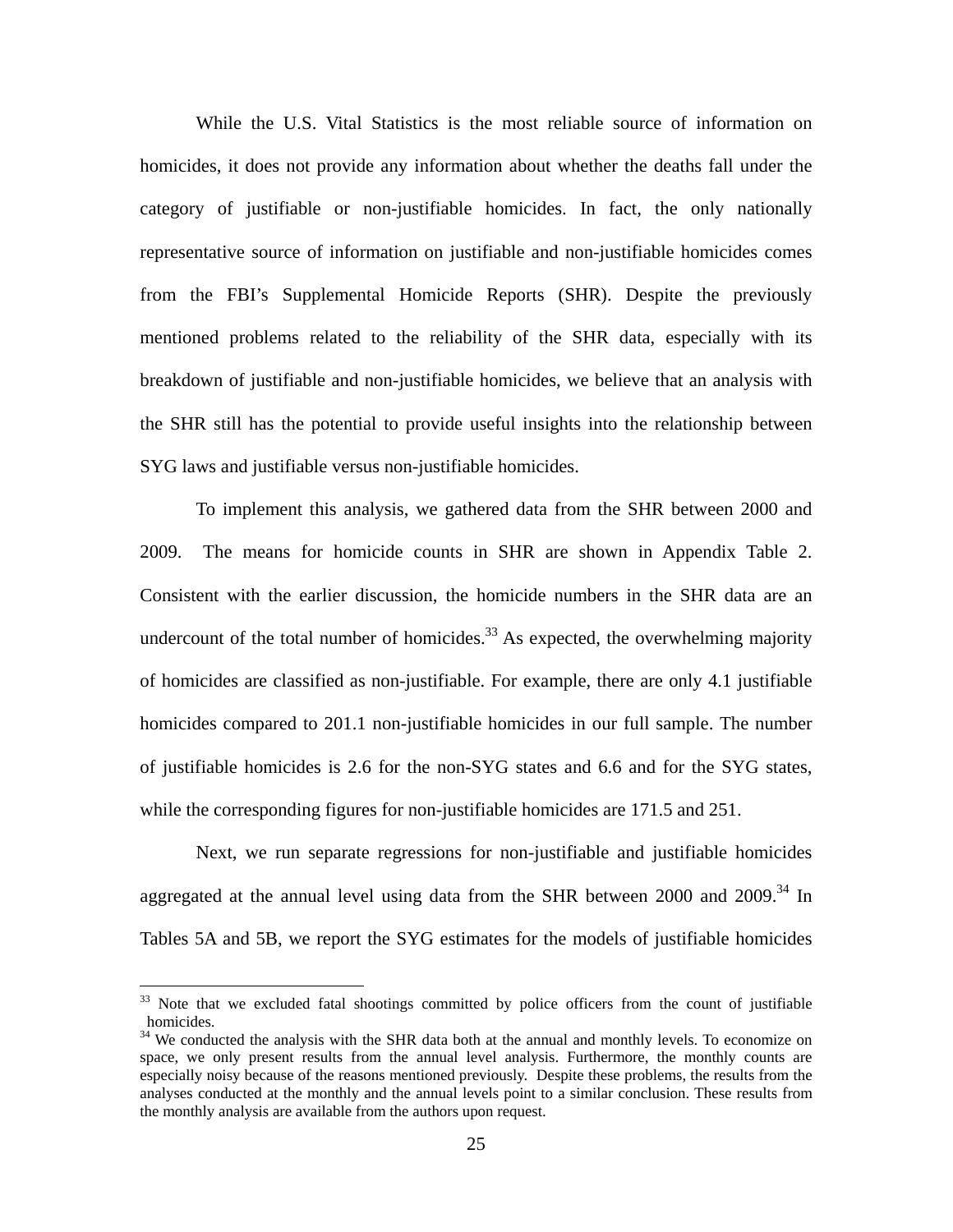with OLS and fixed effects Poisson regressions, respectively.<sup>35</sup> Similar to the earlier tables, we present estimates from a specification that includes state and year fixed effects along with time-varying state characteristics in the first column. The estimates shown in the second column add to this list state-specific linear time trends. As shown in Table 5A, once we control for state specific time trends, the only two groups with a statistically significant estimate on SYG are whites and white males. In fact, the point estimate implies that the SYG law is associated with a 47 percent increase in justifiable homicides for white males. Such a large effect is consistent with the voluminous anecdotal and descriptive evidence pointing to a sharp rise in the number of justifiable homicides following SYG laws. As explained above however, this may represent a rather mechanical shift and does not necessarily indicate an increase crime, if incidents, which could have been categorized as non-justifiable homicides before the SYG laws, now fall under the umbrella of justifiable homicides. The results from the fixed effects Poisson regressions are presented in Table 5B and point to a substantial increase in justifiable homicides among white males associated with the SYG laws. In fact, the marginal effect indicates that the SYG law almost doubles the number of justifiable homicides.

The results for the non-justifiable homicides are reported in Tables 6A and 6B. The OLS estimates shown in Table 6A suggest that the SYG law has a large and statistically significant positive effect in the non-justified homicides among white males. The point estimate in column 2 indicates a 23 percent increase in these homicides associated with the SYG laws. The results from the fixed effects Poisson regressions

<sup>&</sup>lt;sup>35</sup> Given that the justifiable homicide figures for white females and black females are so low and coupled with the already mentioned problems associated with justifiable homicide records, we believe that the estimates for females are not reliable, so are not presented in the tables. For example, there are 0.04 deaths per state per year among white females that are classified as justifiable. The corresponding figure for black females is 0.02. Nevertheless, they are available from the authors upon request.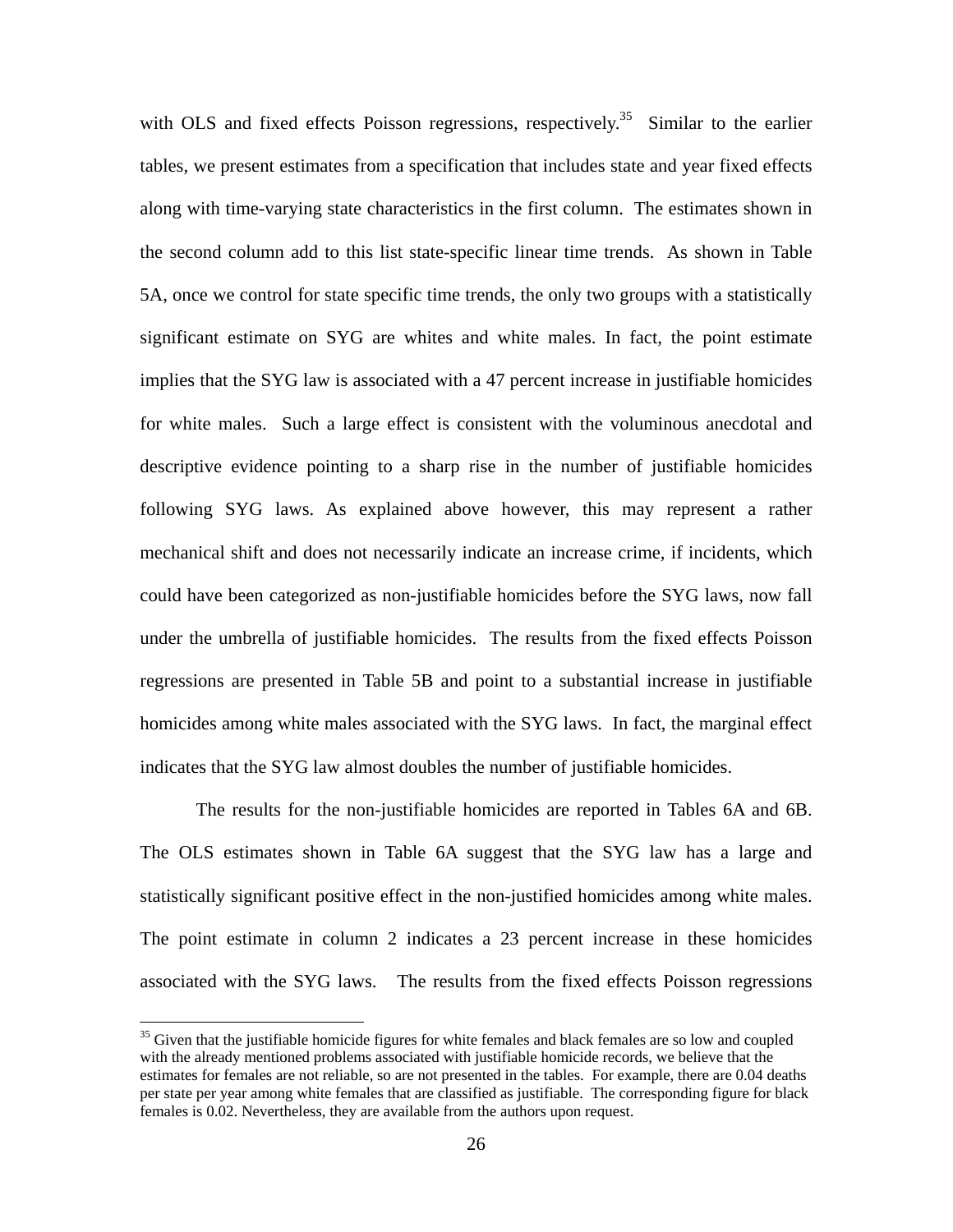shown in Table 6B suggest that the SYG law is associated with a significant increase in the non-justifiable homicides of not only white males, but also white females, while no other statistically significant effect is detected for other groups. The marginal effects indicate that the SYG law increases non-justifiable homicides by  $46.5$  ( $e^{0.382} - 1$ ) percent among white males and 31.9 ( $e^{0.277}$  – 1) percent among white females.

Despite the previously mentioned concerns about the reliability of the SHR data, the pattern obtained from the results in Tables 6A and 6B is supportive of the earlier finding that SYG laws do in fact cause an increase in the total homicides including those that fall under the non-justifiable category. Also, if these laws do not increase overall homicides, but simply result in a substitution away from non-justifiable homicides towards justifiable homicides, then we should have seen a clear reduction in nonjustifiable homicides. If anything, the evidence from Tables 6A and 6B shows strong evidence that the opposite is true.

#### *Robustness Analyses and Placebo Test*

According to data from the Uniform Crime Reports, 67.5 percent of all homicides are committed by firearms in the U.S. in 2010. Majority of the anecdotal evidence on the consequences of SYG laws refer to cases which involve the use of firearms. Nevertheless, the law is not weapon-specific, and thus can apply to any homicide regardless of the weapon used. To assess the sensitivity of our results to the type of weapon, we estimated all of our models using homicides committed with all types of weapons including firearms and non-firearms. This analysis produced results that are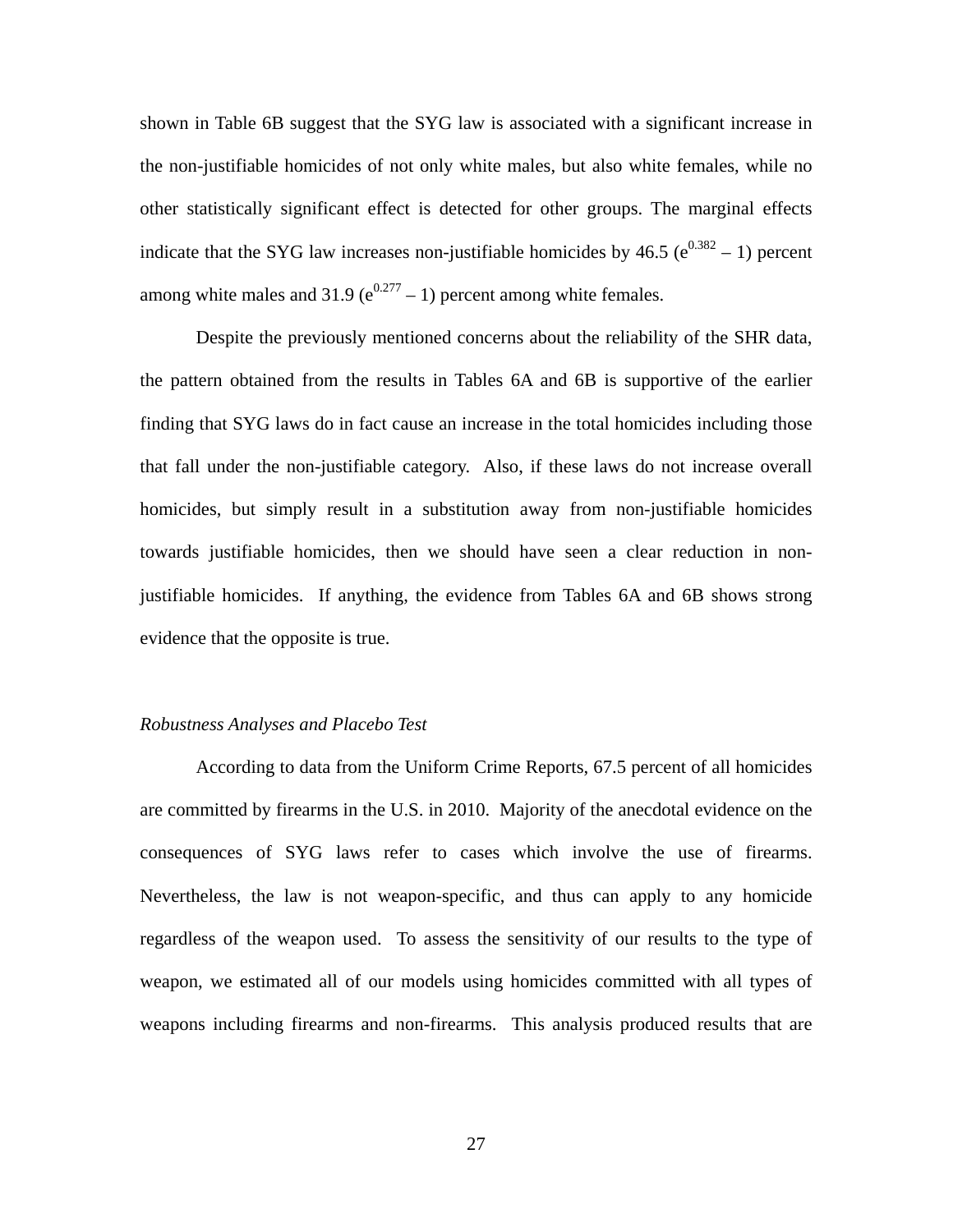remarkably similar to those presented in Tables  $3A$  and  $3B$ <sup>36</sup>. In particular, the marginal effects for white males are 0.142 for the OLS model and 0.102 for the fixed effects Poisson model and are both statistically significant. Consistent with our earlier results, none of the estimates for other race and gender categories are estimated with statistical precision.

Next we conducted a placebo analysis. To do this, we grouped all non-homicide and non-suicide related deaths together and estimated our models using this measure as the outcome. These deaths primarily include those caused by cardiovascular events, cancer, and motor vehicle accidents, which arguably should not be affected by gun laws. The results from this placebo analysis are presented in Table 7. As expected, the estimates are imprecisely estimated for most of the categories and small in magnitude in all cases. This suggests that the SYG laws do not exhibit any meaningful association with the type of deaths that they should not be associated with.

# *Emergency Room Visits and Hospital Discharges*

 $\overline{a}$ 

If the SYG laws are causing an increase in homicides, it is plausible to think that it should cause even a larger increase in emergency room (ER) visits and hospitalizations due to firearm related injuries. According to data from the National Center for Health Statistics, in 2009, for each death by injury, there were about 11 times as many hospitalizations and 182 times as many ER visits. Therefore, one attractive way to assess the reliability of our findings is to examine whether the SYG laws are also related to firearm related injuries that show up in emergency rooms and result in hospitalizations

<sup>&</sup>lt;sup>36</sup> Full results from these analyses are not shown to economize on space. However, they are available from the authors upon request.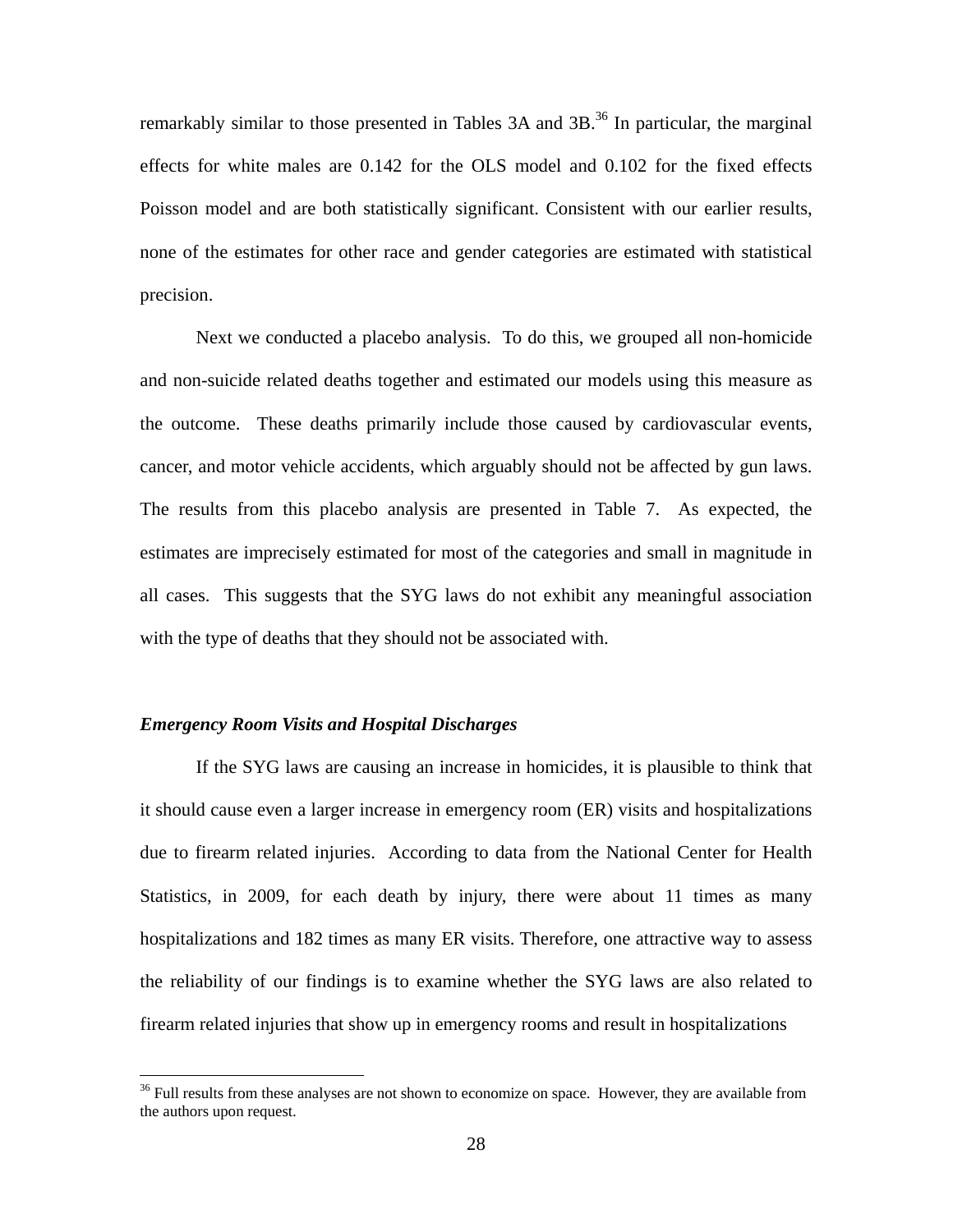To accomplish this goal, we utilized information from two databases collected by the Healthcare Cost and Utilization Project (HCUP), which services a family of health care databases developed through a Federal-State-Industry partnership and sponsored by the U.S. Agency for Healthcare Research and Quality (AHRQ). Specifically, for ER department visits, we use the State Emergency Department Databases (SEDD), which provides discharge information on all emergency department visits that do not result in admission to a hospital. For hospital discharges, we rely upon the State Inpatient Databases (SID), which hold the universe of inpatient discharge abstracts from individual states. In order for a discharge record to exist, the patient must have been admitted to hospital. Thus, the SID typically contains records of patients who require more intensive treatment or for whom treatment cannot be provided on an out-patient basis. Note that our SEDD and SID data cover the states of California, Florida, Hawaii, Iowa, Maryland, New Jersey, and Wisconsin and for the period between 2005 and 2009.<sup>37</sup> There are a few reasons for limiting the ER and hospitalizations analysis to these states. First, individual states voluntarily subscribe to the HCUP project, so not every state provides these data.<sup>38</sup> Second, some states do not provide information on patient race, which is crucial for our analyses. Third, there is a financial cost, which makes it prohibitively expensive to acquire data for all available states for all years. Note that among our states, Florida is the only one which has passed a SYG law during the analysis period.

1

 $37$  Note that we have data from California for only between 2005 and 2008. Our results are not sensitive to Hawaii.

<sup>&</sup>lt;sup>38</sup> For example, only 17 states provided the SEDD data and 27 states provided the SID data in 2009. Since we use the sum of ER visits and hospital discharges in our analyses, we cannot have more than 17 states represented in our analyses. For a full list of states with SEDD and SID data, please visit http://www.hcupus.ahrq.gov/databases.jsp.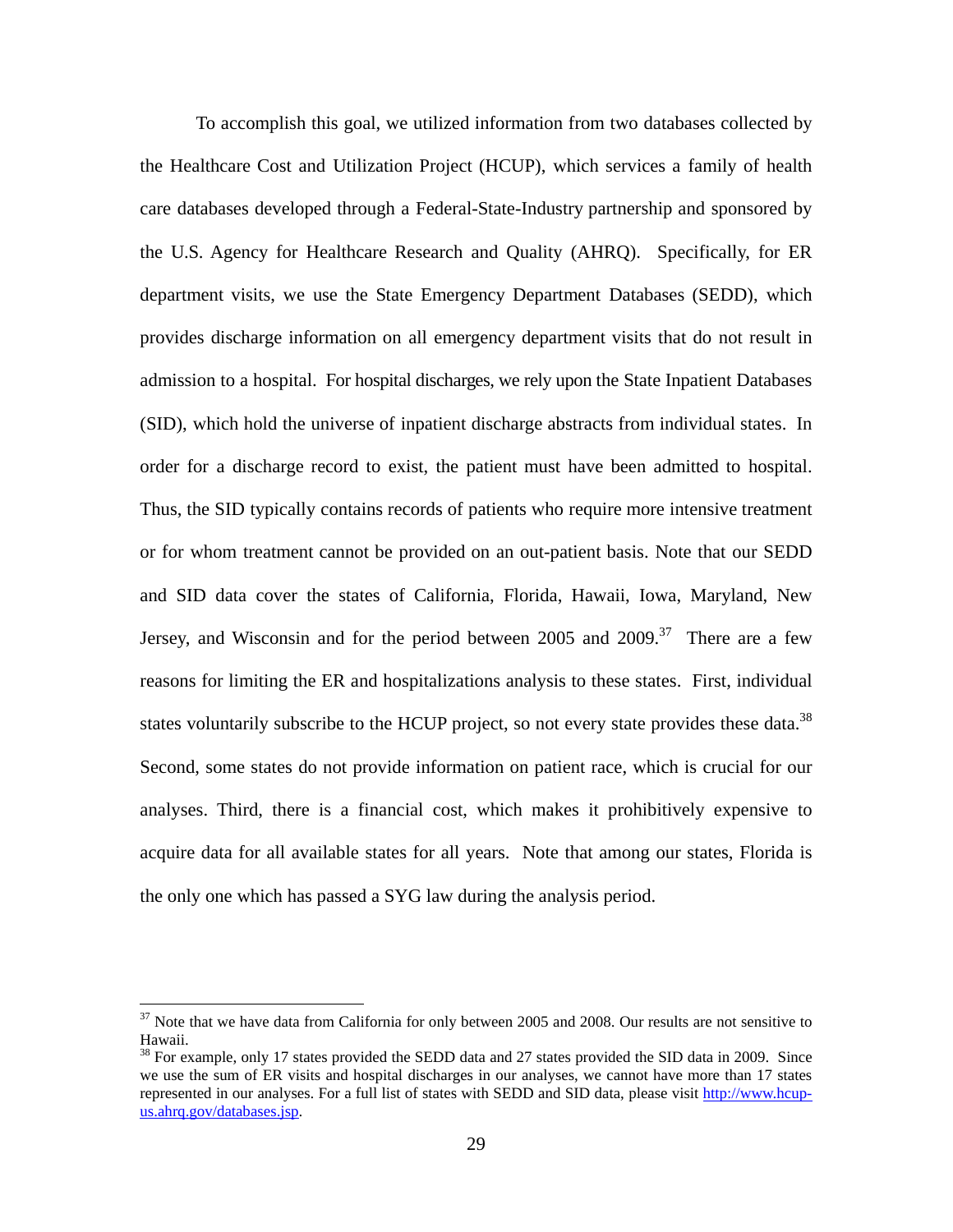The injury categories in the HCUP data are based on ICD-9 codes and we focus on external injuries that are inflicted purposefully, excluding firearm injuries that are inflicted accidently or by police officers. We identified the firearm related injuries in the SEDD and SID databases for each of our sample states and aggregated the counts at the quarterly level. Then we summed up the quarterly total counts of ER visits (from SEDD) and hospital discharges (from SID) to generate our outcome measure.<sup>39</sup> To our knowledge, this is the first study to consider the effect of SYG laws on firearm related injuries. The descriptive statistics for the ER visits and hospital discharges are presented in Appendix Table 3. Both the ER visits and hospitalizations are higher, both in levels and in rates per 100,000 persons, among SYG states than non-SYG states. This is suggestive that the SYG law may indeed play a role in increasing injuries in these states.

The estimation results from the analysis of the effect of SYG laws on ER visits and hospital discharges are presented in Tables 8A and 8B for OLS and the fixed effects Poisson regressions, respectively. Focusing on the estimates in column 2, which control for state specific linear time trends in addition to state level time-varying variables, state fixed effects and year and quarter fixed effects, we see from the OLS estimates in Table 8A that the SYG laws are associated with an increase in the firearm related injuries that result in ER visits and hospitalizations among white males in the order of approximately 20 percent and among black females in the order of almost 60 percent. $40$  The estimates from the fixed effects Poisson regressions shown in Table 8B are consistent with those from the OLS, indicating that the SYG law is associated with significant increases in

 $39$  Since the SEDD records include cases that did not result in a hospital admission, summing counts from SEDD and SID does not result in double-counting.

<sup>&</sup>lt;sup>40</sup> The large estimate on black females is consistent with the hypothesis that the SYG laws are associated with an increase in firearm related injuries for this demographic group. However, this finding is not supported with our earlier analysis on homicides and therefore, deserves further investigation.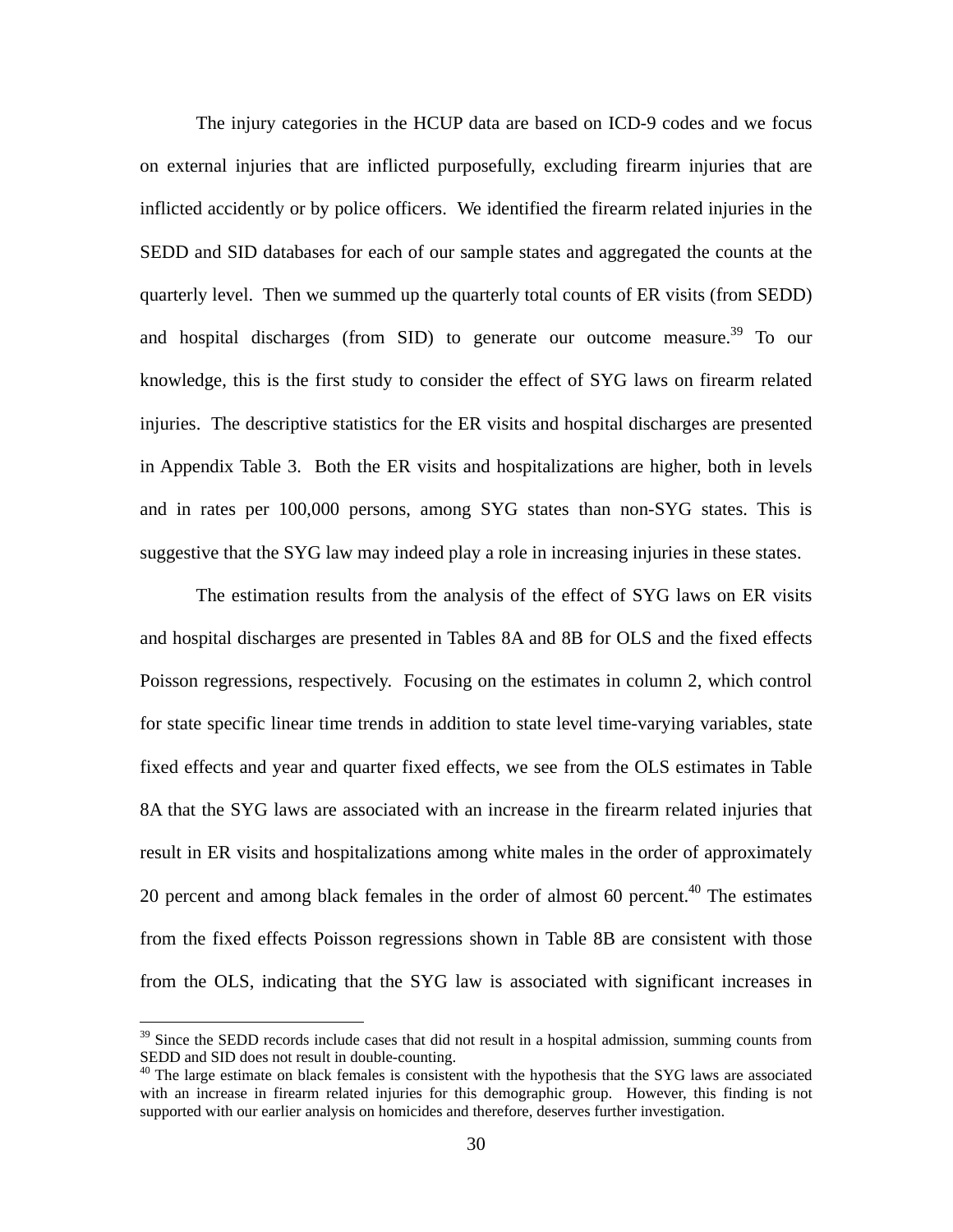firearm related injuries among white males and black females. Remarkably, the marginal effect of the SYG estimate among white males is 20 percent  $(e^{0.188} - 1)$ , which is identical to the corresponding figure from the OLS. Taken together, the results presented in Tables 8A and 8B are generally in line with those from the mortality analysis, indicating that the SYG laws are not only associated with increased homicides, but also increased firearm injuries.

# **VI. Conclusions**

The controversies surrounding a recent wave of self-defense laws introduced by an increasing number states in the United States have captured the nation's attention recently. Since 2005, a total of 18 states have passed legislation that has extended the no duty to retreat rule to apply to public places and a number of states are debating the adoption of similar legislation. Despite significant implications of these new laws for public safety, there has been little empirical investigation of their impacts. In this paper, we show that SYG laws that extend the right to self-defense to areas outside the home are associated with a significant increase in the number of homicides. Our gender and race specific analyses indicate that the rise in homicides is primarily driven by the deaths among whites, especially white males, while we generally find no effect on blacks. . According to our estimates, between 28 and 33 additional white males are killed each month as a result of these laws, , accounting for about 8 to 9 percent of the 4,234 homicides committed against white males in 2010.

Our analysis using data on emergency room visits and hospital discharges from a number of states including Florida indicate that the SYG laws also cause a substantial

31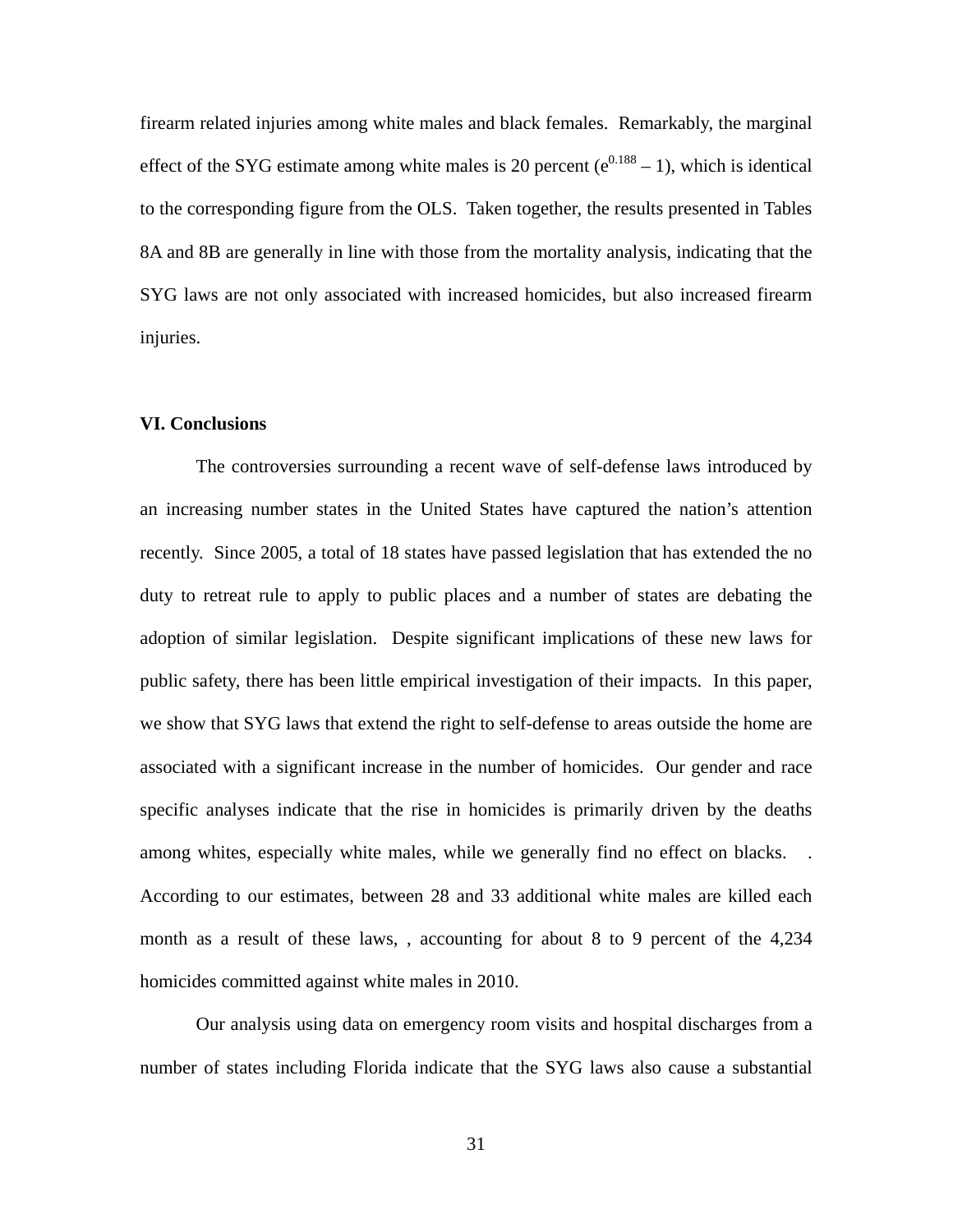increase in number of individuals who are taken to emergency rooms and hospitals for firearm related injuries.

We also find evidence to suggest that the SYG laws are associated with increases in both justifiable and non-justifiable homicides, using data from the Supplemental Homicide Reports. We find no evidence that these laws are related to non-homicide deaths, which makes sense given that one would expect no association between gun laws and these types of deaths.

Our results suggest that it is indeed the most controversial aspect of these laws, i.e., the provision that extends no duty to retreat to any place a person has a legal right to be, that causes the increase in homicides. In particular, we show strong evidence to indicate that our results are not driven by other self-defense provisions adopted by states. Taken together, our findings raise serious doubts against the argument that the stand your ground laws serve as a deterrent for crime. On the contrary, we show consistent evidence that these laws are associated with an increase in crime, at least measured by homicides, especially among white males.

There are a number of possible explanations for the finding that the SYG laws are significantly associated with the homicides among white males, but not with other demographic groups. For example, it has been suggested that the SYG laws may be associated with an increase in gun ownership (Jansen and Nugent-Borakove, 2007). In fact, there has been some mentioning in the media of a sharp increase in the applications for concealed weapon permits following the passage of these laws in Florida.<sup>41</sup> Given that the overwhelming majority of concealed guns are owned and carried by white males in

<sup>41</sup> http://www.tampabay.com/news/politics/stateroundup/stand-your-ground-laws-impact-needsmore-study-task-force-told/1251191.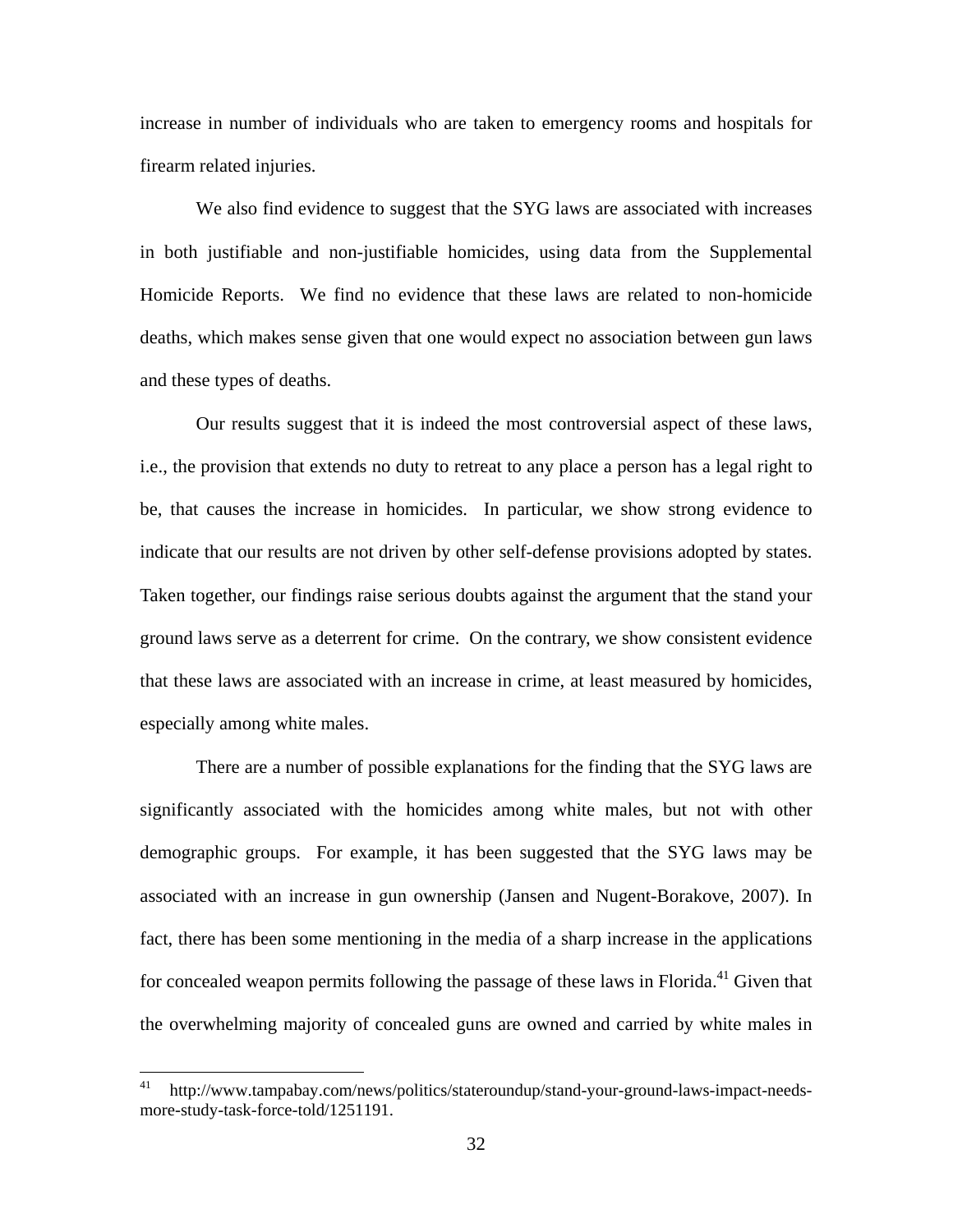the United States, it is plausible to expect the SYG impact to be more pronounced for this group. Furthermore, it has been argued that the SYG laws may embolden individuals to stand their ground rather than simply walk away and may lead to individuals resorting to the use of deadly weapons even in incidents with no real threat to people's lives. However, in order for these behaviors to be associated with the SYG laws, people must have knowledge of these laws. In other words, these laws should only have an effect on the behavior of individuals who have heard about these laws. Then it is plausible to think that white males, who are more likely to own and carry guns and who constitute the vast majority of the membership for pro-gun organizations like the NRA, are the ones who have more interest in following the legislative activity related to guns. Finally, our results are also consistent with the bystander story, i.e., given that the no-duty to retreat applies to any public place in the SYG states, these laws may pose an increased risk to bystanders. If gun owners, who are more likely to be white males, are also more likely to be surrounded by whites and especially white males, then this may suggest that the SYG law should have a stronger impact on this group. However, the explanations offered here should only be interpreted as suggestive and seen as an important avenue of future research.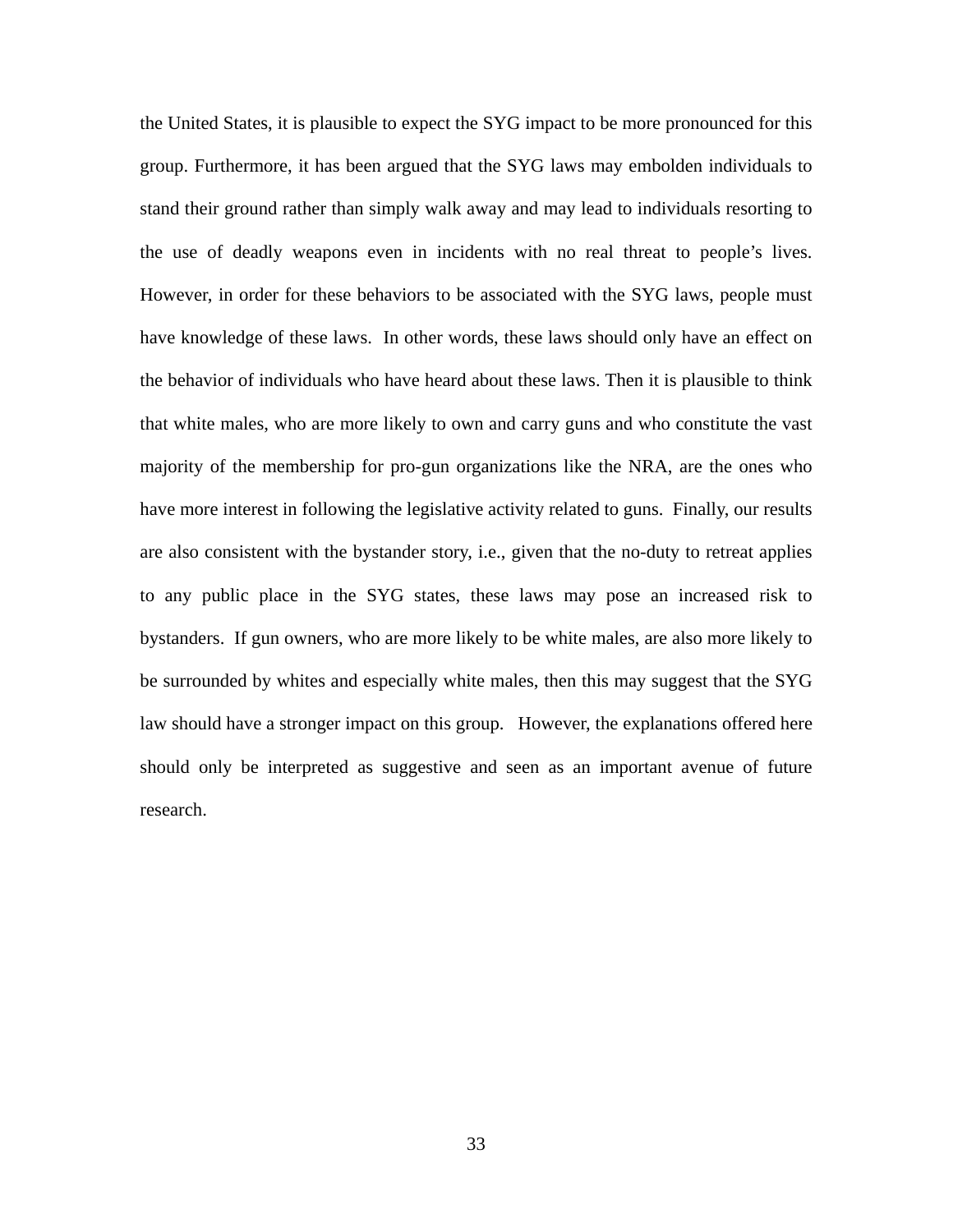#### **References**

Azrael, D., P.J. Cook, and J. Miller (2004). "State and local prevalence of firearms ownership measurement, structure, and trends." *Journal of Quantitative Criminology*  $20(1)$ : 43-62.

Bedard, K. and H. Frech III (2009). "Prison health care: is contracting out healthy?" *Health Economics* 18(11): 1248-1260.

Bertrand, M., E. Duflo, and S. Mullainathan (2004). How much should we trust differences-in-differences estimates? *Quarterly Journal of Economics*, 119:1.

Boots, D. P., J. Bihari, and E. Elliott (2009). "The State of the Castle An Overview of Recent Trends in State Castle Doctrine Legislation and Public Policy." *Criminal Justice Review* 34(4): 515-535.

Cameron, A. C. and P. K. Trivedi (2005). Microeconometrics: Methods and Applications, Cambridge University Press.

Catalfamo, C. (2006). "Stand Your Ground: Florida's Castle Doctrine for the Twenty-First Century." *Rutgers Journal of Law & Public Policy* 4: 504.

Cheng, C. and M. Hoekstra (2012). "Does Strengthening Self-Defense Law Deter Crime or Escalate Violence? Evidence from Castle Doctrine." Working Paper, Department of Economics, Texas A&M University.

Cook, P. and J. Ludwig (2003). "Evaluating Gun Policy. Washington DC, Brookings Institution Press.

Cook, P. and J. Ludwig (2006). "The social costs of gun ownership." *Journal of Public Economics*, 90(1-2), 379-391.

Cook, P., J. Ludwig, and A. Samaha (2009). "Gun Control after Heller: Litigating against Regulation." National Bureau of Economic Research Working Paper No. 15431, October.

Decker, S. H. and D. C. Pyrooz (2010). "On the Validity and Reliability of Gang Homicide: A Comparison of Disparate Sources." *Homicide Studies* 14(4): 359-376.

Duggan, M. (2001). "More Guns, More Crime." *Journal of Political Economy* 109(5).

Federal Bureau of Investigation (2010). Uniform Crime Reports: Crime in the United States.

Florida Stand Your Ground Taskforce (2012). Final Report to Governor's Task Force.

Formby, B. (2006). Bill to seek "castle doctrine" crime protection. Dallas Morning News.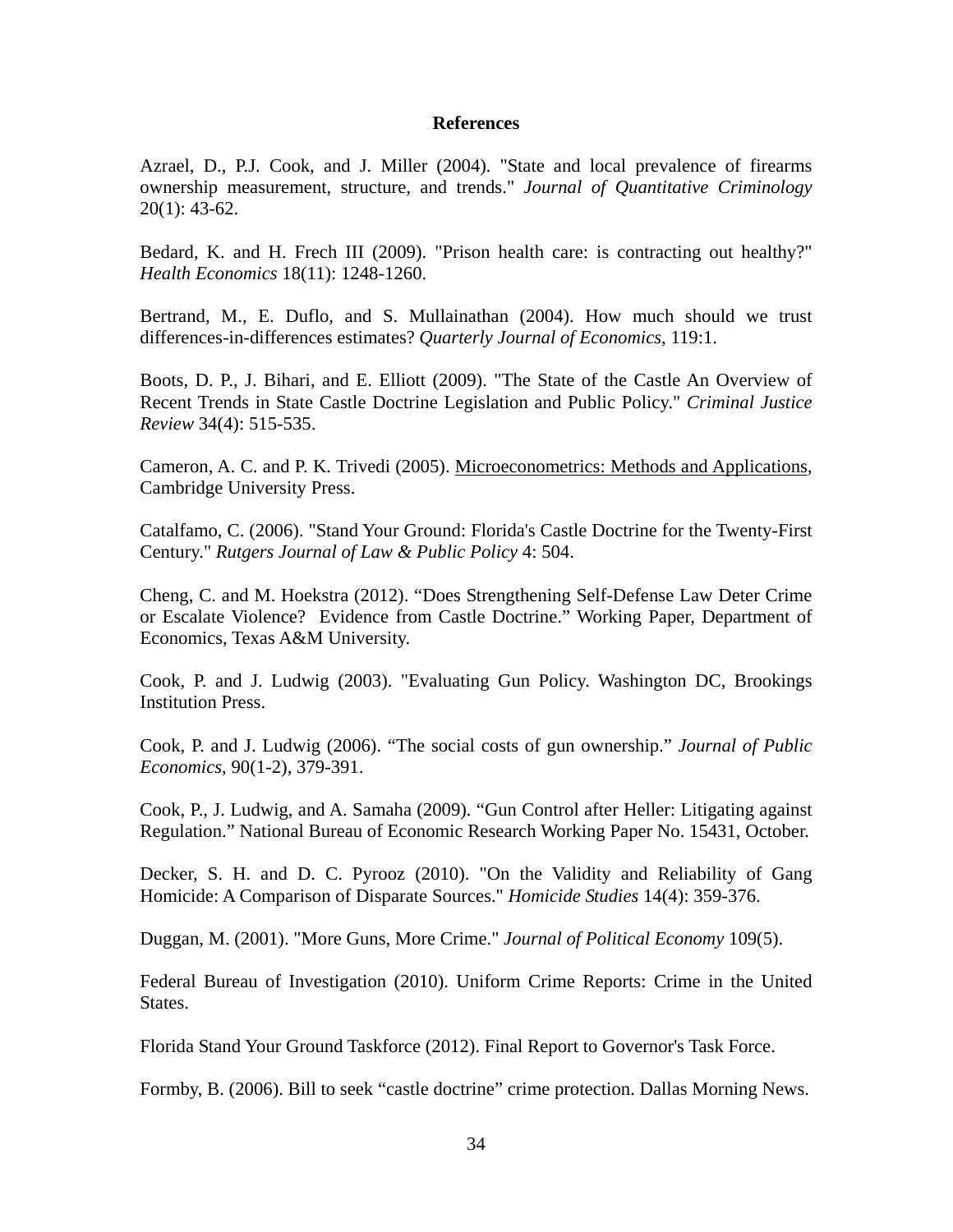Harris, A. R., S. H. Thomas, G.A., Fisher, and D.J. Hirsch (2002). "Murder and Medicine: The Lethality of Criminal Assault 1960-1999*." Homicide Studies* 6(2): 128-166.

Hundley, K., S. T. Martin, et al. (2012). Florida 'Stand Your Ground' Yields Some Shocking Outcomes Depending on How Law is Applied. Tampa Bay Times. Accessed on June 3, 2012 at http://www.tampabay.com/news/publicsafety/crime/article1233133.ece.

Jansen, S. and M. E. Nugent-Borakove (2007). Expansions to the Castle Doctrine: Implications for Policy and Practice, Association of Prosecuting Attorneys.

Kleck, G. (1988). "Crime control through the private use of armed force." *Social Problems* 35: 1.

Kleck, G. (2004). "Measures of gun ownership levels for macro-level crime and violence research." *Journal of Research in Crime and Delinquency* 41(1): 3-36.

Kleindienst, L. (2005). Welcome to Florida, But Look Out: Groups Alert Guests to Law, Deadly Force. Sun Sentinel. Accessed on May 20, 2012 at http://articles.sunsentinel.com/2005-09-26/news/0509250378\_1\_deadly-force-law-seals-prosecutors-andcourts.

Lake, T. (2006). Thanks to New Law, No Case in Shooting. Tampa Bay Times. Accessed on May 20, 2012 at http://www.sptimes.com/2006/07/22/Pasco/Thanks to new law no.shtml.

Levin, B. (2011). "A Defensible Defense?: Reexamining Castle Doctrine Statutes." *Harvard Journal on Legislation*, Vol. 47, No. 2, p. 52.

Loftin, C., D. McDowall, and M.D. Fetzer (2008). "A Comparison of SHR and Vital Statistics Homicide Estimates for US Cities." *Journal of Contemporary Criminal Justice* 24(1): 4-17.

Lott, J., J.R. and D. B. Mustard (1997). "Crime, deterrence, and right-to-carry concealed handguns." *The Journal of Legal Studies* 26(1): 1-68.

Lott, J. J.R. (2001). More guns, less crime: understanding crime and gun-control laws, University of Chicago Press.

MacDonald, J. M. and K. F. Parker (2001). "The Structural Determinants of Justifiable Homicide Assessing the Theoretical and Political Considerations." *Homicide Studies* 5(3): 187-205.

Megale, E.B. (2010). "Making Murder Legal: How Laws Expanding Self-Defense Allow Criminals to "Get Away with Murder."" Working Paper. Retrieved May 20, 2012 from http://works.bepress.com/elizabeth\_megale/1.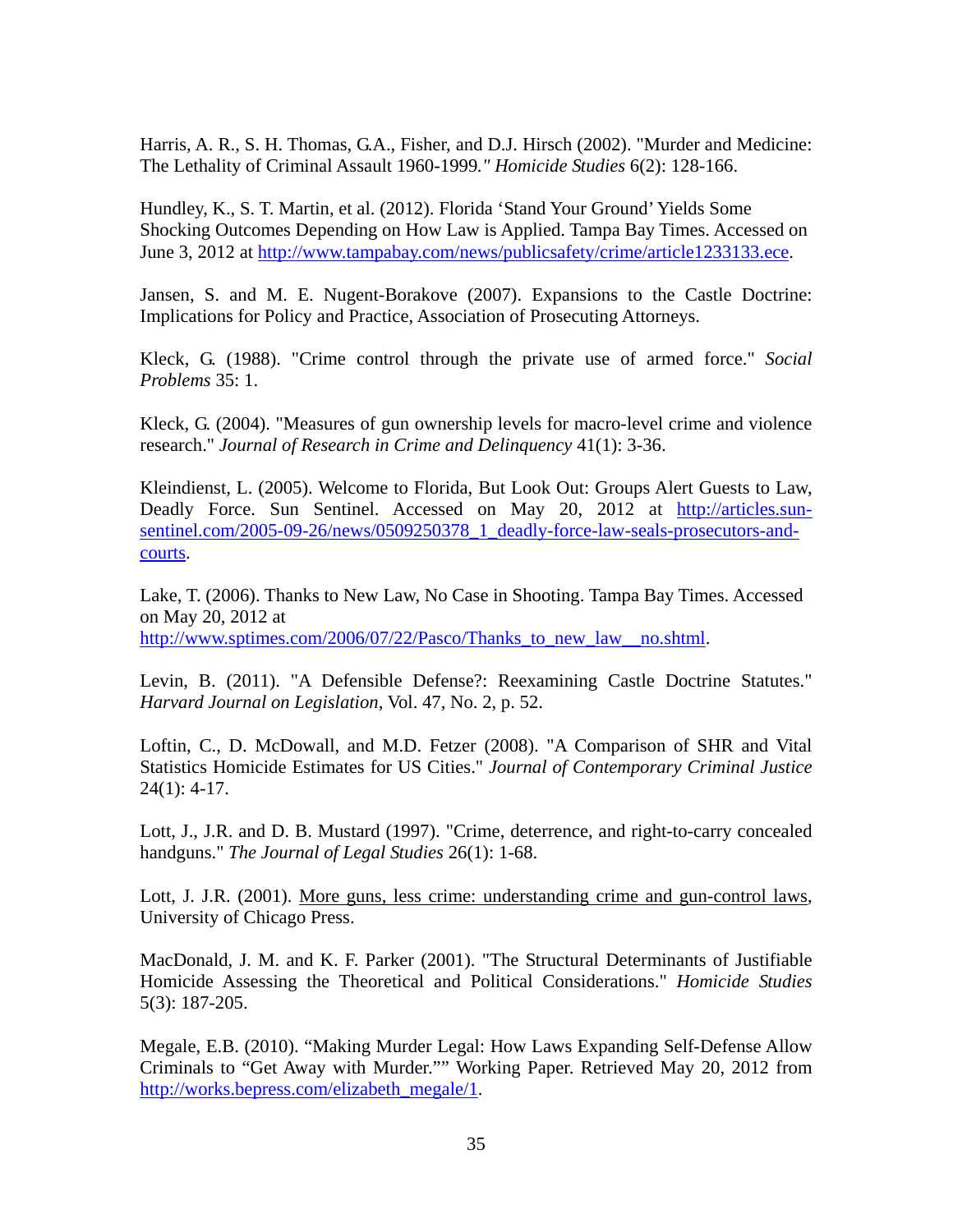Mocan, H. N. and E. Tekin (2006). "Guns and Juvenile Crime." *Journal of Law and Economics* 49(2): 507-531.

Montgomery, B. and C. Jenkins (2010). Five Years Since Florida Enacted "Stand-Your-Ground" Law, Justifiable Homicides are Up. Tampa Bay Times. Accessed on May 15, 2012 at http://www.tampabay.com/news/publicsafety/crime/article1128317.ece.

Mustard, D. B. (2001). "The Impact of Gun Laws on Police Deaths." Journal of Law and Economics 44(S2): 635-657.

NRA-ILA (2006). "Fortifying the Right to Self-Defense." News & Issues. February 6. Accessed on May 12, 201 at http://nraila.org/news-issues/fact-sheets/2006/fortifying-theright-to-self-defense.aspx. .

Osgood, D. W. (2000). "Poisson-based regression analysis of aggregate crime rates." *Journal of Quantitative Criminology* 16(1): 21-43.

Sampson, R. J., Raudenbush, S. W. and Earls, F. (1997). 'Neighbourhoods and Violent Crime: A Multilevel Study of Collective Efficacy', *Science* 277, 918–24.

Palazzolo, J. and R. Barry (2012). More Killings Called Self Defense. Wall Street Journal. New York City.

Project America (2008). Firearms: Ownership: Race. Accessed on May 20, 2012 at http://www.project.org/info.php?recordID=272.

Rios, V. (2012). "Gunfire as Conflict Resolution." The Opinion Pages. The New York Times. March 21.

Rokaw, W. M., J. A. Mercy, et al. (1990). "Comparing death certificate data with FBI crime reporting statistics on US homicides." *Public Health Reports* 105(5): 447.

Weaver, Z. L. (2008). "Florida's Stand Your Ground Law: The Actual Effects and the Need for Clarification." *Miami Law Review, 63*(1), 395-430.

Weiner, D. A., B. F. Lutz, and J. Ludwig (2009). "The Effects of School Desegregation on Crime." National Bureau of Economic Research Working Paper No. 15380, September.

Wells, W. and J. Horney (2002). "Weapon Effects And Individual Intent To Do Harm: Influences On The Escalation Of Violence." *Criminology* 40(2): 265-296.

Wiersema, B., C. Loftin, and D. McDowall (2000). "A comparison of supplementary homicide reports and national vital statistics system homicide estimates for US counties." *Homicide Studies* 4(4): 317-340.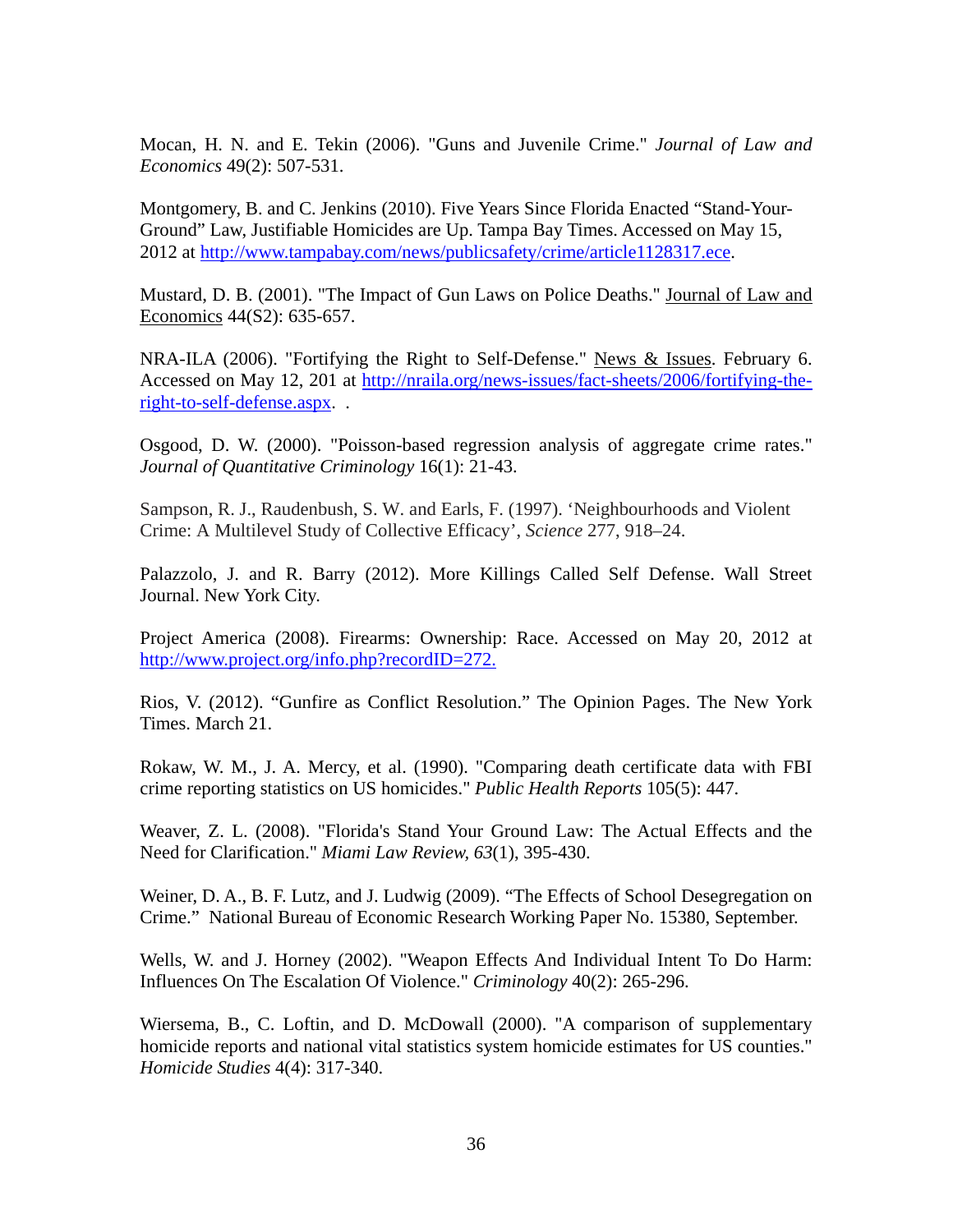

**Figure 1: Number of States with Stand Your Ground Laws**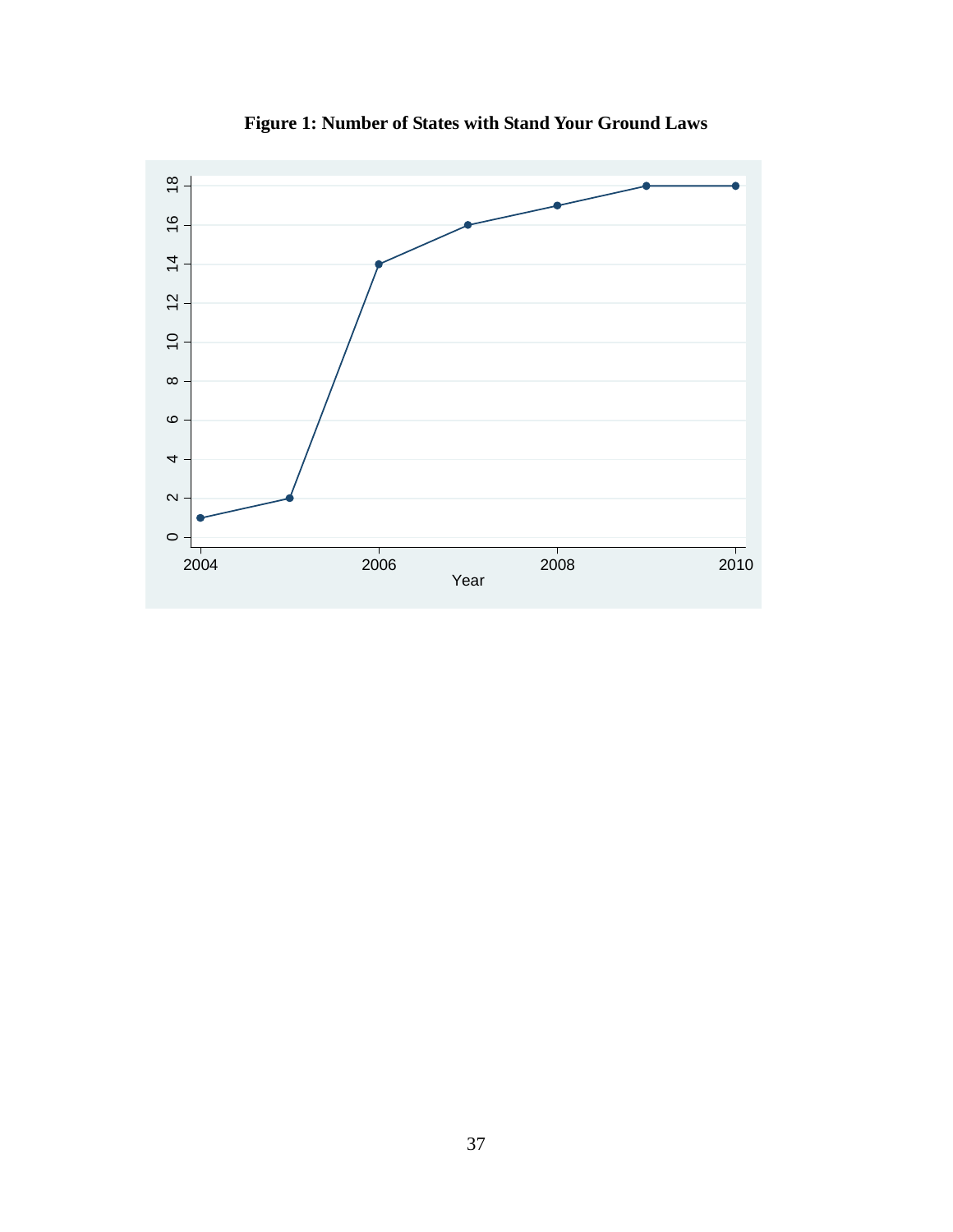

**Figure 2: Trends in Homicides Before and After Stand Your Ground Laws**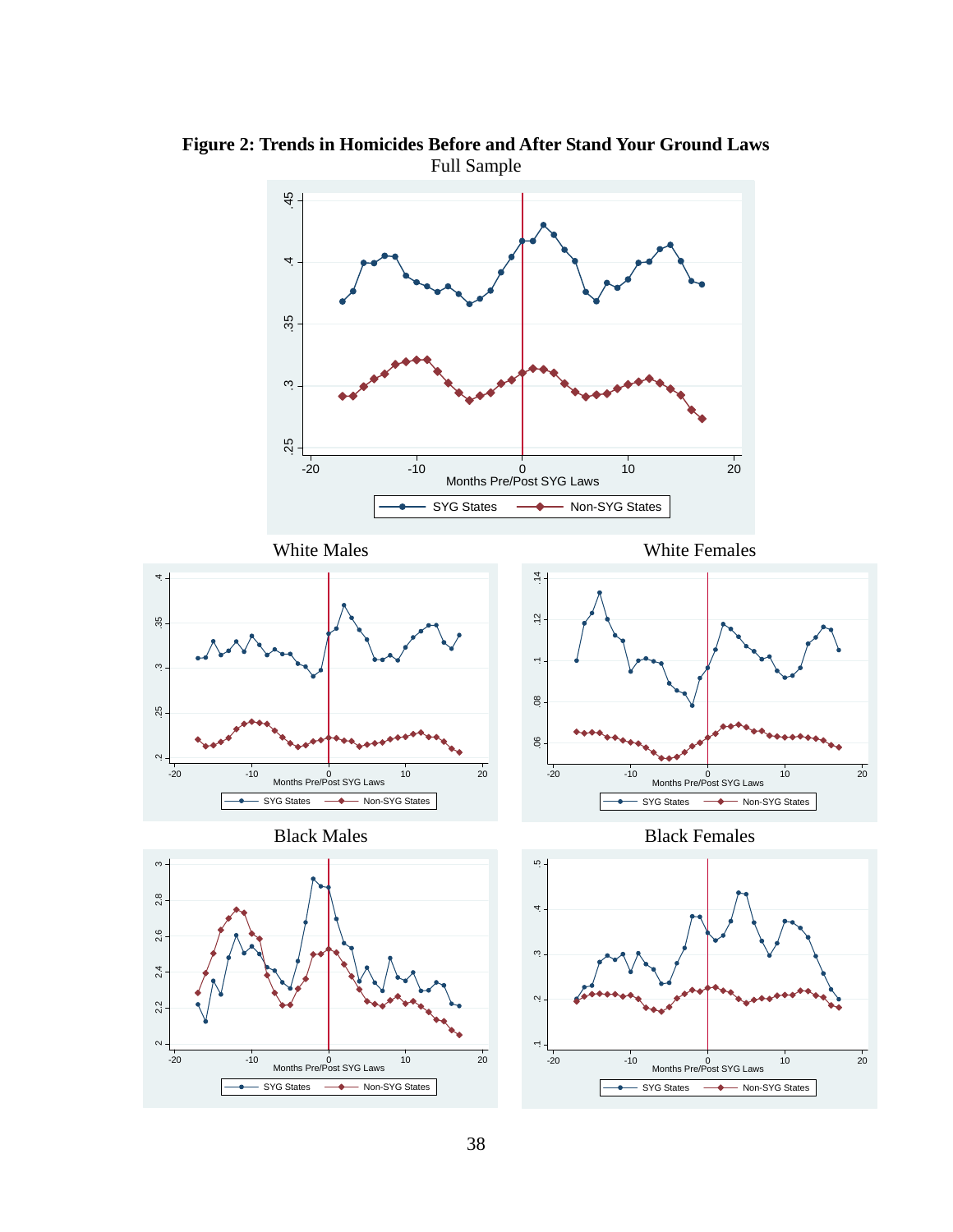| any place someone has<br>Doctrine<br><b>SYG Law</b>                    |  |
|------------------------------------------------------------------------|--|
|                                                                        |  |
| a legal right to be<br>Expansion<br><b>State</b>                       |  |
| Alabama<br>6/1/2006<br>1<br>1<br>a                                     |  |
| Alaska<br>$\boldsymbol{0}$<br>$\mathbf{1}$<br>9/13/2006<br>$\mathbf b$ |  |
| Arizona<br>1<br>4/24/2006<br>1<br>b                                    |  |
| Arkansas<br>$\boldsymbol{0}$<br>$\boldsymbol{0}$                       |  |
| California<br>$\boldsymbol{0}$<br>$\boldsymbol{0}$                     |  |
| Colorado<br>$\boldsymbol{0}$<br>$\boldsymbol{0}$                       |  |
| Connecticut<br>$\boldsymbol{0}$<br>$\boldsymbol{0}$                    |  |
| Delaware<br>$\boldsymbol{0}$<br>$\boldsymbol{0}$                       |  |
| District of Columbia<br>$\boldsymbol{0}$<br>$\boldsymbol{0}$           |  |
| Florida<br>1<br>1<br>10/1/2005<br>a                                    |  |
| Georgia<br>1<br>$\mathbf{1}$<br>7/1/2006<br>$\mathbf b$                |  |
| Hawaii<br>$\boldsymbol{0}$<br>$\boldsymbol{0}$                         |  |
| Idaho<br>$\boldsymbol{0}$<br>7/1/2006<br>1<br>$\mathbf b$              |  |
| <b>Illinois</b><br>7/28/2004<br>$\boldsymbol{0}$<br>$\mathbf b$<br>1   |  |
| Indiana<br>7/1/2006<br>1<br>$\mathbf{1}$<br>$\mathbf b$                |  |
| Iowa<br>$\boldsymbol{0}$<br>$\boldsymbol{0}$                           |  |
| Kansas<br>1<br>$\mathbf{1}$<br>7/1/2006<br>$\mathbf b$                 |  |
| Kentucky<br>7/12/2006<br>1<br>1<br>$\mathbf b$                         |  |
| Louisiana<br>8/15/2006<br>1<br>1                                       |  |
| $\mathbf c$<br>Maine                                                   |  |
| $\boldsymbol{0}$<br>$\boldsymbol{0}$<br>Maryland                       |  |
| $\boldsymbol{0}$<br>$\boldsymbol{0}$<br>Massachusetts                  |  |
| $\boldsymbol{0}$<br>$\boldsymbol{0}$                                   |  |
| Michigan<br>1<br>10/1/2006<br>1<br>a                                   |  |
| Minnesota<br>$\boldsymbol{0}$<br>$\boldsymbol{0}$                      |  |
| Mississippi<br>1<br>$\mathbf{1}$<br>7/1/2006<br>$\mathbf b$            |  |
| Missouri<br>$\boldsymbol{0}$<br>8/28/2007<br>$\mathbf b$<br>1          |  |
| Montana<br>1<br>4/27/2009<br>1<br>a                                    |  |
| Nebraska<br>$\boldsymbol{0}$<br>$\boldsymbol{0}$                       |  |
| Nevada<br>$\boldsymbol{0}$<br>$\boldsymbol{0}$                         |  |
| New Hampshire<br>11/13/2011<br>1<br>1<br>$\mathbf b$                   |  |
| New Jersey<br>$\boldsymbol{0}$<br>$\boldsymbol{0}$                     |  |
| New Mexico<br>$\boldsymbol{0}$<br>$\boldsymbol{0}$                     |  |
| New York<br>$\boldsymbol{0}$<br>$\boldsymbol{0}$                       |  |
| North Carolina<br>$\boldsymbol{0}$<br>$\boldsymbol{0}$                 |  |
| North Dakota<br>$\boldsymbol{0}$<br>8/1/2007<br>1<br>b                 |  |
| Ohio<br>9/9/2008<br>$\boldsymbol{0}$<br>1<br>b                         |  |
| Oklahoma<br>11/1/2006<br>1<br>1<br>a                                   |  |
| Oregon<br>$\boldsymbol{0}$<br>$\boldsymbol{0}$                         |  |
| Pennsylvania<br>$\boldsymbol{0}$<br>$\boldsymbol{0}$                   |  |
| Rhode Island<br>$\boldsymbol{0}$<br>$\boldsymbol{0}$                   |  |
| South Carolina<br>1<br>6/9/2006<br>1<br>b                              |  |
| South Dakota<br>7/1/2006<br>1<br>1<br>b                                |  |
| Tennessee<br>5/22/2007<br>1<br>b<br>1                                  |  |
| Texas<br>9/1/2007<br>1<br>1<br>$\rm d$                                 |  |
| Utah<br>d<br>1<br>1<br>3/2/1994                                        |  |
| Vermont<br>$\boldsymbol{0}$<br>$\boldsymbol{0}$                        |  |
| Virginia<br>$\boldsymbol{0}$<br>$\boldsymbol{0}$                       |  |

**Table 1: States with Stand Your Ground Laws**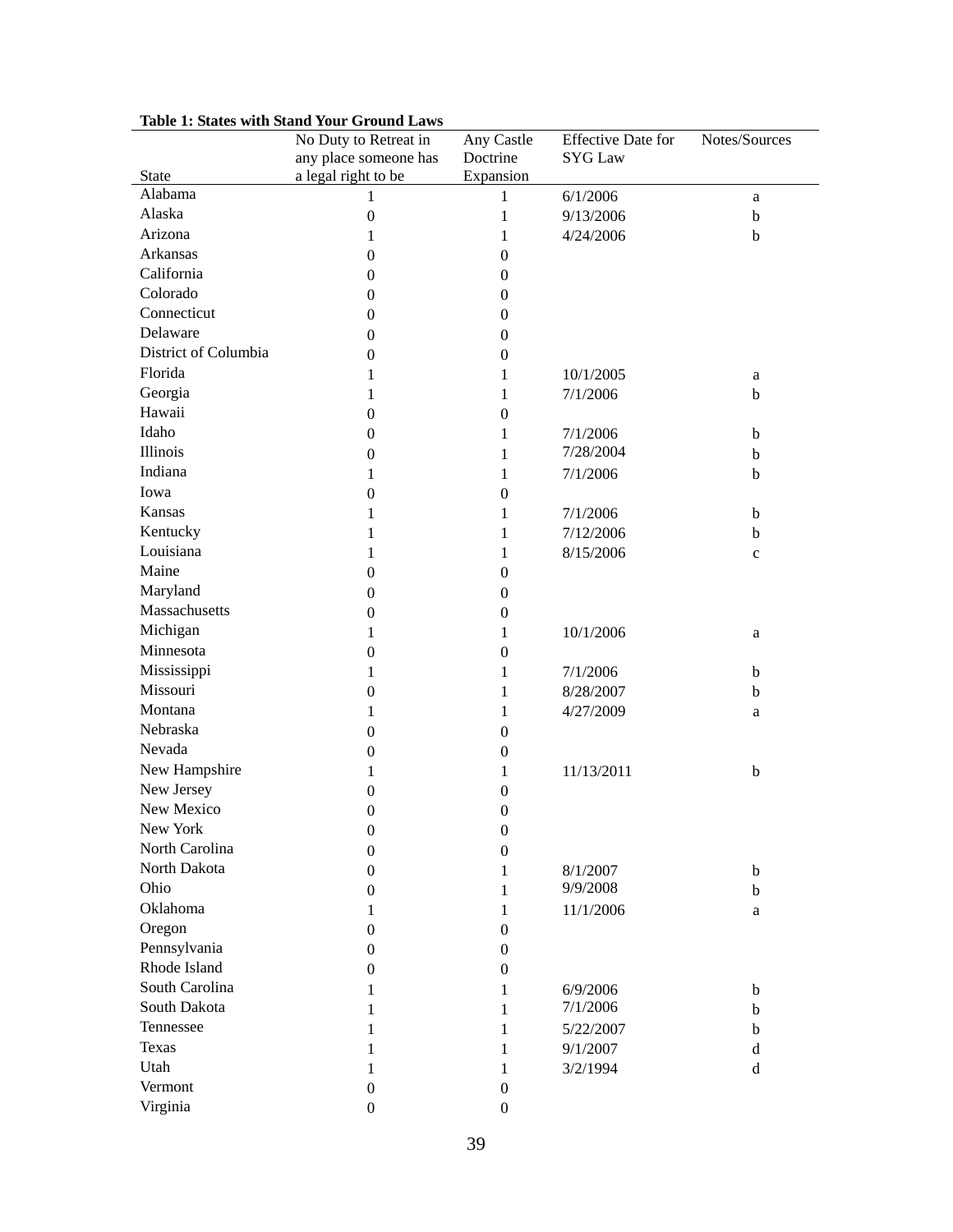| Washington    |  |           |   |
|---------------|--|-----------|---|
| West Virginia |  | 2/28/2008 | b |
| Wisconsin     |  |           |   |
| Wyoming       |  | 7/1/2008  |   |

Notes/Sources:

a -NRA-Institute for Legislative Action - http://nraila.org/news-issues/news-from-nra-ila.aspx

b -State Legislators

Alaska - http://www.legis.state.ak.us/basis/get\_bill.asp?bill=SB%20200&session=24.

Arizona - http://www.supreme.state.az.us/opin/pdf2007/cv060320pr.pdf.

Georgia - http://www1.legis.ga.gov/legis/2005\_06/search/sb396.htm.

Idaho - http://legislature.idaho.gov/legislation/2006/S1441.html.

Illinois - http://www.ilga.gov/legislation/publicacts/fulltext.asp?Name=093-0832&GA=93.

Indiana - http://www.nraila.org/search.aspx?s=%22Indiana%22&sort=date&pageNum=9.

Kansas - http://www.kslegislature.org/li/b2011\_12/measures/sb366/.

Kentucky - http://www.lrc.ky.gov/krs/503-00/085.PDF.

Michigan - http://www.legislature.mi.gov/documents/2005-2006/publicact/pdf/2006-PA-0311.pdf.

Mississippi - http://billstatus.ls.state.ms.us/documents/2006/html/SB/2400-2499/SB2426PS.htm.

Missouri - http://www.senate.mo.gov/07info/BTS\_Web/Bill.aspx?SessionType=R&BillID=108.

Montana - http://data.opi.mt.gov/bills/2009/billhtml/HB0228.htm.

New Hampshire - http://www.nhliberty.org/bills/view/2011/SB88.

North Dakota- http://www.legis.nd.gov/assembly/60-2007/docs/pdf/2007effectivedatesoflegislation.pdf.

Ohio - http://lsc.state.oh.us/coderev/sen127.nsf/Senate+Bill+Number/0184?OpenDocument.

Oklahoma - http://webserver1.lsb.state.ok.us/2005-06bills/HB/hb2615\_engr.rtf.

South Carolina - http://www.schouse.gov/sess116\_2005-2006/bills/4301.htm.

South Dakota - http://legis.state.sd.us/sessions/2006/bills/HB1134enr.htm.

Tennessee - http://wapp.capitol.tn.gov/apps/Billinfo/default.aspx?BillNumber=HB1907&ga=105.

West Virginia-http://www.legis.state.wv.us/Bill\_Text\_HTML/2008\_SESSIONS/RS/Bills/SB145%20SUB1%20enr.htm.

Wyoming - http://legisweb.state.wy.us/2008/Summaries/HB0137.htm.

c- Louisiana Association for Justice - http://www.lafj.org/index.cfm?pg=06LegSummaryCriminal.

d- Association for Prosecuting Attorneys (APA) -

http://www.apainc.org/%28S%28fcxbywqqevm5y3yplrtrvb45%29%29/documentdownload.aspx?documentid=27&get docnum=1.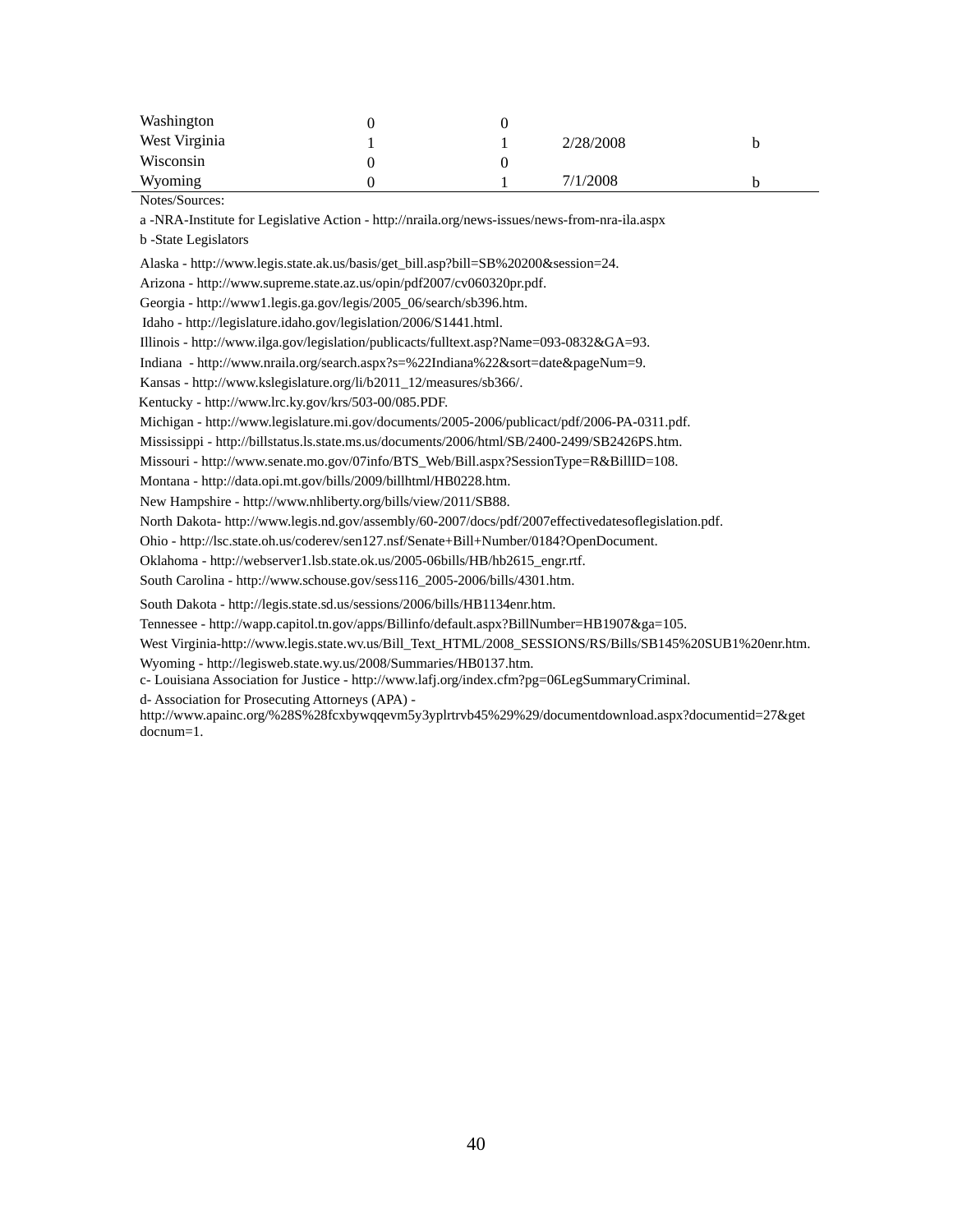| Variable                          | Full         | Non-SYG      | <b>SYG</b>   | <b>SYG Not</b> | <b>SYG</b>  |
|-----------------------------------|--------------|--------------|--------------|----------------|-------------|
|                                   | Sample       | <b>State</b> | State        | Implemented    | Implemented |
| <b>SYG</b>                        | 0.144        | 0.000        | 0.409        | 0.000          | 1.000       |
|                                   | (0.351)      | (0)          | (0.491)      | (0)            | (0)         |
| Homicides per month               | 19.391       | 16.771       | 24.194       | 18.580         | 24.200      |
|                                   | (25.261)     | (26.538)     | (21.94)      | (25.582)       | (22.765)    |
| Monthly Homicide Rate per 100,000 | 0.321        | 0.292        | 0.375        | 0.314          | 0.365       |
|                                   | (0.351)      | (0.402)      | (0.221)      | (0.367)        | (0.226)     |
| % Hispanic                        | 8.679        | 9.206        | 7.713        | 8.670          | 8.754       |
|                                   | (9.155)      | (9.095)      | (9.189)      | (9.188)        | (8.962)     |
| % White                           | 81.699       | 81.970       | 81.202       | 10.857         | 81.252      |
|                                   | (13.58)      | (15.091)     | (10.23)      | (11.494)       | (10.423)    |
| % Black                           | 11.270       | 9.797        | 13.971       | 8.774          | 13.705      |
|                                   | (11.559)     | (11.298)     | (11.546)     | (14.044)       | (11.644)    |
| % Aged 15-19                      | 7.275        | 7.218        | 7.380        | 7.258          | 7.376       |
|                                   | (0.549)      | (0.51)       | (0.6)        | (0.514)        | (0.715)     |
| % Aged 20-24                      | 7.139        | 7.007        | 7.380        | 7.051          | 7.656       |
|                                   | (0.809)      | (0.772)      | (0.819)      | (0.715)        | (1.092)     |
| % Aged 25-34                      | 35.785       | 36.148       | 35.118       | 36.046         | 34.244      |
|                                   | (1.849)      | (1.904)      | (1.537)      | (1.808)        | (1.243)     |
| % Living in Urban Areas           | 56.506       | 56.994       | 55.611       | 59.013         | 41.600      |
|                                   | (33.787)     | (35.386)     | (30.626)     | (32.245)       | (38.6)      |
| <b>Unemployment Rate</b>          | 5.520        | 5.419        | 5.706        | 5.323          | 6.692       |
|                                   | (1.997)      | (1.964)      | (2.043)      | (1.794)        | (2.642)     |
| Poverty Rate                      | 12.197       | 11.119       | 14.174       | 11.789         | 14.602      |
|                                   | (3.27)       | (2.932)      | (2.917)      | (3.069)        | (3.392)     |
| <b>Democratic Governor</b>        | 0.497        | 0.540        | 0.419        | 0.523          | 0.346       |
|                                   | (0.5)        | (0.498)      | (0.494)      | (0.5)          | (0.476)     |
| Prisoners per 100,000 Residents   | 432.633      | 386.484      | 517.240      | 418.729        | 514.500     |
|                                   | (165.084)    | (145.742)    | (164.988)    | (160.02)       | (170.786)   |
| Number of Law Enforcement Agents  | 19,304.960   | 19,269.880   | 19,369.280   | 19,221.870     | 19,843.480  |
|                                   | (22, 430.71) | (24, 456.27) | (18, 143.65) | (22,965.39)    | (19,031.81) |
| Number of Observations            | 6,732        | 4,356        | 2,376        | 5755           | 970         |

# **Table 2: Summary Statistics**

Note: Standard Deviations are in parentheses.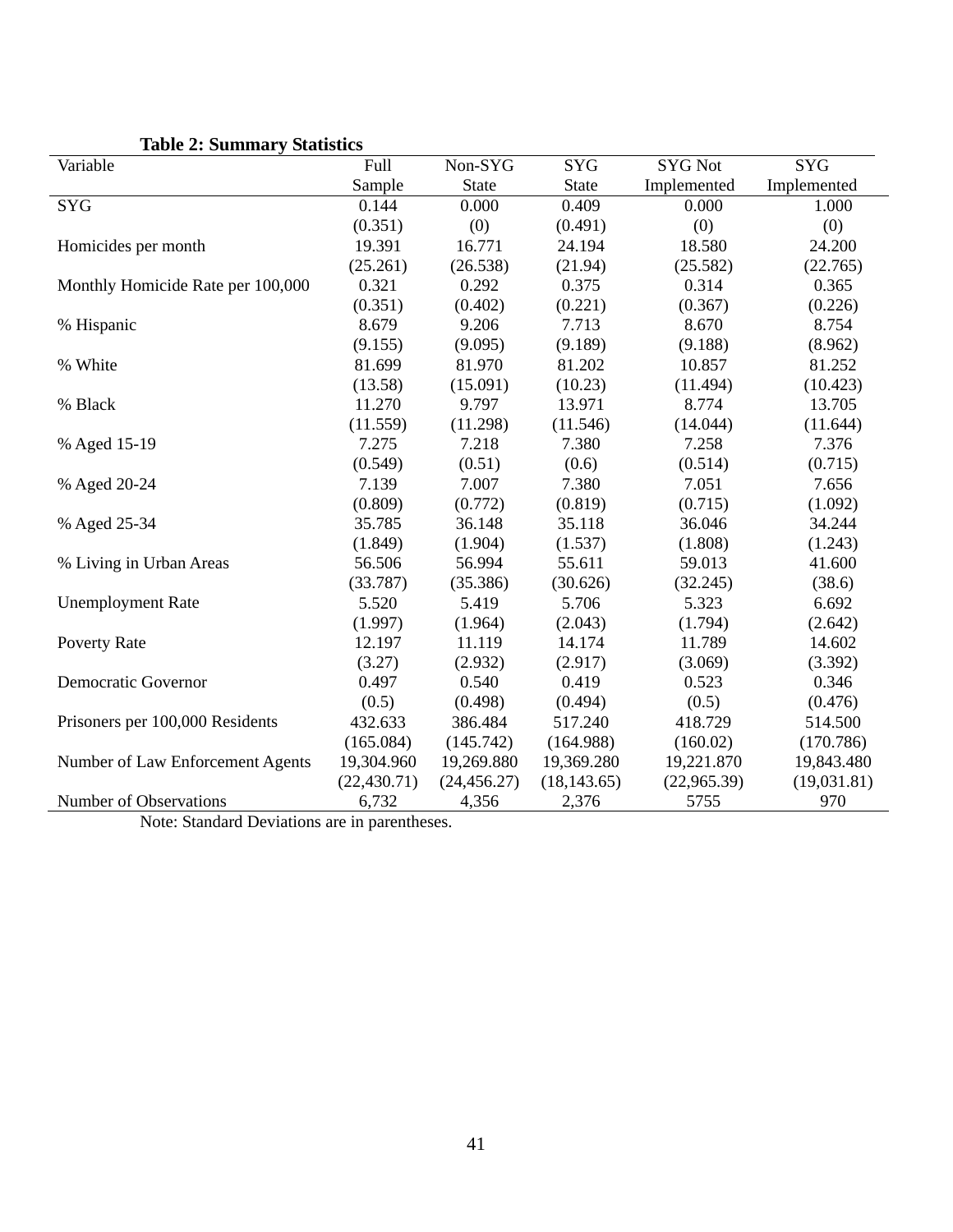|                                          | Log(Homicide Rate) |           |
|------------------------------------------|--------------------|-----------|
| A. Full Sample                           |                    |           |
| <b>Stand Your Ground</b>                 | $0.092**$          | $0.068*$  |
|                                          | (0.036)            | (0.037)   |
| $R^2$                                    | 0.753              | 0.767     |
| <b>B.</b> Whites                         |                    |           |
| <b>Stand Your Ground</b>                 | $0.099**$          | $0.116**$ |
|                                          | (0.041)            | (0.054)   |
| $R^2$                                    | 0.668              | 0.677     |
| C. Blacks                                |                    |           |
| <b>Stand Your Ground</b>                 | 0.073              | $-0.036$  |
|                                          | (0.063)            | (0.102)   |
| $R^2$                                    | 0.610              | 0.636     |
| D. White Males                           |                    |           |
| <b>Stand Your Ground</b>                 | $0.117***$         | $0.147**$ |
|                                          | (0.041)            | (0.057)   |
| $R^2$                                    | 0.668              | 0.677     |
| E. White Females                         |                    |           |
| <b>Stand Your Ground</b>                 | 0.057              | 0.073     |
|                                          | (0.044)            | (0.079)   |
| $R^2$                                    | 0.520              | 0.524     |
| F. Black Males                           |                    |           |
| <b>Stand Your Ground</b>                 | 0.087              | $-0.034$  |
|                                          | (0.063)            | (0.103)   |
| $R^2$                                    | 0.611              | 0.635     |
| G. Black Females                         |                    |           |
| <b>Stand Your Ground</b>                 | 0.004              | $-0.025$  |
|                                          | (0.060)            | (0.096)   |
| $R^2$                                    | 0.555              | 0.560     |
| Time-Varying State Characteristics       | Yes                | Yes       |
| <b>State Fixed Effects</b>               | Yes                | Yes       |
| Month*Year Fixed Effects                 | Yes                | Yes       |
| <b>State-Specific Linear Time Trends</b> | No                 | Yes       |
| Number of Observations                   | 6,732              | 6,732     |

# **Table 3A: OLS Estimates of the Impact of the Stand Your Ground Law on Log(Homicides)**

Notes: Each cell presents the coefficient on the indicator for Stand Your Ground Law. Standard errors that are clustered by state are in parentheses. The unit of observation is state-month-year. All regressions are weighted by state population of the relevant demographic group.  $*, **$ , and  $***$  indicate that the Stand Your Ground coefficient is statistically significant at the 0.10, 0.05 and 0.01 levels, respectively.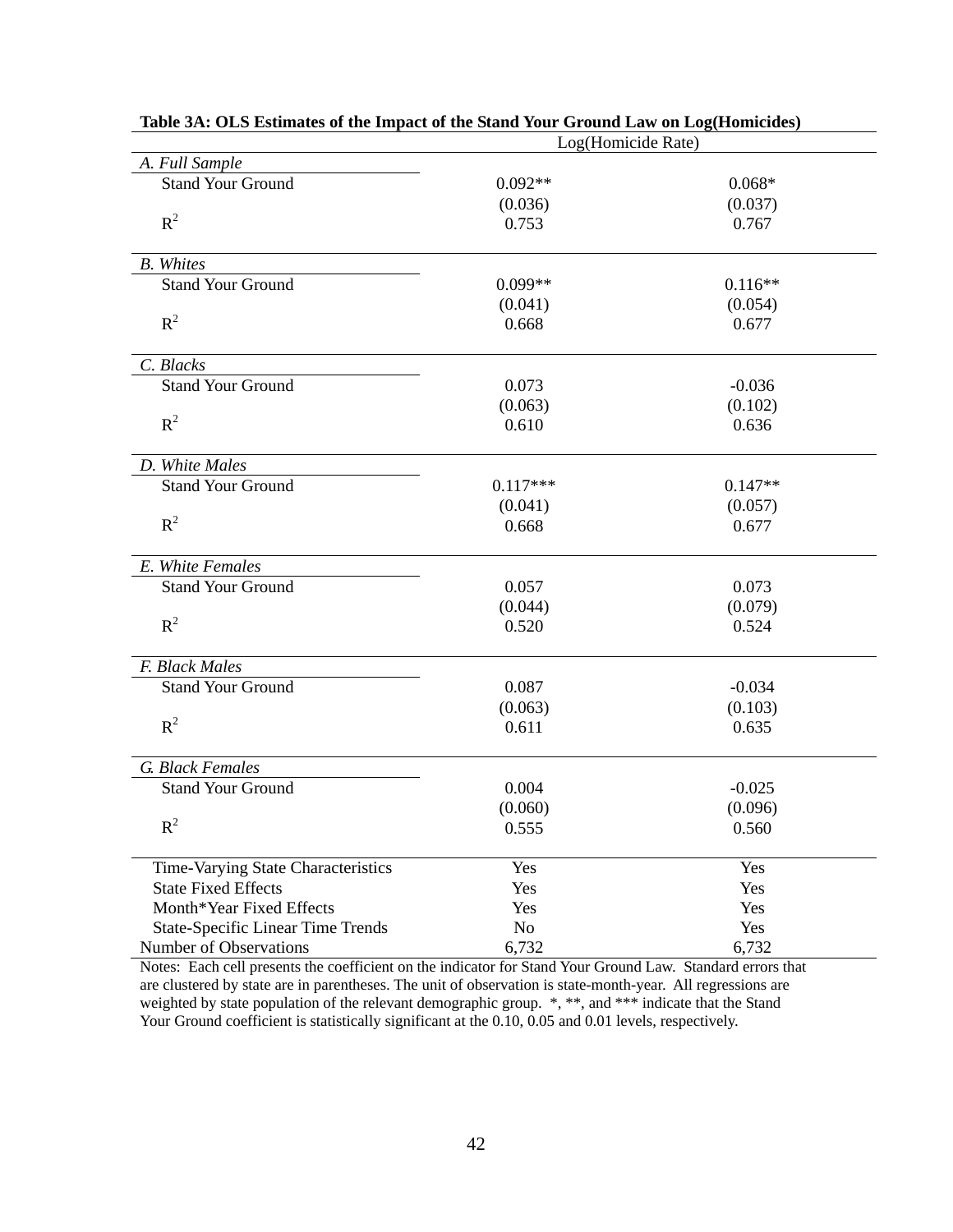| <b>Fixed Effects Poisson</b>             |                |            |
|------------------------------------------|----------------|------------|
| A. Full Sample                           |                |            |
| <b>Stand Your Ground</b>                 | $0.085**$      | $0.060*$   |
|                                          | (0.038)        | (0.036)    |
| Pseudo- $R^2$                            | 0.438          | 0.446      |
| <b>B.</b> Whites                         |                |            |
| <b>Stand Your Ground</b>                 | $0.119***$     | $0.137***$ |
|                                          | (0.046)        | (0.049)    |
| Pseudo- $R^2$                            | 0.348          | 0.354      |
| C. Blacks                                |                |            |
| <b>Stand Your Ground</b>                 | 0.052          | $-0.005$   |
|                                          | (0.052)        | (0.070)    |
| Pseudo- $R^2$                            | 0.273          | 0.284      |
| D. White Males                           |                |            |
| <b>Stand Your Ground</b>                 | $0.141***$     | $0.158***$ |
|                                          | (0.047)        | (0.049)    |
| Pseudo- $R^2$                            | 0.353          | 0.359      |
| E. White Females                         |                |            |
| <b>Stand Your Ground</b>                 | 0.049          | 0.075      |
|                                          | (0.051)        | (0.077)    |
| Pseudo- $R^2$                            | 0.119          | 0.123      |
| F. Black Males                           |                |            |
| <b>Stand Your Ground</b>                 | 0.063          | $-0.002$   |
|                                          | (0.053)        | (0.071)    |
| Pseudo- $R^2$                            | 0.274          | 0.284      |
| G. Black Females                         |                |            |
| <b>Stand Your Ground</b>                 | $-0.058$       | $-0.035$   |
|                                          | (0.055)        | (0.083)    |
| Pseudo- $R^2$                            | 0.0753         | 0.0797     |
| Time-Varying State Characteristics       | Yes            | Yes        |
| <b>State Fixed Effects</b>               | Yes            | Yes        |
| Month*Year Fixed Effects                 | Yes            | Yes        |
| <b>State-Specific Linear Time Trends</b> | N <sub>o</sub> | Yes        |
| Number of Observations                   | 6,732          | 6,732      |

#### **Table 3B: Fixed Effects Poisson Estimates of the Impact of the Stand Your Ground Law on Homicides**

Notes: Each cell presents the coefficient on the indicator for Stand Your Ground Law. Standard errors that are clustered by state are in parentheses. The unit of observation is state-month-year. All models include the logarithm of state population for the relevant demographic group as an additional control variable. \*, \*\*, and \*\*\* indicate that the Stand Your Ground coefficient is statistically significant at the 0.10, 0.05 and 0.01 levels, respectively.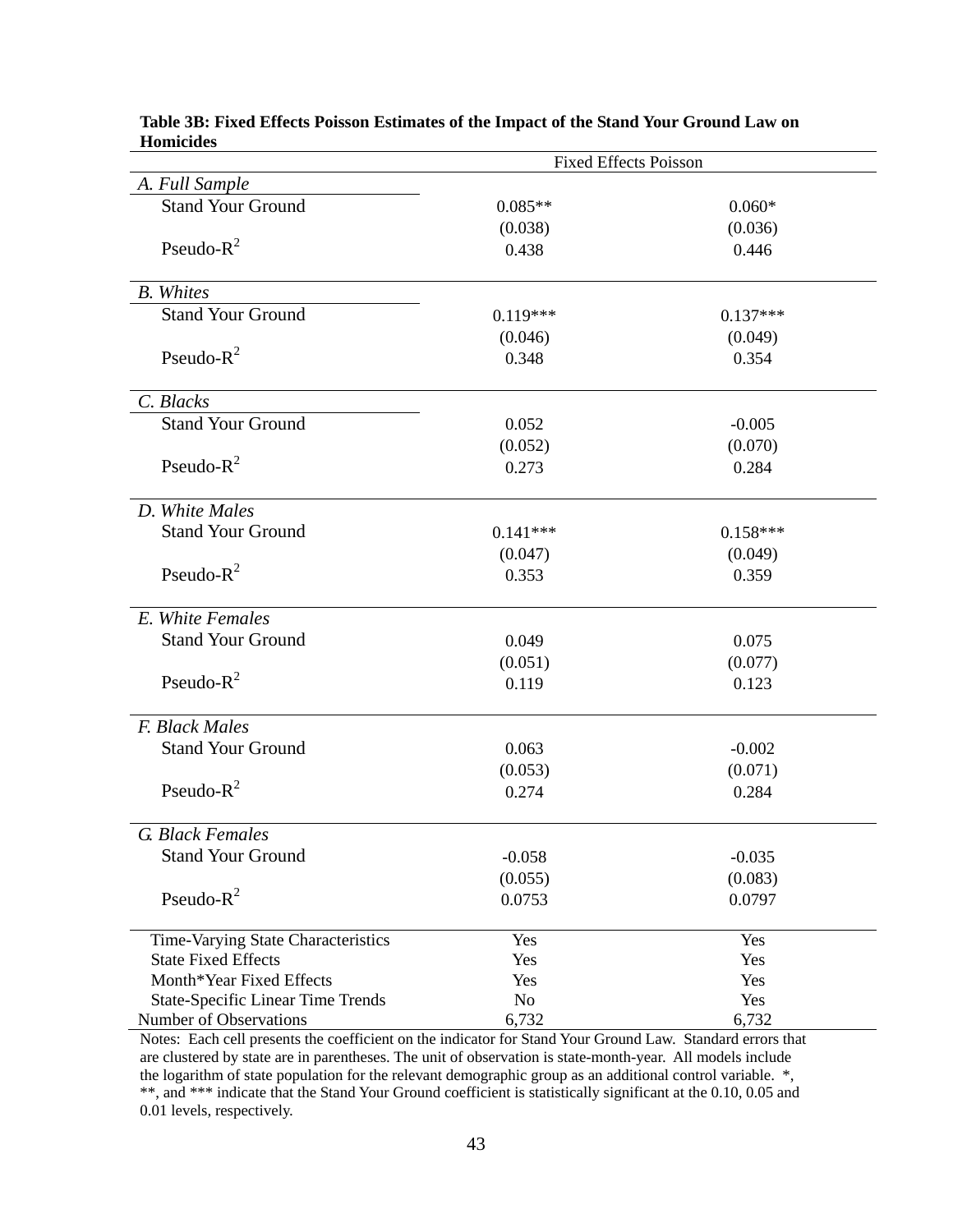|                                          | Log(Homicide Rate)  |                  |  |
|------------------------------------------|---------------------|------------------|--|
| A. Full Sample                           |                     |                  |  |
| <b>Stand Your Ground</b>                 | $0.094**$           | $0.066*$         |  |
|                                          | (0.036)             | (0.038)          |  |
| Other Self-Defense Provisions            | 0.015               | $-0.057$         |  |
|                                          | (0.097)             | (0.080)          |  |
| $R^2$                                    | 0.753               | 0.767            |  |
| <b>B.</b> White                          |                     |                  |  |
| <b>Stand Your Ground</b>                 | $0.093**$           | $0.114**$        |  |
|                                          | (0.041)             | (0.055)          |  |
| Any Self-Defense Law                     | $-0.044$            | $-0.043$         |  |
|                                          | (0.108)             | (0.056)          |  |
| $R^2$                                    | 0.668               | 0.677            |  |
| C. Blacks                                |                     |                  |  |
| <b>Stand Your Ground</b>                 | 0.074               | $-0.040$         |  |
|                                          | (0.066)             | (0.102)          |  |
| Other Self-Defense Provisions            | 0.010               | $-0.121$         |  |
| $R^2$                                    | (0.103)             | (0.104)          |  |
|                                          | 0.610               | 0.637            |  |
| D. White Males                           |                     |                  |  |
| <b>Stand Your Ground</b>                 | $0.105**$           | $0.141**$        |  |
|                                          | (0.043)             | (0.059)          |  |
| Other Self-Defense Provisions            | $-0.083$            | $-0.120***$      |  |
| $R^2$                                    | (0.101)<br>0.668    | (0.033)<br>0.677 |  |
| E. White Females                         |                     |                  |  |
| <b>Stand Your Ground</b>                 |                     |                  |  |
|                                          | $0.074*$<br>(0.041) | 0.082<br>(0.077) |  |
| Other Self-Defense Provisions            | 0.121               | 0.187            |  |
|                                          | (0.102)             | (0.146)          |  |
| $R^2$                                    | 0.520               | 0.525            |  |
| F. Black Males                           |                     |                  |  |
| <b>Stand Your Ground</b>                 | 0.088               | $-0.038$         |  |
|                                          | (0.067)             | (0.103)          |  |
| Other Self-Defense Provisions            | 0.004               | $-0.134$         |  |
|                                          | (0.106)             | (0.103)          |  |
| $R^2$                                    | 0.611               | 0.636            |  |
| G. Black Females                         |                     |                  |  |
| <b>Stand Your Ground</b>                 | 0.013               | $-0.028$         |  |
|                                          | (0.063)             | (0.096)          |  |
| Other Self-Defense Provisions            | 0.051               | $-0.086$         |  |
|                                          | (0.050)             | (0.081)          |  |
| $R^2$                                    | 0.555               | 0.560            |  |
| Time-Varying State Characteristics       | Yes                 | Yes              |  |
| <b>State Fixed Effects</b>               | Yes                 | Yes              |  |
| Month*Year Fixed Effects                 | Yes                 | Yes              |  |
| <b>State-Specific Linear Time Trends</b> | No                  | Yes              |  |

# **Table 4A: OLS Estimates of the Impact of the Stand Your Ground and Other Self-Defense Laws on Homicides**

Notes: Standard errors that are clustered by state are in parentheses. \*, \*\*, and \*\*\* indicate that the Stand Your Ground coefficient is statistically significant at the 0.10, 0.05 and 0.01 levels, respectively.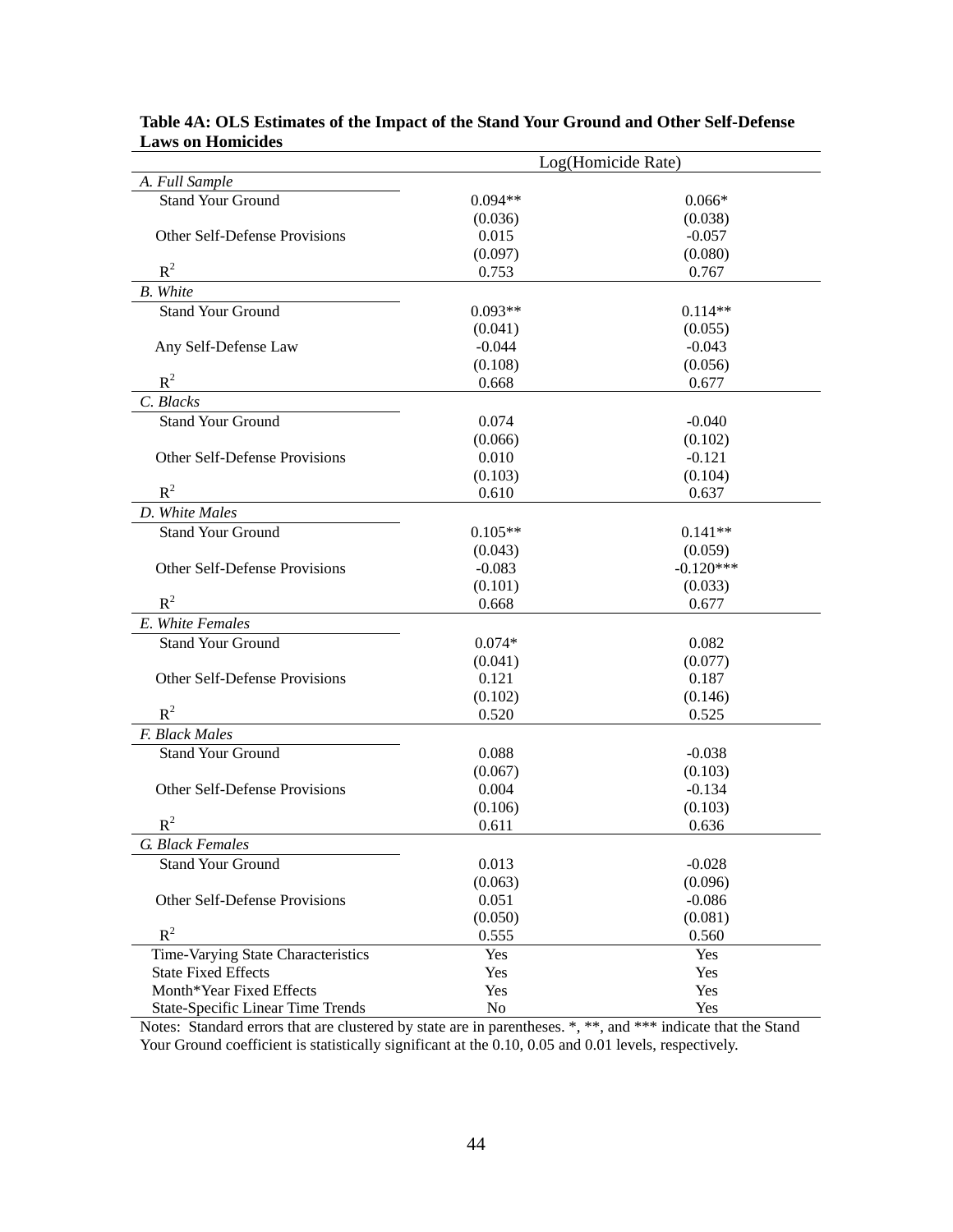|                                          | Log(Homicide)    |                     |  |
|------------------------------------------|------------------|---------------------|--|
| A. Full Sample                           |                  |                     |  |
| <b>Stand Your Ground</b>                 | $0.085**$        | 0.058               |  |
|                                          | (0.038)          | (0.036)             |  |
| Other Self-Defense Provisions            | 0.001            | $-0.059$            |  |
|                                          | (0.105)          | (0.095)             |  |
| Pseudo- $R^2$                            | 0.438            | 0.446               |  |
| <b>B.</b> White                          |                  |                     |  |
| Stand Your Ground                        | $0.111**$        | $0.135***$          |  |
|                                          | (0.045)          | (0.050)             |  |
| Any Self-Defense Law                     | $-0.065$         | $-0.032$            |  |
| Pseudo- $R^2$                            | (0.124)          | (0.065)             |  |
| C. Blacks                                | 0.348            | 0.354               |  |
| <b>Stand Your Ground</b>                 | 0.058            | $-0.007$            |  |
|                                          | (0.055)          | (0.069)             |  |
| Other Self-Defense Provisions            | 0.031            | $-0.074$            |  |
|                                          | (0.102)          | (0.119)             |  |
| Pseudo- $R^2$                            | 0.273            | 0.284               |  |
| D. White Males                           |                  |                     |  |
| <b>Stand Your Ground</b>                 | $0.125***$       | $0.153***$          |  |
|                                          | (0.047)          | (0.050)             |  |
| Other Self-Defense Provisions            | $-0.137$         | $-0.123***$         |  |
|                                          | (0.116)          | (0.042)             |  |
| Pseudo- $R^2$                            | 0.353            | 0.359               |  |
| E. White Females                         |                  |                     |  |
| <b>Stand Your Ground</b>                 | 0.069            | 0.086               |  |
|                                          | (0.049)          | (0.075)             |  |
| Other Self-Defense Provisions            | 0.154            | $0.261**$           |  |
|                                          | (0.104)          | (0.128)             |  |
| Pseudo- $R^2$                            | 0.119            | 0.123               |  |
| F. Black Males                           |                  |                     |  |
| <b>Stand Your Ground</b>                 | 0.068            | $-0.005$            |  |
| Other Self-Defense Provisions            | (0.056)<br>0.025 | (0.071)<br>$-0.087$ |  |
|                                          |                  |                     |  |
| Pseudo- $R^2$                            | (0.105)<br>0.274 | (0.115)<br>0.284    |  |
| G. Black Females                         |                  |                     |  |
| <b>Stand Your Ground</b>                 | $-0.044$         | $-0.034$            |  |
|                                          | (0.057)          | (0.081)             |  |
| Other Self-Defense Provisions            | 0.079            | 0.043               |  |
|                                          | (0.075)          | (0.184)             |  |
|                                          | 0.0753           | 0.0797              |  |
| Time-Varying State Characteristics       | Yes              | Yes                 |  |
| <b>State Fixed Effects</b>               | Yes              | Yes                 |  |
| Month*Year Fixed Effects                 | Yes              | Yes                 |  |
| <b>State-Specific Linear Time Trends</b> | No               | Yes                 |  |

# **Table 4B: Fixed Effects Poisson of the Impact of the Stand Your Ground and Any Self-Defense Laws on Homicides**

Notes: Standard errors that are clustered by state are in parentheses.  $*, **$ , and \*\*\* indicate that the Stand Your Ground coefficient is statistically significant at the 0.10, 0.05 and 0.01 levels, respectively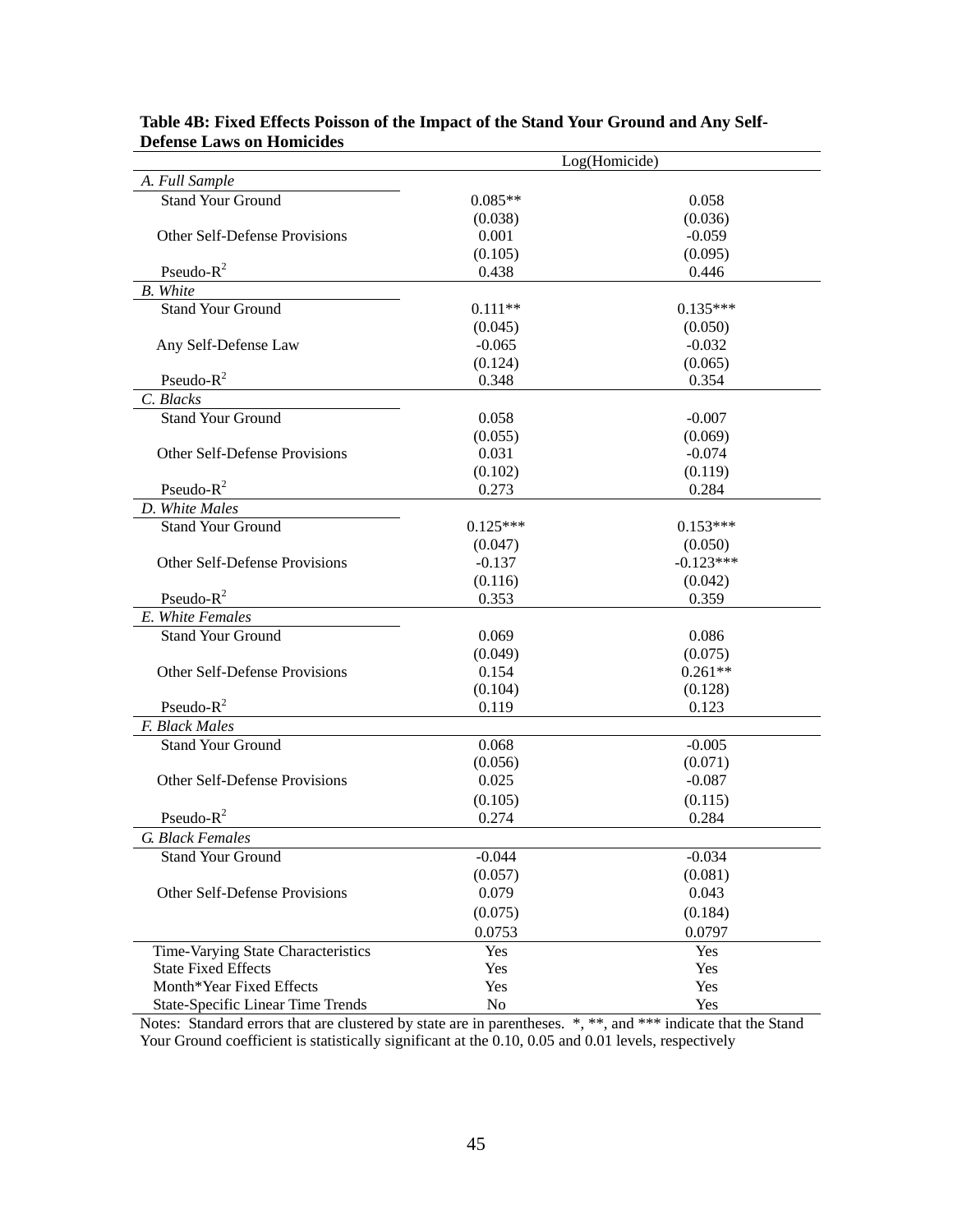|                                          |            | Log(Homicide Rate) |  |  |  |
|------------------------------------------|------------|--------------------|--|--|--|
| A. Full Sample                           |            |                    |  |  |  |
| <b>Stand Your Ground</b>                 | $0.463***$ | 0.414              |  |  |  |
|                                          | (0.152)    | (0.255)            |  |  |  |
| $R^2$                                    | 0.726      | 0.804              |  |  |  |
|                                          |            |                    |  |  |  |
| <b>B.</b> Whites                         |            |                    |  |  |  |
| <b>Stand Your Ground</b>                 | $0.413***$ | $0.474**$          |  |  |  |
|                                          | (0.129)    | (0.214)            |  |  |  |
| $R^2$                                    | 0.798      | 0.839              |  |  |  |
| C. Blacks                                |            |                    |  |  |  |
| <b>Stand Your Ground</b>                 | $0.509***$ | 0.165              |  |  |  |
|                                          | (0.187)    | (0.359)            |  |  |  |
| $R^2$                                    | 0.727      | 0.793              |  |  |  |
|                                          |            |                    |  |  |  |
| D. White Males                           |            |                    |  |  |  |
| <b>Stand Your Ground</b>                 | $0.414***$ | $0.469**$          |  |  |  |
|                                          | (0.129)    | (0.217)            |  |  |  |
| $R^2$                                    | 0.793      | 0.833              |  |  |  |
|                                          |            |                    |  |  |  |
| E. Black Males                           |            |                    |  |  |  |
| <b>Stand Your Ground</b>                 | $0.495***$ | 0.158              |  |  |  |
|                                          | (0.180)    | (0.360)            |  |  |  |
| $R^2$                                    | 0.721      | 0.787              |  |  |  |
|                                          |            |                    |  |  |  |
| Time-Varying State Characteristics       | Yes        | Yes                |  |  |  |
| <b>State Fixed Effects</b>               | Yes        | Yes                |  |  |  |
| Year Fixed Effects                       | Yes        | Yes                |  |  |  |
| <b>State-Specific Linear Time Trends</b> | No         | Yes                |  |  |  |

# **Table 5A: OLS Estimates of the Impact of the Stand Your Ground Law on Justifiable Homicides Using Supplemental Homicide Reports**

Notes: Each cell presents the coefficient on the indicator for Stand Your Ground Law. Standard errors that are clustered by state are in parentheses. All regressions are weighted by state population of the relevant demographic group. \*, \*\*, and \*\*\* indicate that the Stand Your Ground coefficient is statistically significant at the 0.10, 0.05 and 0.01 levels, respectively.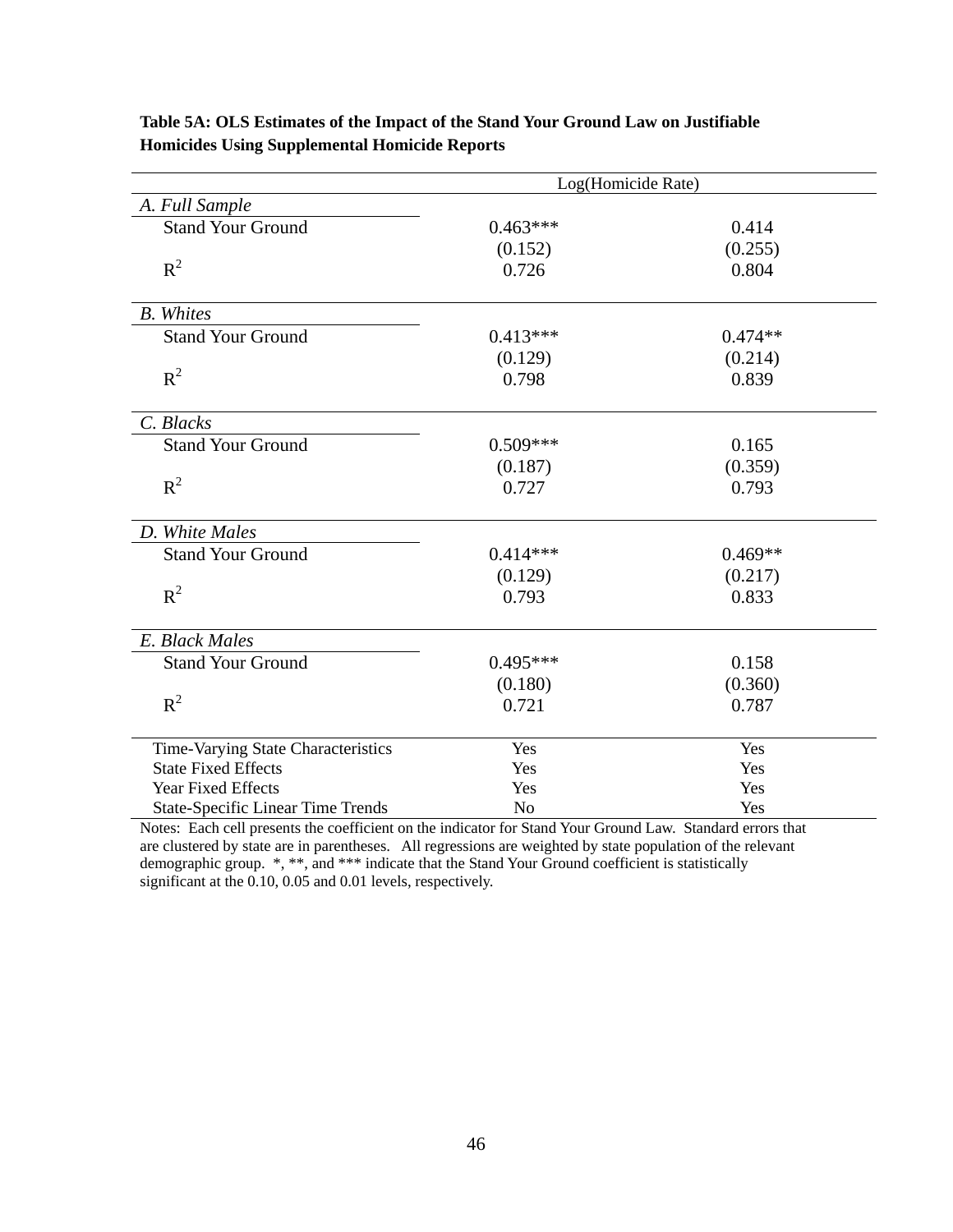| <b>Fixed Effects Poisson</b>             |                |            |
|------------------------------------------|----------------|------------|
| A. Full Sample                           |                |            |
| <b>Stand Your Ground</b>                 | $0.374**$      | $0.352**$  |
|                                          | (0.149)        | (0.176)    |
| Pseudo- $R^2$                            | 0.482          | 0.518      |
|                                          |                |            |
| <b>B.</b> Whites                         |                |            |
| <b>Stand Your Ground</b>                 | $0.833***$     | $1.117***$ |
|                                          | (0.194)        | (0.264)    |
| Pseudo- $R^2$                            | 0.468          | 0.503      |
|                                          |                |            |
| C. Blacks                                |                |            |
| <b>Stand Your Ground</b>                 | 0.092          | $-0.129$   |
|                                          | (0.193)        | (0.359)    |
| Pseudo- $R^2$                            | 0.408          | 0.446      |
|                                          |                |            |
| D. White Males                           |                |            |
| <b>Stand Your Ground</b>                 | $0.856***$     | $1.116***$ |
|                                          | (0.194)        | (0.286)    |
| Pseudo- $R^2$                            | 0.461          | 0.496      |
|                                          |                |            |
| E. Black Males                           |                |            |
| <b>Stand Your Ground</b>                 | 0.095          | $-0.140$   |
|                                          | (0.190)        | (0.375)    |
| Pseudo- $R^2$                            | 0.396          | 0.433      |
|                                          |                |            |
| Time-Varying State Characteristics       | Yes            | Yes        |
| <b>State Fixed Effects</b>               | Yes            | Yes        |
| Year Fixed Effects                       | Yes            | Yes        |
| <b>State-Specific Linear Time Trends</b> | N <sub>o</sub> | Yes        |

**Table 5B: Fixed Effects Poisson Estimates of the Impact of the Stand Your Ground Law on Justifiable Homicides using Supplemental Homicide Reports**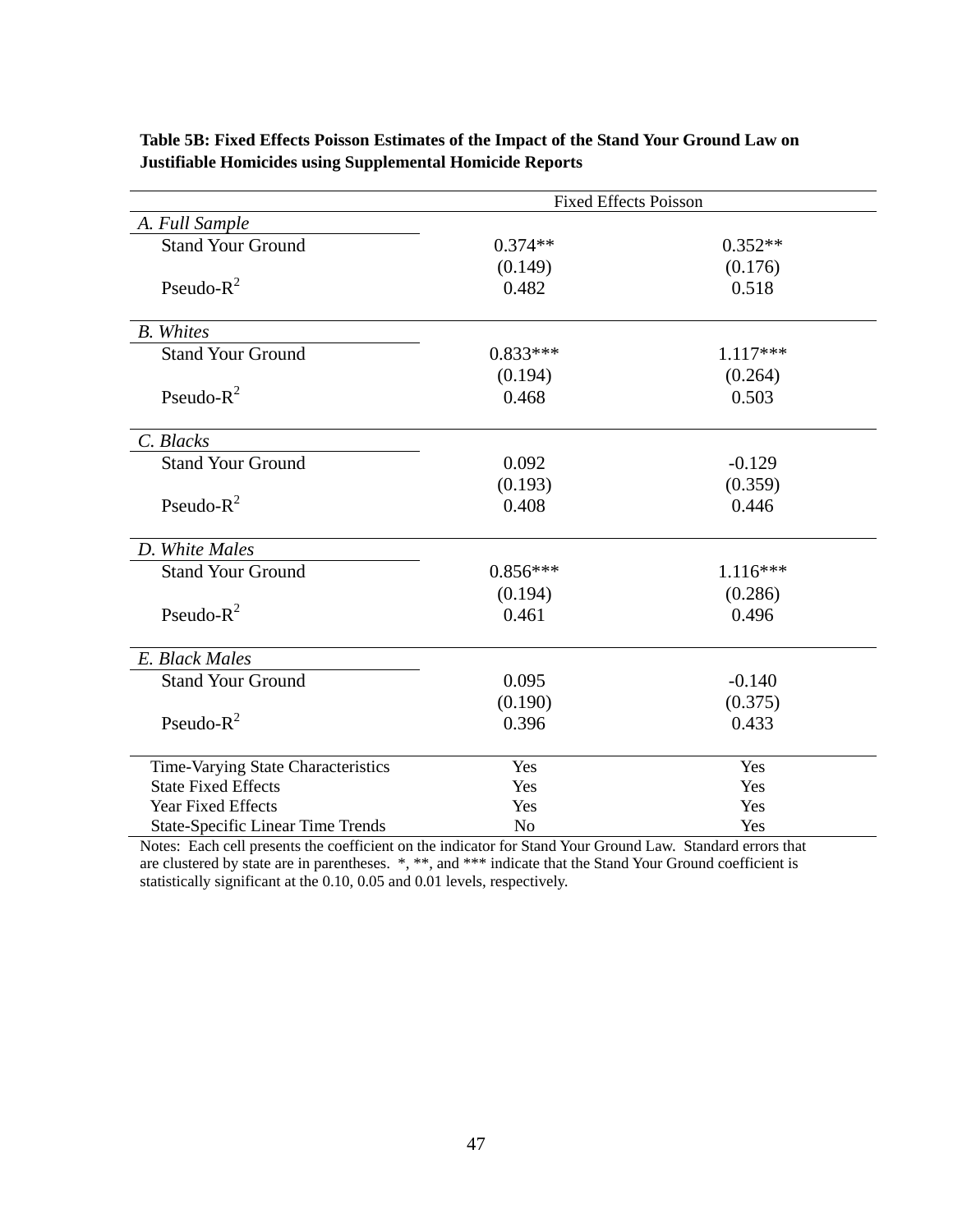|                                          | Log(Homicide Rate) |          |  |  |
|------------------------------------------|--------------------|----------|--|--|
| A. Full Sample                           |                    |          |  |  |
| <b>Stand Your Ground</b>                 | $0.126**$          | 0.100    |  |  |
|                                          | (0.054)            | (0.078)  |  |  |
| $R^2$                                    | 0.919              | 0.940    |  |  |
| <b>B.</b> Whites                         |                    |          |  |  |
| <b>Stand Your Ground</b>                 | $0.136**$          | 0.180    |  |  |
|                                          | (0.056)            | (0.112)  |  |  |
| $R^2$                                    | 0.919              | 0.938    |  |  |
| C. Blacks                                |                    |          |  |  |
| <b>Stand Your Ground</b>                 | 0.092              | 0.079    |  |  |
|                                          | (0.065)            | (0.091)  |  |  |
| $R^2$                                    | 0.841              | 0.880    |  |  |
| D. White Males                           |                    |          |  |  |
| <b>Stand Your Ground</b>                 | $0.189***$         | $0.233*$ |  |  |
|                                          | (0.066)            | (0.117)  |  |  |
| $R^2$                                    | 0.913              | 0.937    |  |  |
| E. White Females                         |                    |          |  |  |
| <b>Stand Your Ground</b>                 | 0.051              | 0.097    |  |  |
|                                          | (0.057)            | (0.133)  |  |  |
| $R^2$                                    | 0.842              | 0.867    |  |  |
| F. Black Males                           |                    |          |  |  |
| <b>Stand Your Ground</b>                 | 0.109              | 0.087    |  |  |
|                                          | (0.066)            | (0.095)  |  |  |
| $R^2$                                    | 0.841              | 0.879    |  |  |
| <b>G.</b> Black Females                  |                    |          |  |  |
| <b>Stand Your Ground</b>                 | $-0.059$           | $-0.006$ |  |  |
|                                          | (0.072)            | (0.115)  |  |  |
| $R^2$                                    | 0.712              | 0.768    |  |  |
| Time-Varying State Characteristics       | Yes                | Yes      |  |  |
| <b>State Fixed Effects</b>               | Yes                | Yes      |  |  |
| Year Fixed Effects                       | Yes                | Yes      |  |  |
| <b>State-Specific Linear Time Trends</b> | N <sub>o</sub>     | Yes      |  |  |

**Table 6A: OLS Estimates of the Impact of the Stand Your Ground Law on Non-Justifiable Homicides Using Supplemental Homicide Reports**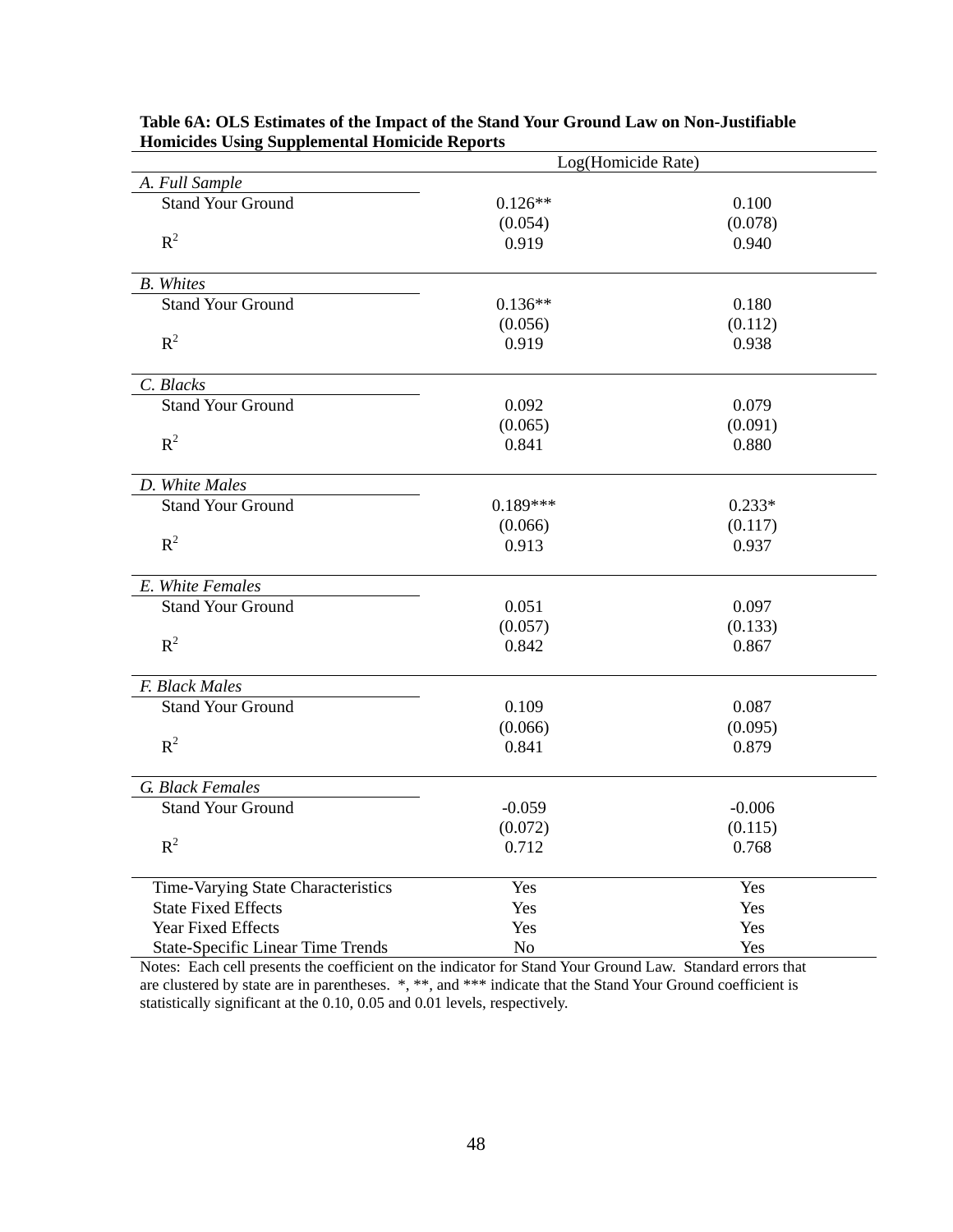|                                          | <b>Fixed Effects Poisson</b> |            |  |
|------------------------------------------|------------------------------|------------|--|
| A. Full Sample                           |                              |            |  |
| <b>Stand Your Ground</b>                 | $0.093*$                     | $0.164***$ |  |
|                                          | (0.048)                      | (0.056)    |  |
| Pseudo- $R^2$                            | 0.798                        | 0.814      |  |
|                                          |                              |            |  |
| <b>B.</b> Whites                         |                              |            |  |
| <b>Stand Your Ground</b>                 | $0.163**$                    | $0.357***$ |  |
|                                          | (0.067)                      | (0.098)    |  |
| Pseudo- $R^2$                            | 0.881                        | 0.888      |  |
|                                          |                              |            |  |
| C. Blacks                                |                              |            |  |
| <b>Stand Your Ground</b>                 | 0.061                        | 0.048      |  |
|                                          | (0.058)                      | (0.081)    |  |
| Pseudo- $R^2$                            | 0.754                        | 0.771      |  |
|                                          |                              |            |  |
| D. White Males                           |                              |            |  |
| <b>Stand Your Ground</b>                 | $0.211***$                   | $0.382***$ |  |
|                                          | (0.074)                      | (0.099)    |  |
| Pseudo- $R^2$                            | 0.884                        | 0.891      |  |
|                                          |                              |            |  |
| E. White Females                         |                              |            |  |
| <b>Stand Your Ground</b>                 | 0.033                        | $0.277**$  |  |
|                                          | (0.053)                      | (0.113)    |  |
| Pseudo- $R^2$                            | 0.562                        | 0.574      |  |
|                                          |                              |            |  |
| F. Black Males                           |                              |            |  |
| <b>Stand Your Ground</b>                 | 0.078                        | 0.058      |  |
|                                          | (0.060)                      | (0.086)    |  |
| Pseudo- $R^2$                            | 0.744                        | 0.762      |  |
|                                          |                              |            |  |
| G. Black Females                         |                              |            |  |
| <b>Stand Your Ground</b>                 | $-0.087$                     | $-0.025$   |  |
|                                          | (0.054)                      | (0.092)    |  |
| Pseudo- $R^2$                            | 0.391                        | 0.405      |  |
|                                          |                              |            |  |
| Time-Varying State Characteristics       | Yes                          | Yes        |  |
| <b>State Fixed Effects</b>               | Yes                          | Yes        |  |
| Year Fixed Effects                       | Yes                          | Yes        |  |
| <b>State-Specific Linear Time Trends</b> | No                           | Yes        |  |

**Table 6B: Fixed Effects Poisson Estimates of the Impact of the Stand Your Ground Law on Non-Justifiable Homicides using Supplemental Homicide Reports**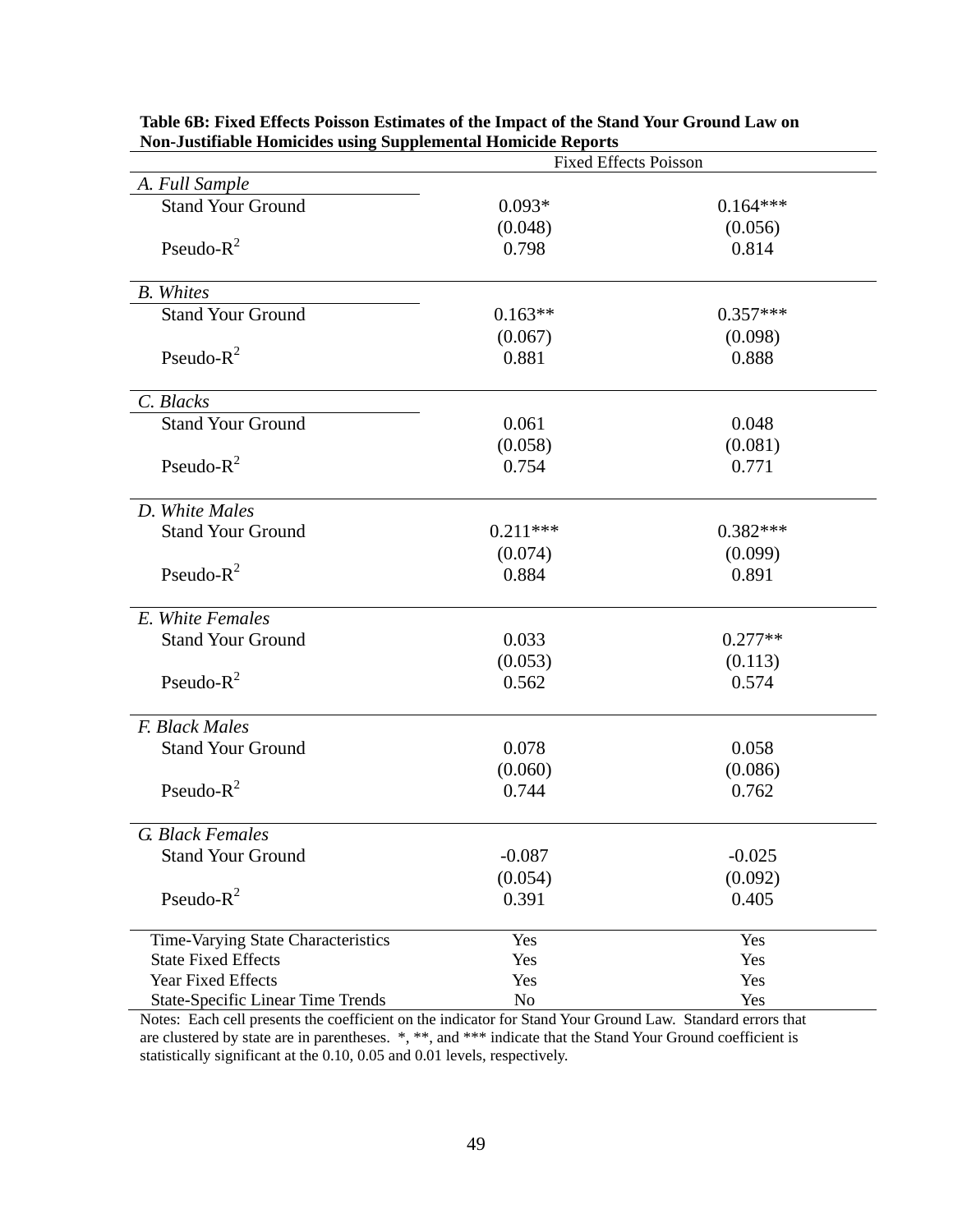|                                              |                     | <b>Fixed Effects Poisson</b> |                     | <b>OLS</b>           |
|----------------------------------------------|---------------------|------------------------------|---------------------|----------------------|
| A. Full Sample                               |                     |                              |                     |                      |
| <b>Stand Your Ground</b>                     | $-0.000$<br>(0.004) | $-0.003$<br>(0.003)          | $-0.003$<br>(0.005) | $-0.008*$<br>(0.004) |
|                                              |                     |                              |                     |                      |
| <b>B.</b> Whites<br><b>Stand Your Ground</b> |                     |                              |                     |                      |
|                                              | 0.005<br>(0.004)    | $-0.001$<br>(0.004)          | 0.004<br>(0.005)    | $-0.005$<br>(0.005)  |
|                                              |                     |                              |                     |                      |
| C. Blacks                                    |                     |                              |                     |                      |
| <b>Stand Your Ground</b>                     | $-0.009$            | $-0.012$                     | 0.012               | $-0.016*$            |
|                                              | (0.008)             | (0.008)                      | (0.009)             | (0.009)              |
| D. White Males                               |                     |                              |                     |                      |
| <b>Stand Your Ground</b>                     | 0.005               | $-0.002$                     | 0.004               | $-0.005$             |
|                                              | (0.005)             | (0.004)                      | (0.005)             | (0.005)              |
| E. White Females                             |                     |                              |                     |                      |
| <b>Stand Your Ground</b>                     | 0.004               | $-0.001$                     | 0.003               | $-0.006$             |
|                                              | (0.004)             | (0.004)                      | (0.005)             | (0.005)              |
| F. Black Males                               |                     |                              |                     |                      |
| <b>Stand Your Ground</b>                     | $-0.011$            | $-0.016$                     | $-0.013$            | $-0.018$             |
|                                              | (0.009)             | (0.011)                      | (0.009)             | (0.012)              |
| G. Black Females                             |                     |                              |                     |                      |
| <b>Stand Your Ground</b>                     | $-0.007$            | $-0.007$                     | $-0.010$            | $-0.013$             |
|                                              | (0.008)             | (0.009)                      | (0.009)             | (0.009)              |
| Time-Varying State Characteristics           | Yes                 | Yes                          | Yes                 | Yes                  |
| <b>State Fixed Effects</b>                   | Yes                 | Yes                          | Yes                 | Yes                  |
| Month*Year Fixed Effects                     | Yes                 | Yes                          | Yes                 | Yes                  |
| <b>State-Specific Linear Time Trends</b>     | N <sub>o</sub>      | Yes                          | N <sub>o</sub>      | Yes                  |
| <b>Number of Observations</b>                | 6,732               | 6,732                        | 6,732               | 6,732                |

#### **Table 7: Estimates of the Impact of the Stand Your Ground Law on All Non-Homicide Deaths**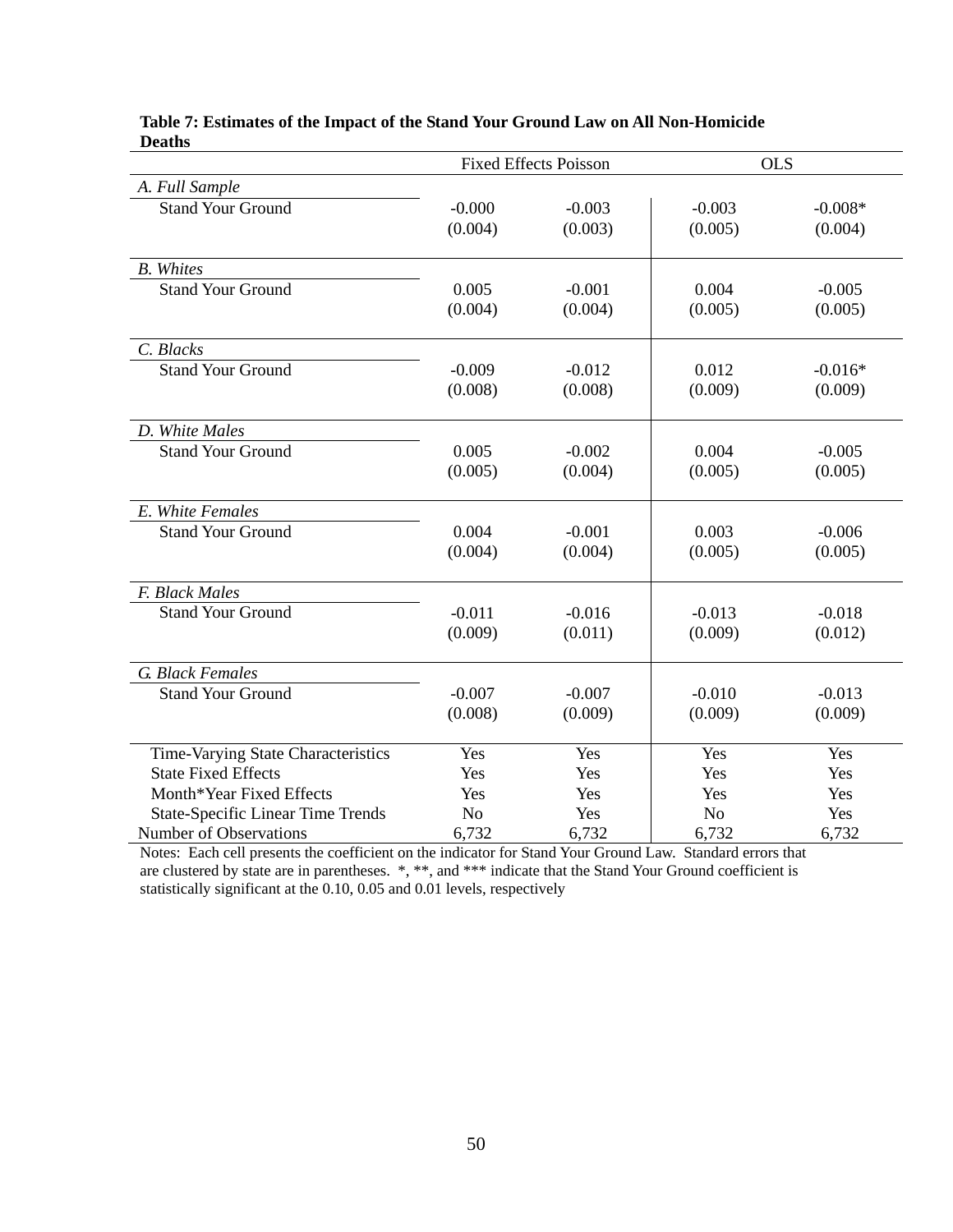| Log(Injury Rate)                         |                |            |
|------------------------------------------|----------------|------------|
| A. Full Sample                           |                |            |
| <b>Stand Your Ground</b>                 | 0.001          | 0.025      |
|                                          | (0.056)        | (0.028)    |
| $R^2$                                    | 0.972          | 0.973      |
| <b>B.</b> Whites                         |                |            |
| <b>Stand Your Ground</b>                 | $0.135**$      | $0.129*$   |
|                                          | (0.049)        | (0.053)    |
| $R^2$                                    | 0.915          | 0.919      |
| C. Blacks                                |                |            |
| <b>Stand Your Ground</b>                 | $-0.004$       | 0.024      |
|                                          | (0.028)        | (0.031)    |
| $R^2$                                    | 0.852          | 0.864      |
| D. White Males                           |                |            |
| <b>Stand Your Ground</b>                 | $0.188**$      | $0.201***$ |
|                                          | (0.051)        | (0.048)    |
| $R^2$                                    | 0.921          | 0.925      |
| E. White Females                         |                |            |
| <b>Stand Your Ground</b>                 | $-0.224$       | $-0.205$   |
|                                          | (0.130)        | (0.141)    |
| $R^2$                                    | 0.742          | 0.749      |
| F. Black Males                           |                |            |
| <b>Stand Your Ground</b>                 | $-0.055$       | $-0.032$   |
|                                          | (0.030)        | (0.028)    |
| $R^2$                                    | 0.866          | 0.876      |
| G. Black Females                         |                |            |
| <b>Stand Your Ground</b>                 | $0.556***$     | $0.595***$ |
|                                          | (0.043)        | (0.048)    |
| $R^2$                                    | 0.576          | 0.600      |
| Time-Varying State Characteristics       | Yes            | Yes        |
| <b>State Fixed Effects</b>               | Yes            | Yes        |
| Quarter and Year Fixed Effects           | Yes            | Yes        |
| <b>State-Specific Linear Time Trends</b> | N <sub>0</sub> | Yes        |
| Number of Observations                   | 136            | 136        |

# **Table 8A: OLS Estimates of the Impact of the Stand Your Ground Law on Emergency Room Visits and Hospitalizations**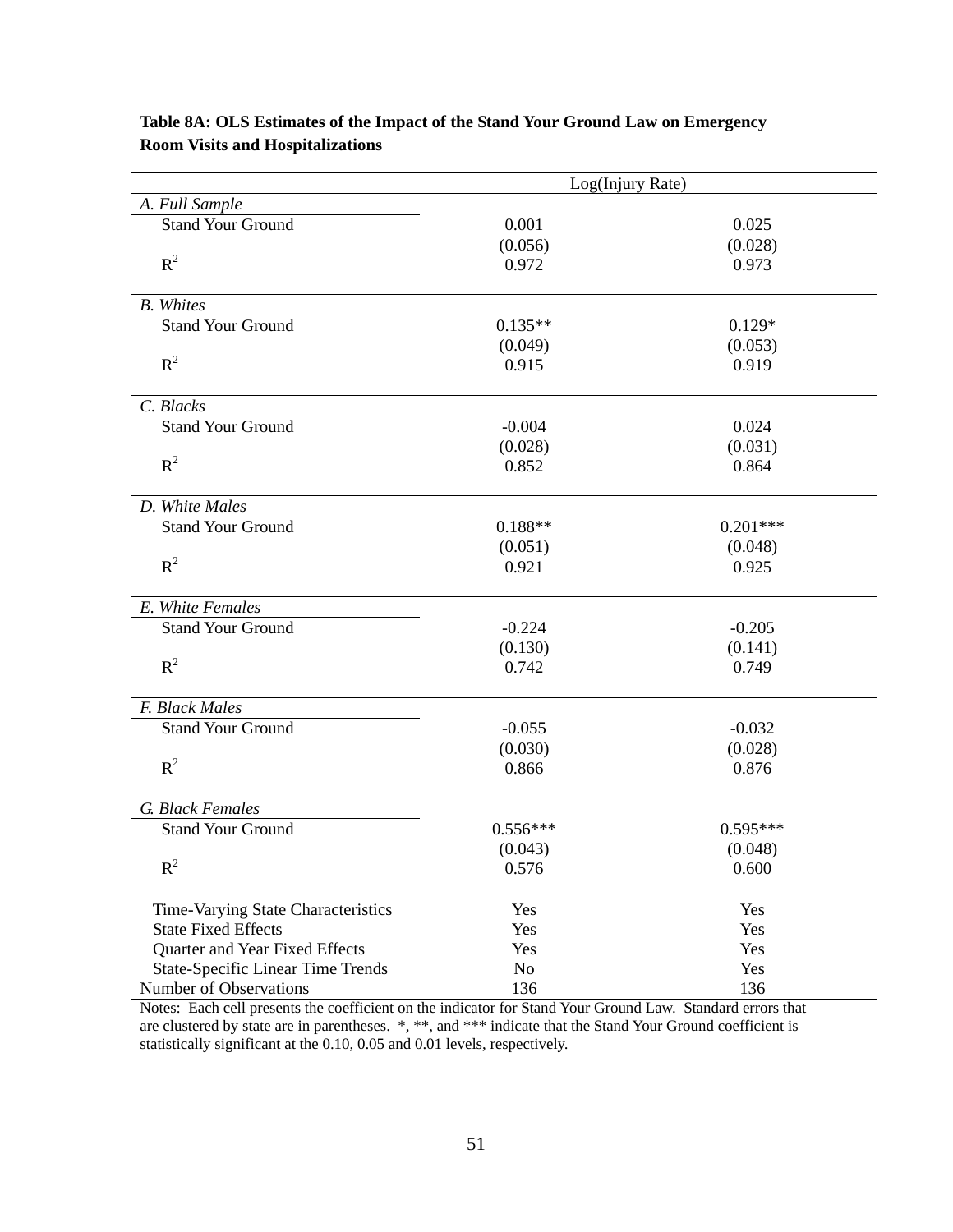| <b>Fixed Effects Poisson</b>             |            |            |
|------------------------------------------|------------|------------|
| A. Full Sample                           |            |            |
| <b>Stand Your Ground</b>                 | $0.037*$   | $0.055***$ |
|                                          | (0.020)    | (0.014)    |
| Pseudo- $R^2$                            | 0.772      | 0.776      |
| <b>B.</b> Whites                         |            |            |
| <b>Stand Your Ground</b>                 | $0.147***$ | $0.144***$ |
|                                          | (0.026)    | (0.031)    |
| Pseudo- $R^2$                            | 0.553      | 0.556      |
| C. Blacks                                |            |            |
| <b>Stand Your Ground</b>                 | $-0.006$   | 0.031      |
|                                          | (0.031)    | (0.025)    |
| Pseudo- $R^2$                            | 0.424      | 0.432      |
| D. White Males                           |            |            |
| <b>Stand Your Ground</b>                 | $0.192***$ | $0.188***$ |
|                                          | (0.020)    | (0.023)    |
| Pseudo- $R^2$                            | 0.537      | 0.540      |
| E. White Females                         |            |            |
| <b>Stand Your Ground</b>                 | $-0.167$   | $-0.165$   |
|                                          | (0.116)    | (0.127)    |
| Pseudo- $R^2$                            | 0.220      | 0.224      |
| F. Black Males                           |            |            |
| <b>Stand Your Ground</b>                 | $-0.052$   | $-0.019$   |
|                                          | (0.033)    | (0.023)    |
| Pseudo- $R^2$                            | 0.388      | 0.394      |
| G. Black Females                         |            |            |
| <b>Stand Your Ground</b>                 | $0.517***$ | $0.569***$ |
|                                          | (0.042)    | (0.054)    |
| Pseudo- $R^2$                            | 0.246      | 0.253      |
| Time-Varying State Characteristics       | Yes        | Yes        |
| <b>State Fixed Effects</b>               | Yes        | Yes        |
| Quarter and Year Fixed Effects           | Yes        | Yes        |
| <b>State-Specific Linear Time Trends</b> | No         | Yes        |
| Number of Observations                   | 216        | 216        |

**Table 8B: Fixed Effects Poisson Estimates of the Impact of the Stand Your Ground Law on Emergency Room Visits and Hospitalizations**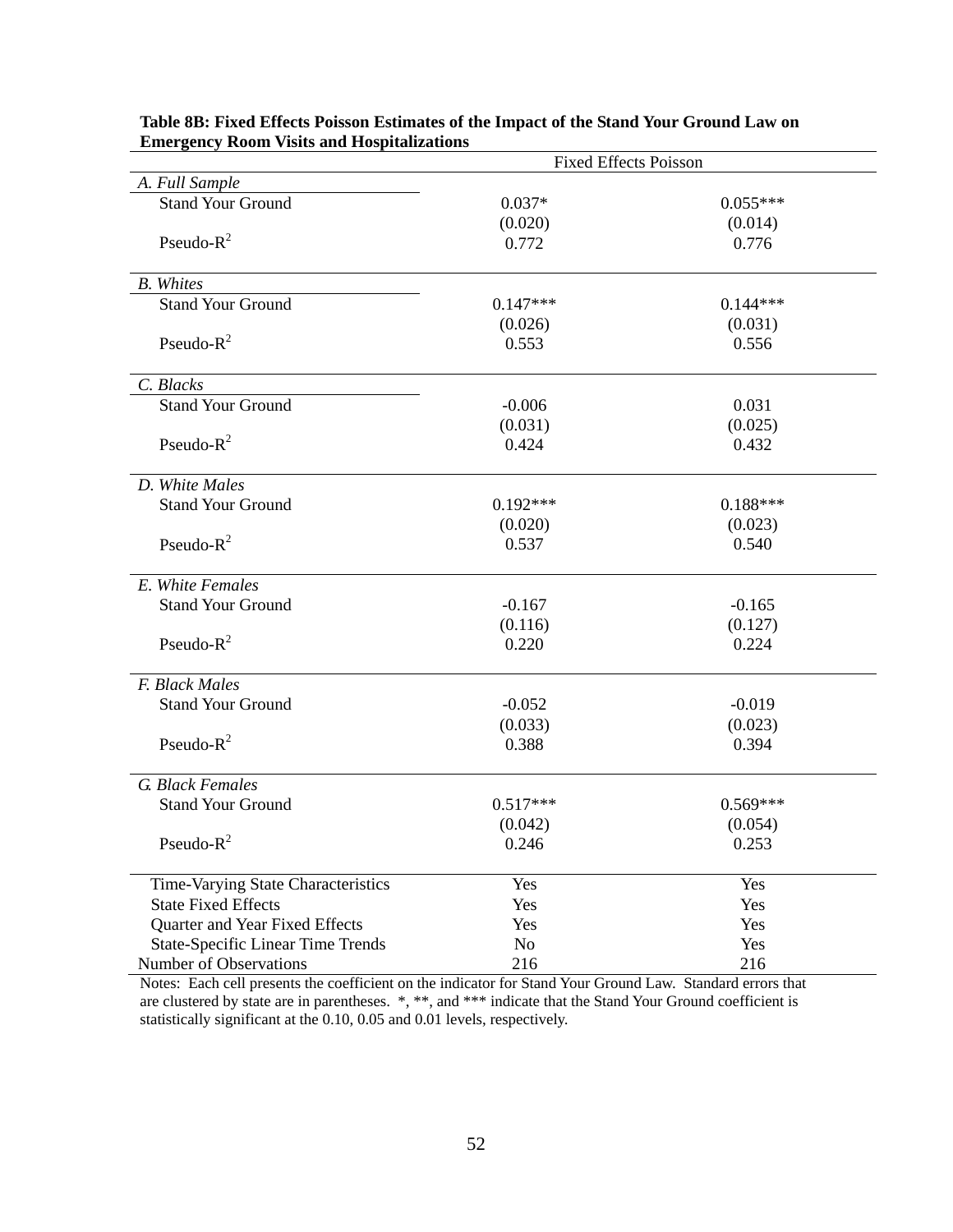| Homicide Rate per 100,000 Residents      |                |            |
|------------------------------------------|----------------|------------|
| A. Full Sample                           |                |            |
| <b>Stand Your Ground</b>                 | $0.028**$      | 0.025      |
|                                          | (0.013)        | (0.016)    |
| $R^2$                                    | 0.770          | 0.789      |
| <b>B.</b> Whites                         |                |            |
| <b>Stand Your Ground</b>                 | $0.022**$      | $0.029**$  |
|                                          | (0.010)        | (0.012)    |
| $R^2$                                    | 0.674          | 0.689      |
| C. Blacks                                |                |            |
| <b>Stand Your Ground</b>                 | 0.083          | 0.016      |
|                                          | (0.073)        | (0.095)    |
| $R^2$                                    | 0.581          | 0.604      |
| D. White Males                           |                |            |
| <b>Stand Your Ground</b>                 | $0.039**$      | $0.049***$ |
|                                          | (0.016)        | (0.018)    |
| $R^2$                                    | 0.685          | 0.700      |
| E. White Females                         |                |            |
| <b>Stand Your Ground</b>                 | 0.005          | 0.009      |
|                                          | (0.005)        | (0.007)    |
| $R^2$                                    | 0.251          | 0.258      |
| F. Black Males                           |                |            |
| <b>Stand Your Ground</b>                 | 0.189          | 0.033      |
|                                          | (0.138)        | (0.178)    |
| $R^2$                                    | 0.589          | 0.611      |
| G. Black Females                         |                |            |
| <b>Stand Your Ground</b>                 | $-0.012$       | $-0.000$   |
|                                          | (0.018)        | (0.024)    |
| $R^2$                                    | 0.142          | 0.150      |
| Time-Varying State Characteristics       | Yes            | Yes        |
| <b>State Fixed Effects</b>               | Yes            | Yes        |
| Month*Year Fixed Effects                 | Yes            | Yes        |
| <b>State-Specific Linear Time Trends</b> | N <sub>0</sub> | Yes        |
| Number of Observations                   | 6,732          | 6,732      |

# **Appendix Table 1: OLS Estimates of the Impact of the Stand Your Ground Law on Homicides**

Notes: Each cell presents the coefficient on the indicator for Stand Your Ground Law. Standard errors that are clustered by state are in parentheses. The unit of observation is state-month-year. All regressions are weighted by state population of the relevant demographic group.  $*, **$ , and  $***$  indicate that the Stand Your Ground coefficient is statistically significant at the 0.10, 0.05 and 0.01 levels, respectively.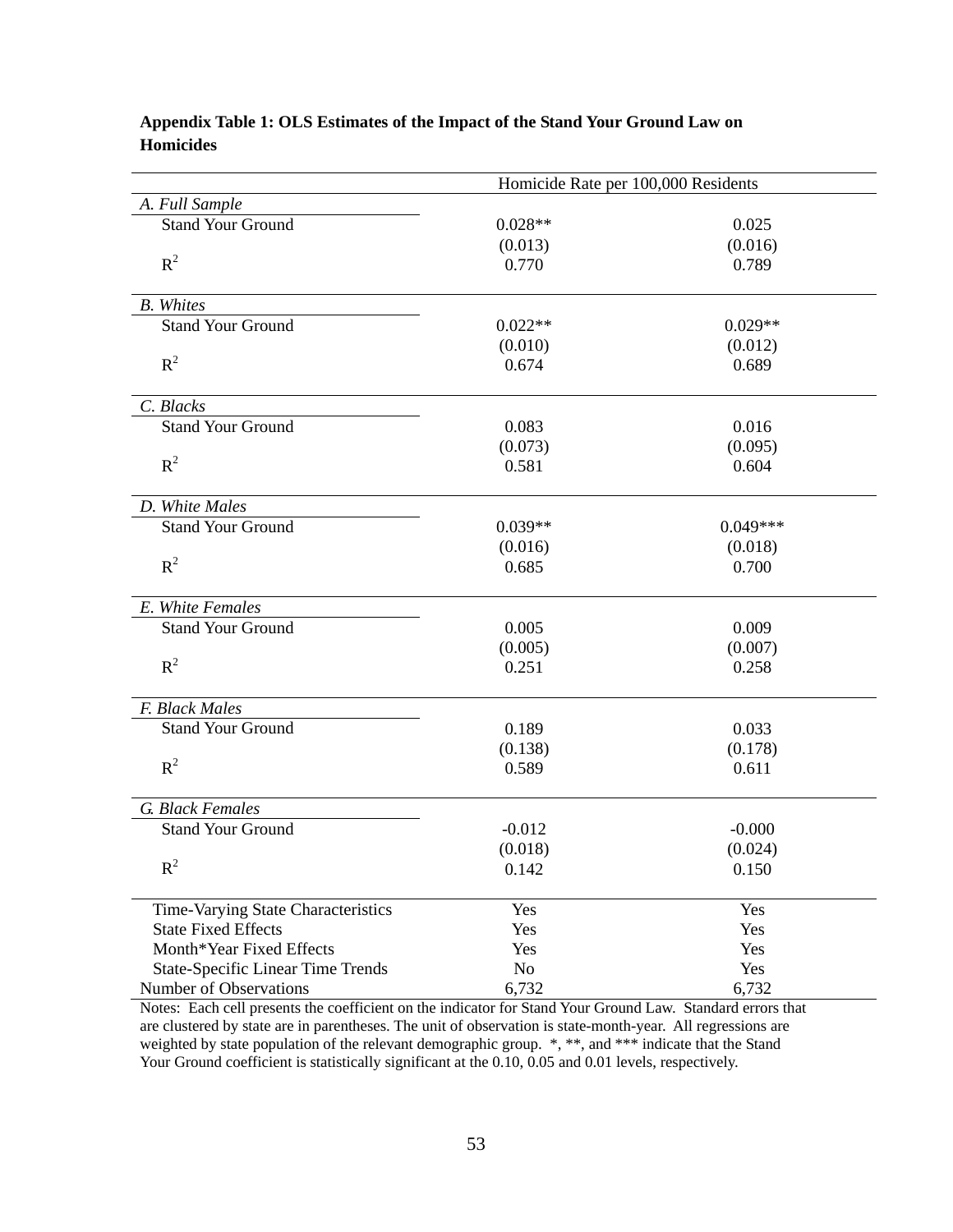# **Appendix Table 2: Descriptive Statistics for Homicides**

|                             | <b>Full Sample</b> | <b>Non-SYG States</b> | <b>SYG States</b> |
|-----------------------------|--------------------|-----------------------|-------------------|
| Homicides - Mortality       | 232.692            | 201.253               | 290.328           |
|                             | (296.186)          | (312.418)             | (254.672)         |
| Homicides - SHR             | 205.220            | 174.118               | 257.602           |
|                             | (286.611)          | (309.806)             | (234.254)         |
| Homicides – Justifiable     | 4.076              | 2.583                 | 6.591             |
|                             | (6.867)            | (4.774)               | (8.855)           |
| Homicides - Non-Justifiable | 201.144            | 171.535               | 251.012           |
|                             | (281.277)          | (305.564)             | (227.011)         |
|                             |                    |                       |                   |

**(Mortality Records versus Supplemental Homicide Reports)** 

Note: Standard deviations are in parentheses.